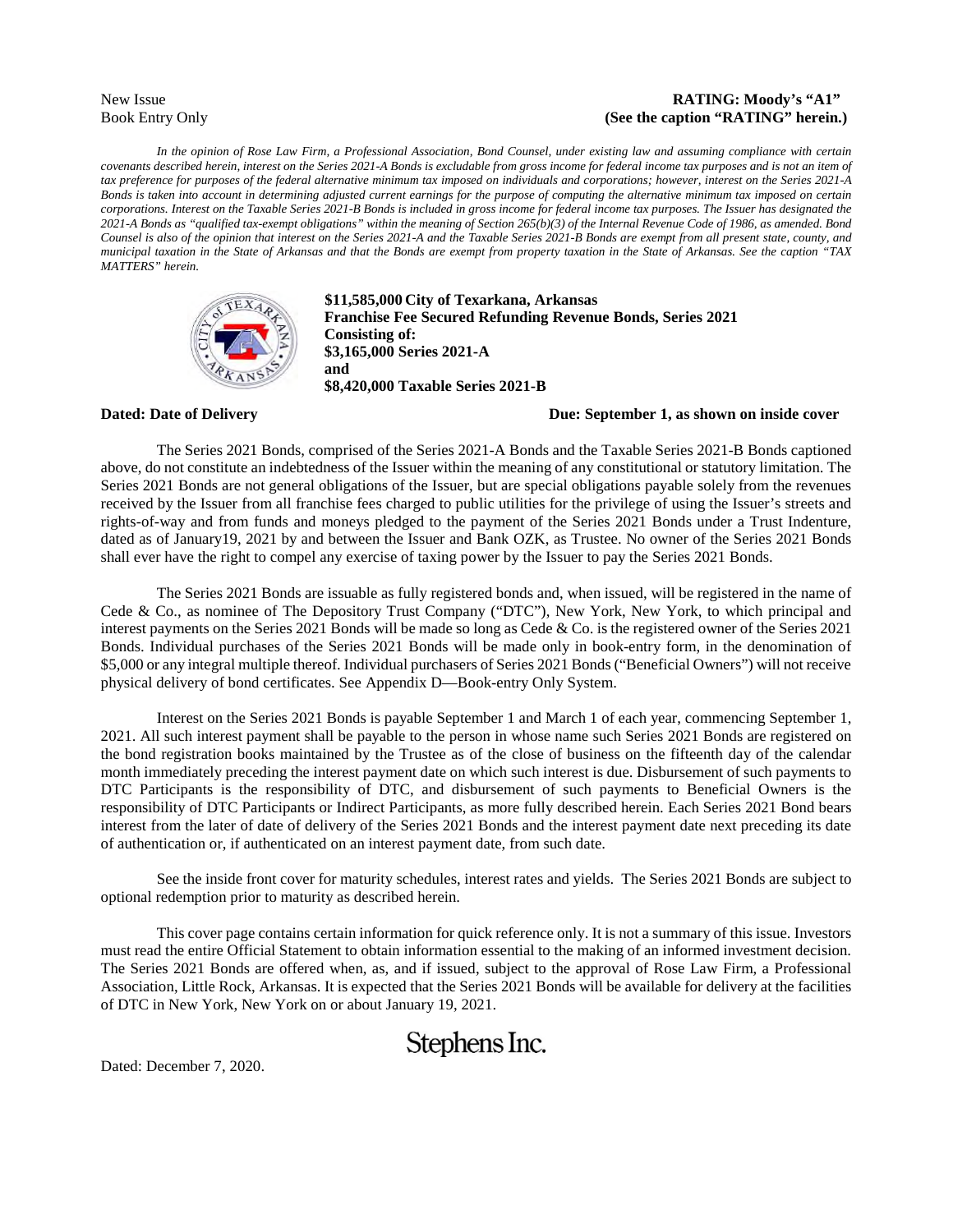#### **\$11,585,000 City of Texarkana, Arkansas Franchise Fee Secured Refunding Revenue Bonds, Series 2021**

#### **MATURITY SCHEDULE**

#### **\$3,165,000 Series 2021-A**

#### **Serial Bond**

**Year September 1** **Principal Amount** \$150,000

**Interest**

**Rate Yield CUSIP**

2022 \$150,000 2.000% 0.450% 881729-EM5

#### **Term Bonds**

\$445,000 0.500% Term Bond, maturing September 1, 2025, Price 99.772% CUSIP 881729-EN3 \$305,000 2.000% Term Bond, maturing September 1, 2027, Price 105.488% CUSIP 881729-EP8 \$320,000 2.000% Term Bond, maturing September 1, 2029, Price 103.958% CUSIP 881729-EQ6 \$325,000 2.000% Term Bond, maturing September 1, 2031, Price 102.952% CUSIP 881729-ER4 \$340,000 1.625% Term Bond, maturing September 1, 2033, Price 99.150% CUSIP 881729-ES2 \$345,000 1.750% Term Bond, maturing September 1, 2035, Price 99.359% CUSIP 881729-ET0 \$935,000 2.000% Term Bond, maturing September 1, 2040, Price 100.000% CUSIP 881729-EU7

#### **\$8,420,000 Taxable Series 2021-B**

#### **Serial Bonds**

| Year (September 1) | <b>Principal Amount</b> | <b>Interest Rate</b> | Price    | <b>CUSIP</b> |
|--------------------|-------------------------|----------------------|----------|--------------|
| 2030               | 470,000                 | 2.026%               | 100.000% | 881729-EW3   |
| 2031               | 480,000                 | 2.126%               | 100.000% | 881729-EX1   |
| 2032               | 490,000                 | 2.126%               | 98.980%  | 881729-EY9   |
| 2033               | 500,000                 | 2.226%               | 98.910%  | 881729-EZ6   |
| 2034               | 510,000                 | 2.326%               | 98.845%  | 881729-FA0   |
|                    |                         |                      |          |              |

#### **Term Bonds**

\$3,790,000 1.400% Term Bonds, maturing September 1, 2029, Price 100.000%, CUSIP 881729-EV5 \$2,180.000 2.785% Term Bonds, maturing September 1, 2038, Price 100.000%, CUSIP 881729-FB8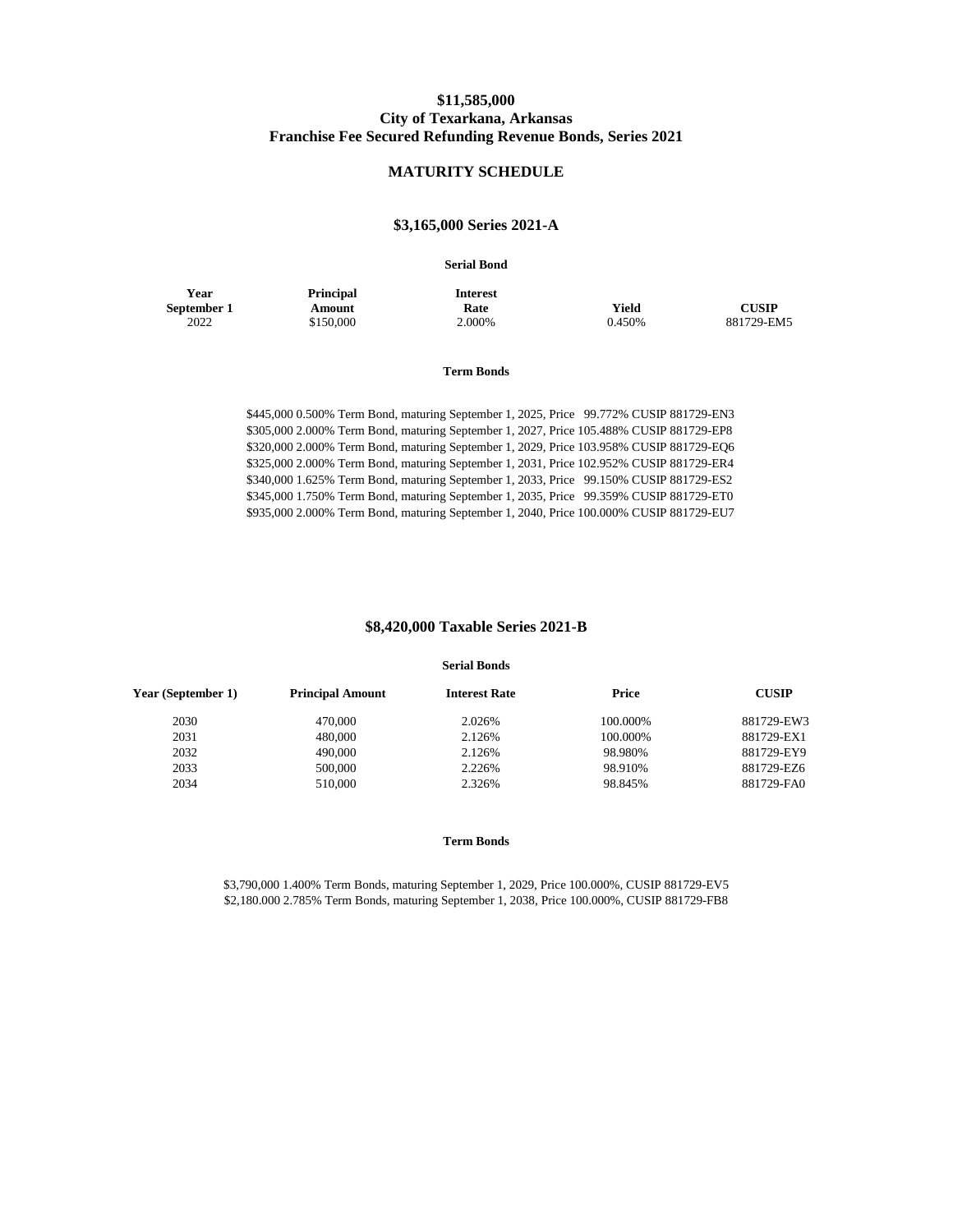No dealer, broker, salesperson, or other person has been authorized by the Issuer or the Underwriter to give any information or to make any representations with respect to the Series 2021 Bonds other than those contained in this Official Statement and, if given or made, such other information or representations must not be relied upon as having been authorized by the Issuer or the Underwriter. This Official Statement does not constitute an offer to sell nor the solicitation of an offer to buy, nor shall there be any sale of the Series 2021 Bonds by any person in any jurisdiction in which it is unlawful for such person to make such offer, solicitation, or sale. The information and expressions of opinion herein are subject to change without notice, and neither the delivery of this Official Statement nor any sale hereunder shall, under any circumstances, create any implication that there has been no change in the affairs of the Issuer or in the opinions or information set forth herein. Certain information contained in this Official Statement has been obtained from the Issuer and other sources that are believed to be reliable, but it is not guaranteed as to accuracy or completeness by, and is not to be construed as a representation of, the Underwriter.

IN CONNECTION WITH THIS OFFERING THE UNDERWRITER MAY OVERALLOT OR EFFECT TRANSACTIONS WHICH STABILIZE OR MAINTAIN THE MARKET PRICE OF THE SERIES 2021 BONDS AT A LEVEL ABOVE THAT WHICH MIGHT OTHERWISE PREVAIL IN THE OPEN MARKET. SUCH STABILIZING, IF COMMENCED, MAY BE DISCONTINUED AT ANY TIME.

THE SERIES 2021 BONDS HAVE NOT BEEN REGISTERED UNDER THE SECURITIES ACT OF 1933, AS AMENDED, NOR HAS THE INDENTURE BEEN QUALIFIED UNDER THE TRUST INDENTURE ACT OF 1939, AS AMENDED, IN RELIANCE UPON EXEMPTIONS CONTAINED IN SUCH ACTS.

IN MAKING AN INVESTMENT DECISION, INVESTORS MUST RELY ON THEIR OWN EXAMINATION OF THE PERSON OR ENTITY CREATING THE SECURITIES AND THE TERMS OF THE OFFERING, INCLUDING THE MERITS AND RISKS INVOLVED. THE SERIES 2021 BONDS HAVE NOT BEEN RECOMMENDED BY ANY FEDERAL OR STATE SECURITIES COMMISSION OR REGULATORY AUTHORITY. FURTHERMORE, THE FOREGOING AUTHORITIES HAVE NOT CONFIRMED THE ACCURACY, OR DETERMINED THE ADEQUACY, OF THIS OFFICIAL STATEMENT. ANY REPRESENTATION TO THE CONTRARY IS A CRIMINAL OFFENSE.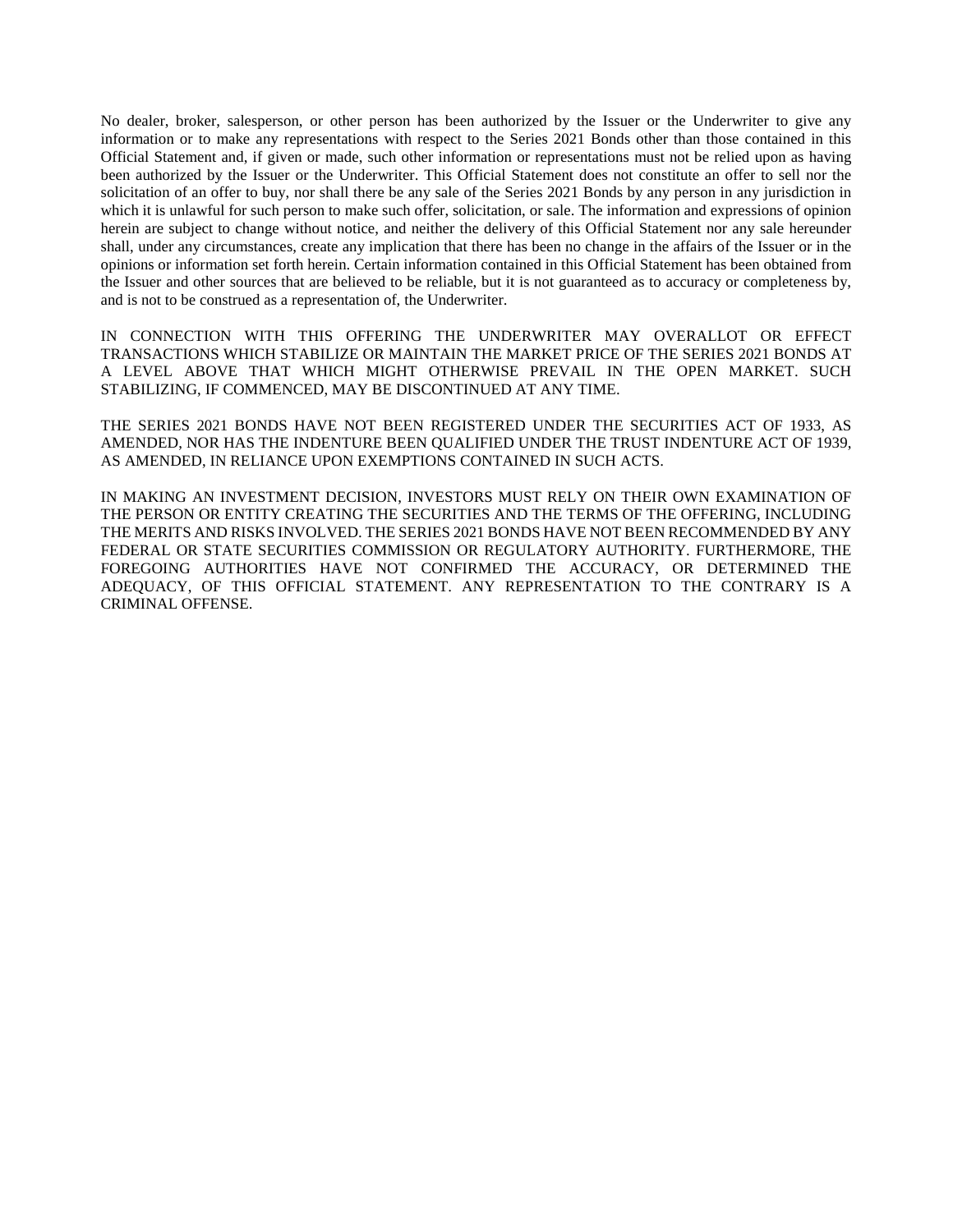#### **Table of Contents**

 $\,1\,$  $\,1$ 

|                                        | 1  |
|----------------------------------------|----|
|                                        | 1  |
|                                        | 2  |
|                                        | 4  |
| Professionals Involved in the Offering | 4  |
|                                        | 4  |
|                                        | 5  |
|                                        | 5  |
|                                        | 5  |
|                                        | 6  |
|                                        | 6  |
|                                        | 6  |
|                                        | 6  |
|                                        | 7  |
|                                        | 7  |
|                                        | 8  |
|                                        | 8  |
|                                        | 9  |
|                                        | 11 |
|                                        | 11 |
|                                        | 11 |
|                                        | 12 |
| Estimated Debt Service Coverage        | 12 |
|                                        |    |

|                                          | 12     |
|------------------------------------------|--------|
|                                          | 12     |
|                                          | 14     |
|                                          | 14     |
|                                          | 15     |
|                                          | 15     |
|                                          | 15     |
|                                          | 15     |
|                                          | 15     |
|                                          | $A-1$  |
| Appendix B—Summary of Portions of the    |        |
|                                          | $B-1$  |
| Authorization and Registration of Bonds  | $B-1$  |
|                                          | $B-2$  |
|                                          | $B-2$  |
|                                          | $B-6$  |
| Covenants and Agreements of the Issuer   | $B-7$  |
| Events of Default and Remedies           | $B-8$  |
|                                          | $B-12$ |
|                                          | $B-16$ |
|                                          | $B-17$ |
|                                          | $B-19$ |
| Appendix C—Form of Continuing Disclosure |        |
|                                          | $C-1$  |
| Appendix D-Book-entry Only System        | $D-1$  |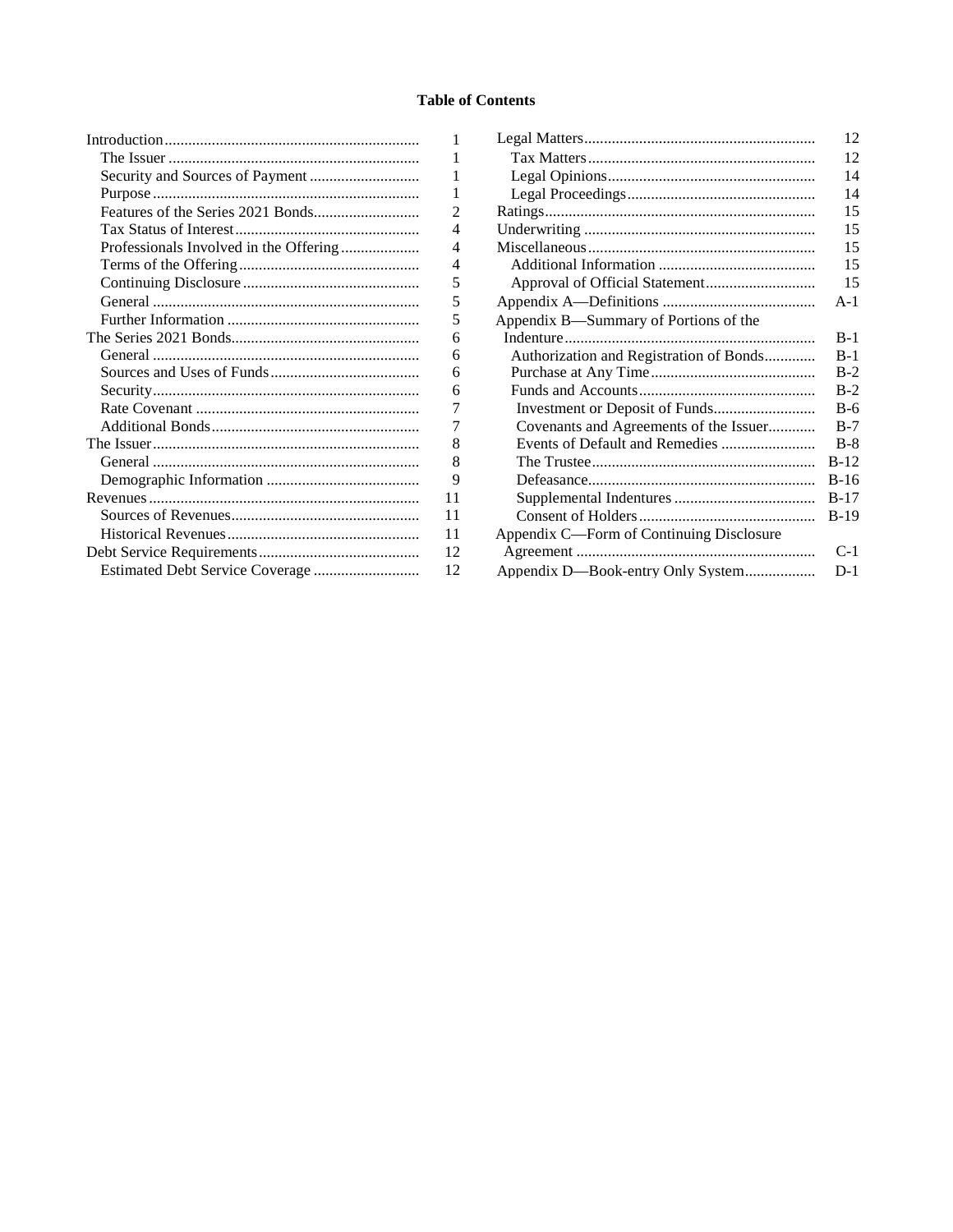

# **City of Texarkana, Arkansas**

| <b>Mayor</b>              | Allen L. Brown                                                                                                                                          |
|---------------------------|---------------------------------------------------------------------------------------------------------------------------------------------------------|
| <b>Board of Directors</b> | Linda Teeters <sup>1</sup><br>Laney J. Harris<br><b>Steven Hollibush</b><br><b>Ulysses Brewer</b><br>Barbara S. Miner<br>Terri Kener Peavy <sup>2</sup> |
| <b>City Manager</b>       | Kenny Haskin                                                                                                                                            |
| <b>Finance Director</b>   | <b>TyRhonda Henderson</b>                                                                                                                               |
| <b>City Attorney</b>      | George Matteson                                                                                                                                         |
| <b>City Clerk</b>         | <b>Heather Soyars</b>                                                                                                                                   |
|                           | <b>CONSULTANTS AND ADVISORS TO THE ISSUER</b>                                                                                                           |
| <b>Bond Counsel</b>       | Rose Law Firm, a Professional Association                                                                                                               |
| <b>Trustee</b>            | <b>Bank OZK</b>                                                                                                                                         |
| Underwriter               | Stephens Inc.                                                                                                                                           |

<sup>&</sup>lt;sup>1</sup> Term Expires December 31, 2020; Terry Roberts to fill seat as of January 1, 2021.

<sup>&</sup>lt;sup>2</sup> Term Expires December 31, 2020; Jeff Hart to fill seat as of January 1, 2021.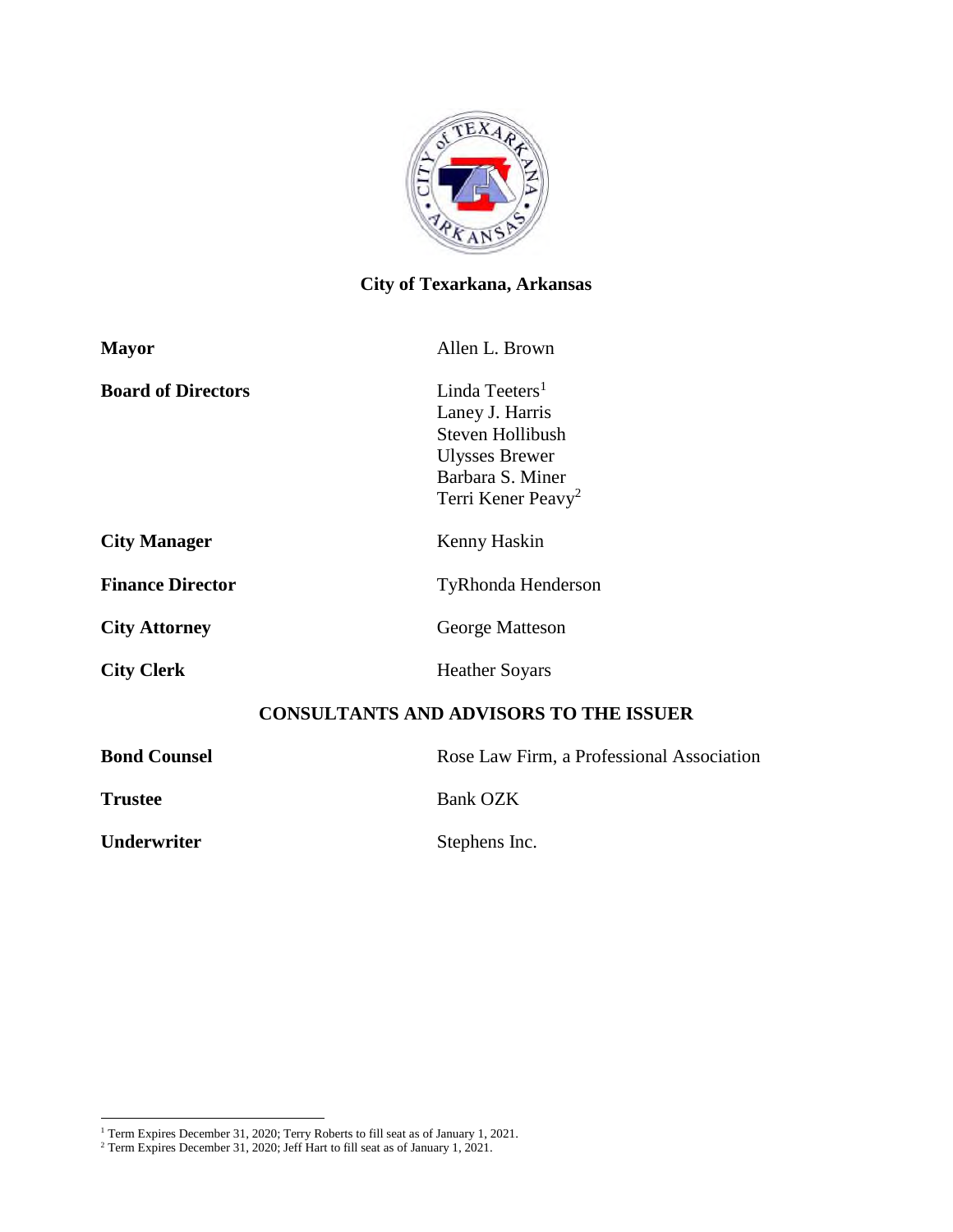#### **OFFICIAL STATEMENT**

#### **CITY OF TEXARKANA, ARKANSAS**

## **\$11,585,000 City of Texarkana, Arkansas Franchise Fee Secured Refunding Revenue Bonds, Series 2021 Consisting of \$3,165,000 Series 2021-A, and \$8,420,000 Taxable Series 2021-B**

This Official Statement of City of Texarkana, Arkansas (the "Issuer"), including the cover hereof and the Appendices, is provided for the purpose of setting forth information concerning the Issuer in connection with the issuance and sale by the Issuer of its \$11,585,000 Franchise Fee Secured Refunding Revenue Bonds, Series 2021 (the "Series 2021 Bonds" or the "Bonds"), consisting of \$3,165,000 original principal amount Series 2021-A Bonds (the "2021-A Bonds")and its \$8,420,000 original principal amount Taxable Series 2021- B Bonds (the "Taxable 2021-B Bonds"). Definitions of certain capitalized terms used in the Official Statement are set forth in Appendix A—Definitions.

#### **Introduction**

This Introduction is only a brief description of the Official Statement and is qualified by reference to the entire Official Statement, including the Appendices hereto. A full review of the entire Official Statement should be made, as well as of the documents summarized or described herein.

#### **The Issuer**

The Issuer is the City of Texarkana, Arkansas, a political subdivision of the State of Arkansas (the "State"). See the caption "The Issuer" herein.

#### **Security and Sources of Payment**

The Series 2021 Bonds are special obligations of the Issuer, payable solely from the revenues received by the Issuer from the franchise fees charged for the privilege of using the Issuer's streets and rights-of-way (i) to public utilities pursuant to the authority contained in Ark. Code Ann. §§ 14-200-101 to -112, (ii) as voluntary payments in lieu of taxes from the Issuer's water utility pursuant to the authority contained in Ark. Code Ann. § 14-234-114, and (iii) to a cable service provider pursuant to the Issuer's cable service franchise ordinance and agreement for a term ending May 21, 2022, and from funds and moneys pledged to the payment of the Series 2021 Bonds under the Indenture, identified below. No owner of the Series 2021 Bonds shall ever have the right to compel any exercise of taxing power by the Issuer to pay the Series 2021 Bonds. See the caption "The Series 2021 Bonds—Security" herein.

The Series 2021 Bonds are being issued under and secured by a Trust Indenture, dated as of January 19, 2021 (the "Indenture"), between the Issuer and Bank OZK, as Trustee (the "Trustee").

#### **Purpose**

The proceeds of the Series 2021-A Bonds will be used to (i) currently refund the Issuer's \$3,770,000 Franchise Fee Secured Refunding Revenue Bonds, Series 2015 (the "Series 2015 Bonds") of which \$3,250,000 remains outstanding; (ii) fund a debt service reserve fund; and (iii) pay the costs of issuing the Series 2021-A Bonds. The proceeds of the Taxable Series 2021-B Bonds will be used to (i) advance refund \$10,300,000 original principal amount Franchise Fee Secured Refunding Revenue Bonds, Series 2012 (the "Series 2012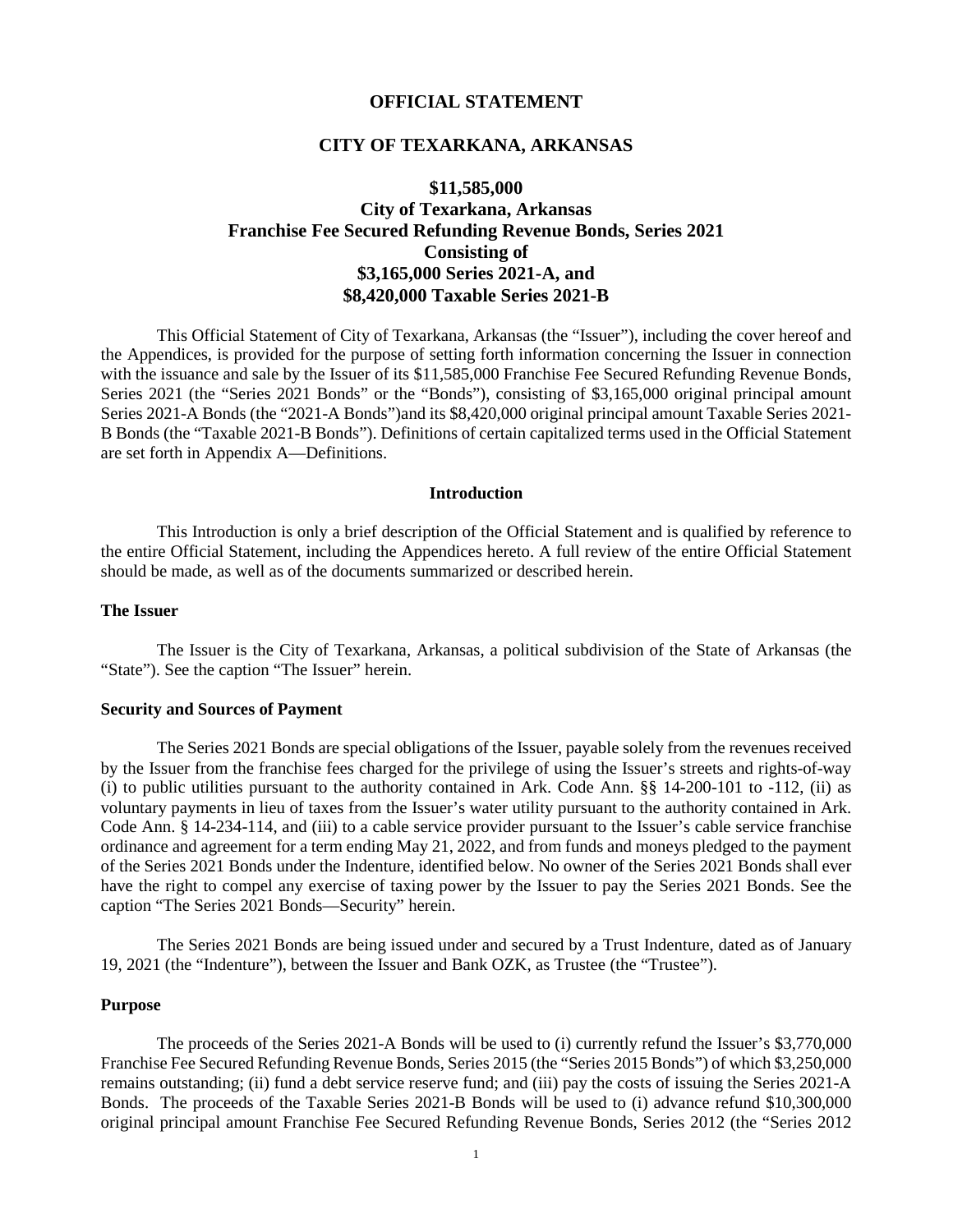Bonds") of which \$7,920,000 remains outstanding; (ii) fund a debt service reserve fund; and (iii) pay the costs of issuing the Taxable Series 2021-B Bonds. The Series 2012 Bonds and the Series 2015 Bonds are referred to collectively herein as the "Bonds Refunded". The Issuer will utilize the proceeds of the Series 2021-B Bonds to partially fund escrow deposit agreements with the trustees of the Series 2012 Bonds and the Series 2015 Bonds. Funds in the escrow deposit agreements will be sufficient to pay the scheduled principal and interest payments and redemption price on the Series 2012 Bonds through their full redemption on September 1, 2022 and the Series 2015 Bonds through their full redemption on April 1, 2021. The refunding plan for the Bonds Refunded is referred to as the "Project."

#### **Features of the Series 2021 Bonds**

**Mandatory Sinking Fund Redemption.** The Trustee shall redeem the Series 2021-A Term Bonds maturing on September 1, 2025, September 1, 2027, September 1, 2029, September 1, 2031, September 1, 2033, September 1, 2035, and September 1, 2040 in the years and in the principal amounts and at a price of 100 percent of the principal amount of the Series 2021-A Term Bonds to be redeemed plus interest accrued to the redemption date, as follows:

|         | <b>Series 2021-A Bonds Maturing</b> |              | Series 2021-A Bonds Maturing        |              | <b>Series 2021-A Bonds Maturing</b> |
|---------|-------------------------------------|--------------|-------------------------------------|--------------|-------------------------------------|
|         | June 1, 2025                        | June 1, 2029 |                                     | June 1, 2035 |                                     |
| Year    | Amount                              | Year         | Amount                              | Year         | Amount                              |
| 2023    | \$150,000                           | 2028         | \$160,000                           | 2034         | \$170,000                           |
| 2024    | 145,000                             | $2029*$      | 160,000                             | $2035*$      | 175,000                             |
| $2025*$ | 150,000                             |              |                                     |              |                                     |
|         | <b>Series 2021-A Bonds Maturing</b> |              | Series 2021-A Bonds Maturing        |              | Series 2021-A Bonds Maturing        |
|         | June 1, 2027                        |              | June 1, 2031                        |              | June 1, 2040                        |
| Year    | Amount                              | Year         | Amount                              | Year         | Amount                              |
| 2026    | \$150,000                           | 2030         | \$160,000                           | 2036         | \$180,000                           |
| $2027*$ | 155,000                             | $2031*$      | 165,000                             | 2037         | 185,000                             |
|         |                                     |              |                                     | 2038         | 185,000                             |
|         |                                     |              | <b>Series 2021-A Bonds Maturing</b> | 2039         | 190,000                             |
|         |                                     |              | June 1, 2033                        | $2040*$      | 195,000                             |
|         |                                     | Year         | Amount                              |              |                                     |
|         |                                     | 2032         | \$165,000                           |              |                                     |
|         |                                     | $2033*$      | 175,000                             |              |                                     |

The Trustee shall redeem the Taxable Series 2021-B Term Bonds maturing on September 1, 2029 and September 1, 2038 in the years and in the principal amounts and at a price of 100 percent of the principal amount of the Taxable Series 2021-B Term Bonds to be redeemed plus interest accrued to the redemption date, as follows:

| <b>Series 2021-B Bonds Maturing</b> |           | <b>Series 2021-B Bonds Maturing</b> |           |  |
|-------------------------------------|-----------|-------------------------------------|-----------|--|
| June 1, 2029                        |           | June 1, 2038                        |           |  |
| Year                                | Amount    | Year                                | Amount    |  |
| 2021                                | \$270,000 | 2035                                | \$520,000 |  |
| 2022                                | 420,000   | 2036                                | 540,000   |  |
| 2023                                | 425,000   | 2037                                | 550,000   |  |
| 2024                                | 430,000   | 2038*                               | 570,000   |  |
| 2025                                | 435,000   |                                     |           |  |
| 2026                                | 445,000   |                                     |           |  |
| 2027                                | 445,000   |                                     |           |  |
| 2028                                | 455,000   |                                     |           |  |
| $2029*$                             | 465,000   |                                     |           |  |
|                                     |           |                                     |           |  |
|                                     |           |                                     |           |  |

\*Final Maturity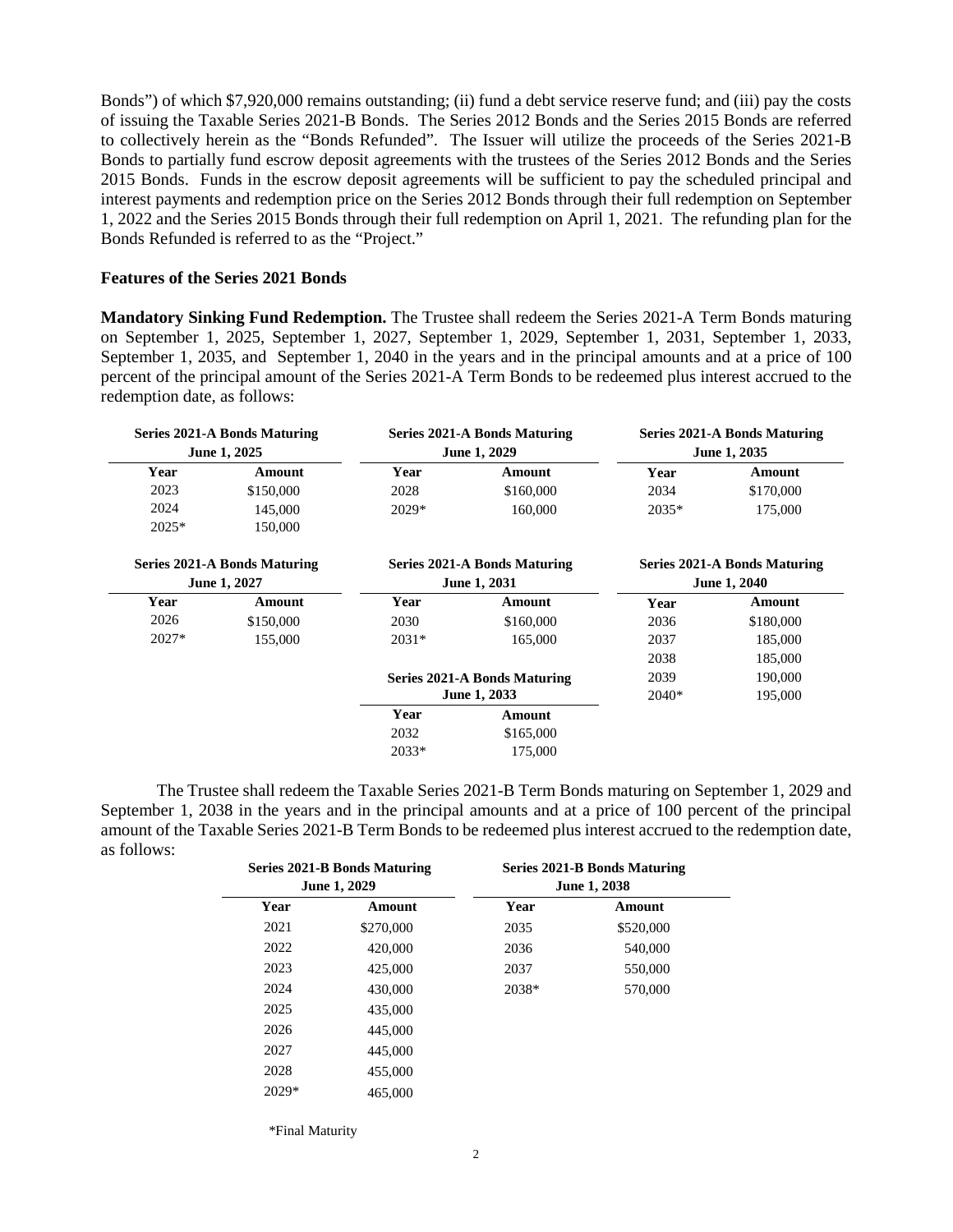On or before the 30th day prior to each such sinking fund redemption date, the Trustee shall proceed to call the principal amount of the Series 2021 Bonds scheduled for sinking fund redemption on the next April 1, and give notice of such call. At its option, the Issuer may (a) deliver to the Trustee for cancellation Series 2021 Bonds subject to sinking fund redemption in an aggregate principal amount desired or (b) receive credit in respect of its sinking fund redemption obligation for any Series 2021 Bonds subject to sinking fund redemption, which prior to said date have been canceled (otherwise than through the operation of the sinking fund redemption schedule) by the Trustee and not theretofore applied as a credit against such sinking fund redemption obligation. Each Series 2021 Bond so delivered or previously redeemed shall be credited by the Trustee at the principal amount thereof against the obligation of the Issuer on such sinking fund redemption date, and the principal amount of Series 2021 Bonds to be redeemed by operation of such sinking fund redemption schedule on such date shall be accordingly reduced; and any excess over the principal amount of Series 2021 Bonds to be redeemed by operation of the sinking fund redemption schedule on any sinking fund redemption date shall be credited against future sinking fund redemption payments in such manner as will ensure that each future sinking fund redemption payment shall be reduced as specified by the Issuer or, in the absence of such specification, in inverse order of scheduled sinking fund redemption by an amount proportional to the amount originally established for such future sinking fund redemption date, rounded to the nearest \$5,000 amount so that the total amount so credited equals the principal amount of Series 2021 Bonds so delivered, and the principal amount of Series 2021 Bonds required to be redeemed by operation of the sinking fund on subsequent sinking fund redemption dates shall be correspondingly reduced.

**Optional Redemption.** The Series 2021 Bonds maturing on or after March 1, 2026 are subject to redemption by the Issuer on or after March 1, 2026 in whole or in part at any time from any moneys that may be available for such purpose, upon payment of a redemption price equal to 100 percent of the principal amount of Series 2021 Bonds to be redeemed plus interest accrued to the redemption date.

**Selection of Bonds for Redemption.** If less than all of the Series 2021 Bonds are called for redemption, they shall be redeemed from maturities in such order as determined by the Issuer. DTC shall select the Series 2021 Bonds for redemption within particular maturities according to its stated procedures. See Appendix D—Bookentry Only System.

**Notice of Redemption.** When Series 2021 Bonds (or portions thereof) are to be redeemed, the Issuer shall give notice of the redemption of the Series 2021 Bonds to the Trustee no later than 45 days prior to the redemption date or such shorter time as may be acceptable to the Trustee. In the case of an optional redemption, the notice may state (a) that it is conditioned upon the deposit of moneys, in an amount equal to the amount necessary to effect the redemption, with the Trustee no later than the redemption date or (b) that the Issuer retains the right to rescind such notice on or prior to the scheduled redemption date (in either case, a "Conditional Redemption"), and such notice and optional redemption shall be of no effect if such moneys are not so deposited or if the notice is rescinded. The Trustee shall send notice of any redemption, identifying the Series 2021 Bonds to be redeemed, the redemption date, and the method and place of payment, by first class mail to each holder of a Series 2021 Bond called for redemption to the holder's address listed on the Bond Register. Such notice shall be sent by the Trustee by first class mail between 30 and 60 days prior to the scheduled redemption date. If notice is given as described in this paragraph, failure of any Bondholder to receive such notice, or any defect in the notice, shall not affect the redemption or the validity of the proceedings for the redemption of the Series 2021 Bonds.

Any Conditional Redemption may be rescinded in whole or in part at any time prior to the redemption date if the Issuer instructs the Trustee to rescind the redemption notice. The Trustee shall give prompt notice of such rescission to the affected Bondholders. Any Series 2021 Bonds subject to Conditional Redemption where redemption has been rescinded shall remain Outstanding, and the rescission shall not constitute any Event of Default. Further, in the case of a Conditional Redemption, the failure of the Issuer to make funds available in part or in whole on or before the redemption date shall not constitute an Event of Default, and the Trustee shall give immediate notice to the affected Bondholders that the redemption did not occur and that the Series 2021 Bonds called for redemption and not so paid remain Outstanding.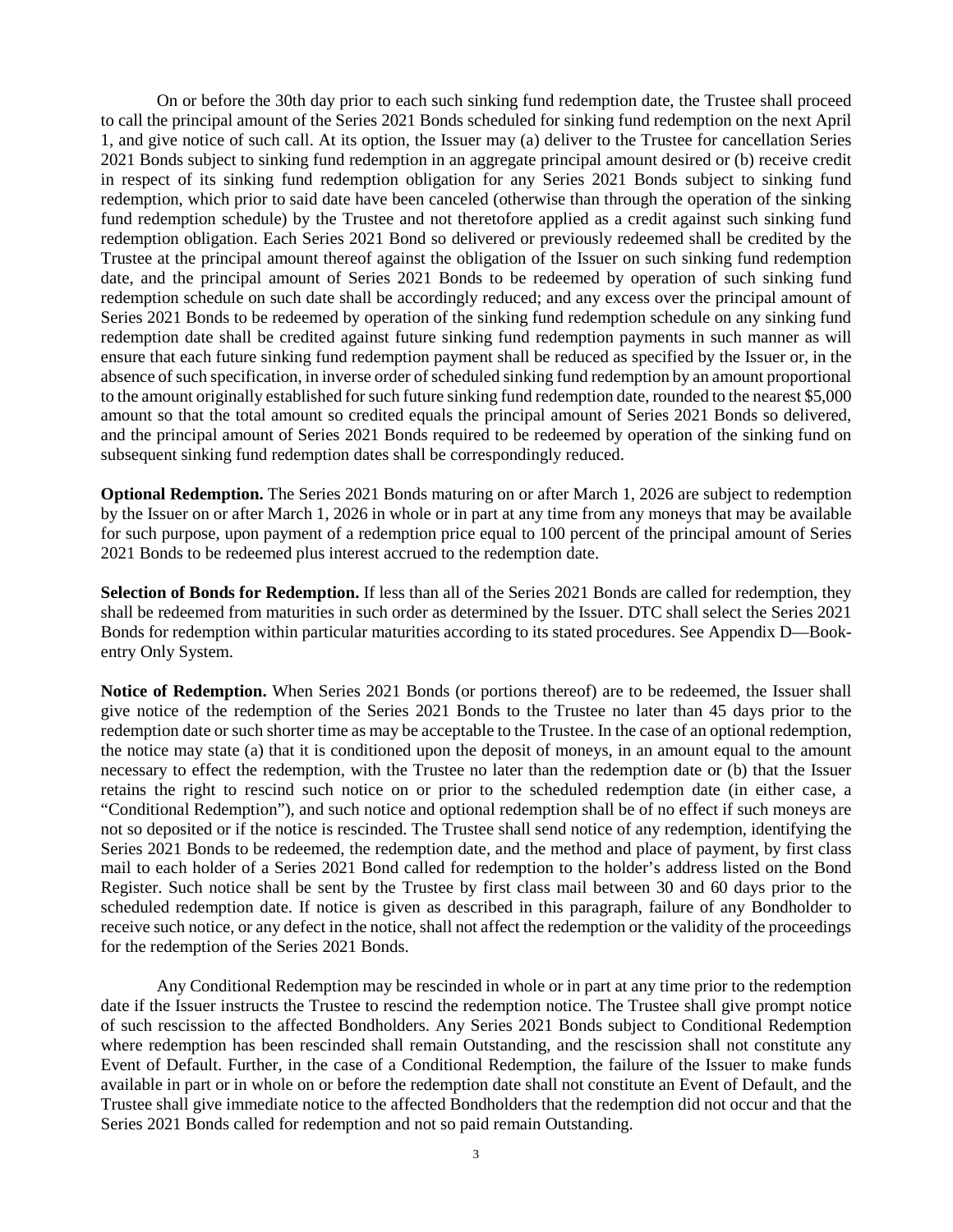**Effect of Redemption.** On or before the date fixed for redemption, subject to the rights of the Issuer concerning a Conditional Redemption, moneys shall be deposited with the Trustee to pay the principal of and interest accrued to the redemption date on the Series 2021 Bonds called for redemption. Upon the deposit of such moneys, the Series 2021 Bonds shall cease to bear interest on the redemption date and shall no longer be entitled to the benefits of the Indenture (other than for payment and transfer and exchange) and shall no longer be considered Outstanding.

**Denominations.** The Series 2021 Bonds shall be issued in Authorized Denominations.

**Registration and Exchange.** See Appendix D—Book-entry Only System.

**Manner of Making Payments.** See Appendix D—Book-entry Only System.

**Notices to Bondholders**. See the caption "The Series 2021 Bonds—Notice of Redemption" herein and Appendix D—Book-entry Only System.

#### **Tax Status of Interest**

In the opinion of Bond Counsel, under existing law and assuming compliance with certain covenants described herein, interest on the Series 2021-A Bonds is excludable from gross income for federal income tax purposes and is not an item of tax preference for purposes of the federal alternative minimum tax imposed on individuals and corporations; however, with respect to corporations, interest on the Series 2021-A Bonds will be taken into account in determining adjusted current earnings for the purpose of computing the federal alternative minimum tax. The Issuer has designated the Series 2021-A Bonds as "qualified tax-exempt obligations" within the meaning of section 265(b)(3) of the Internal Revenue Code of 1986 (as further defined in Appendix A, the "Code"). Interest on the Taxable Series 2021-B Bond is **not** excludable from gross income for federal income tax purposes. Bond Counsel is of the opinion that the interest on the Bonds is exempt from all Arkansas state, county, and municipal taxes and that the Bonds are exempt from property and inheritance taxation in the State of Arkansas. See the caption "Legal Matters—Tax Matters" herein.

#### **Professionals Involved in the Offering**

**Trustee.** Bank OZK serves as Trustee and Paying Agent for the Series 2021 Bonds.

**Legal Counsel.** Rose Law Firm, a Professional Association, Little Rock, Arkansas, serves as Bond Counsel to the Issuer and George Matteson, Texarkana, Arkansas, is City Attorney for the Issuer.

**Underwriter.** Stephens Inc. Little Rock, Arkansas, is the Underwriter of the Series 2021 Bonds.

**Auditor.** BKD, LLP, Little Rock, Arkansas, audited the general purpose financial statements of the Issuer as of December 31, 2019, and for the year then ended. A copy of the audit may be obtained on the internet at www.legaudit.state.ar.us or by contacting the Division of Legislative Audit, 172 State Capitol, Little Rock, AR 72201-1099.

#### **Terms of the Offering**

**Authority.** The Issuer is authorized under Amendment 65 of the Constitution of the State ("Amendment 65") and the Local Government Capital Improvement Revenue Bond Act of 1985, Ark. Code Ann. §§ 14-164-401 *et seq*., as amended, (as further defined in Appendix A, the "Act"), to issue and sell bonds for the purpose of financing "capital improvements," as defined in the Act.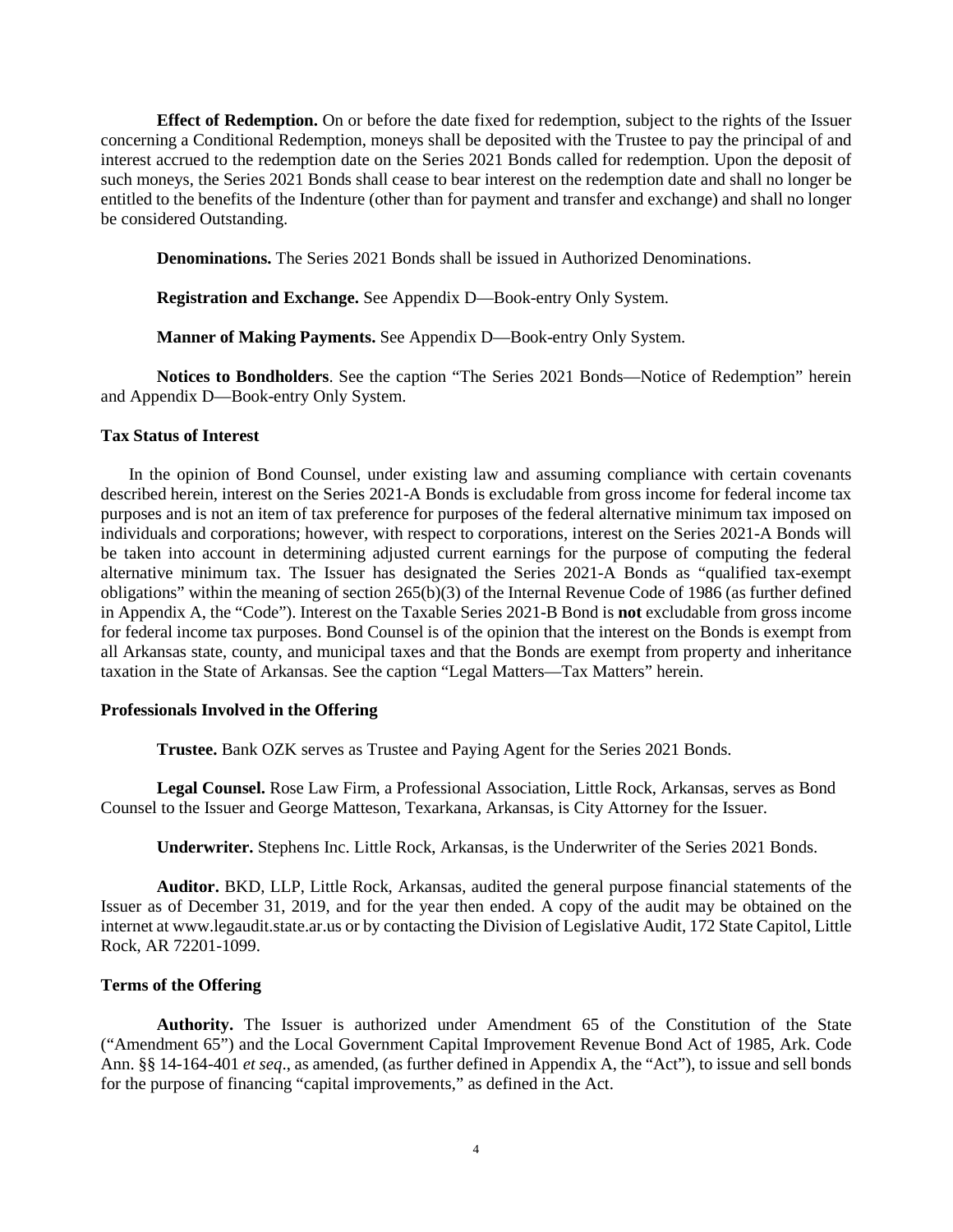The Series 2021 Bonds are to be issued by the Issuer pursuant to Amendment 65, the Act and Ordinance 15-2020, adopted and approved by the Issuer on December 7, 2020 (the "Bond Ordinance").

**Conditions.** The Series 2021 Bonds are offered when, as, and if issued by the Issuer and accepted by the Underwriter, subject to prior sale, to withdrawal or modification of the offer without notice, and to the approval of legality by Bond Counsel.

**Delivery.** It is expected that the Series 2021 Bonds in definitive form will be available for delivery in Little Rock, Arkansas on or about January 19, 2021 against payment therefor.

**Book Entry.** The Series 2021 Bonds are issuable as fully registered bonds and, when issued, will be registered in the name of Cede & Co., as nominee of The Depository Trust Company ("DTC"), New York, New York, to which principal and interest payments on the Series 2021 Bonds will be made so long as Cede & Co. is the registered owner of the Series 2021 Bonds. Individual purchases of the Series 2021 Bonds will be made only in book-entry form, in the denomination of \$5,000 or any integral multiple thereof. Individual purchasers of Series 2021 Bonds ("Beneficial Owners") will not receive physical delivery of bond certificates. See Appendix D—Book-entry Only System.

#### **Continuing Disclosure**

The Issuer has entered into an undertaking for the benefit of the Bondholders to provide certain financial information and operating data annually and notice of certain events for the previous Fiscal Year pursuant to the requirements of  $\S(b)(5)(i)$  of Securities and Exchange Commission Rule 15c2-12. While the Issuer has not made any determination as to the materiality, the following summarizes a non-exhaustive discussion of the Issuer's compliance with its continuing disclosure obligations over the past five years.

The Issuer has entered into an undertaking for the benefit of the Bondholders to provide certain financial information and operating data annually and notice of certain events for the previous Fiscal Year pursuant to the requirements of  $\S(b)(5)(i)$  of Securities and Exchange Commission Rule 15c2-12. While the Issuer has not made any determination as to the materiality, the following summarizes a non-exhaustive discussion of the Issuer's compliance with its continuing disclosure obligations over the past five years.

During the past five years, the Issuer has been obligated to comply with continuing disclosure agreements involving five bond issues. The agreements required that the Issuer file annual reports with the trustees, as the dissemination agents. Four of these five bond issues involve the Issuer's general obligation and franchise bond issues. For the years 2015, 2016, 2017, and 2018 the Issuer filed its required annual reports in a timely manner. The 2019 annual reports for two of these four issues were filed two days late.

The fifth bond issue was issued by the City of Texarkana, Arkansas Public Facilities Board, an instrumentality of the Issuer, to finance the Issuer's water and sewer system. The water and sewer system is a joint component entity of the Issuer and the City of Texarkana, Texas and is administered by Texarkana Water Utilities ("TWU"). TWU retains a continuing disclosure service on behalf of the Issuer. Each of the annual reports for the five year period were filed, but were filed one to three days late. The Issuer has implemented procedures to monitor and comply with its continuing disclosure obligations.

The Issuer's continuing disclosure agreements also obligated the City to file a notice of occurrence of any significant event listed in the Securities and Exchange Commission, Rule 15c2-12(b)(5). Included in the list of significant events are bond calls, rating changes, and the appointment of successor trustees. During the past five years, the City failed to timely file several notices concerning changes in the ratings of its bond insurers.

The Issuer will enter into a continuing disclosure agreement with the Trustee in order to assist the Underwriter in complying with Securities and Exchange Commission Rule 15c2-12(b)(5).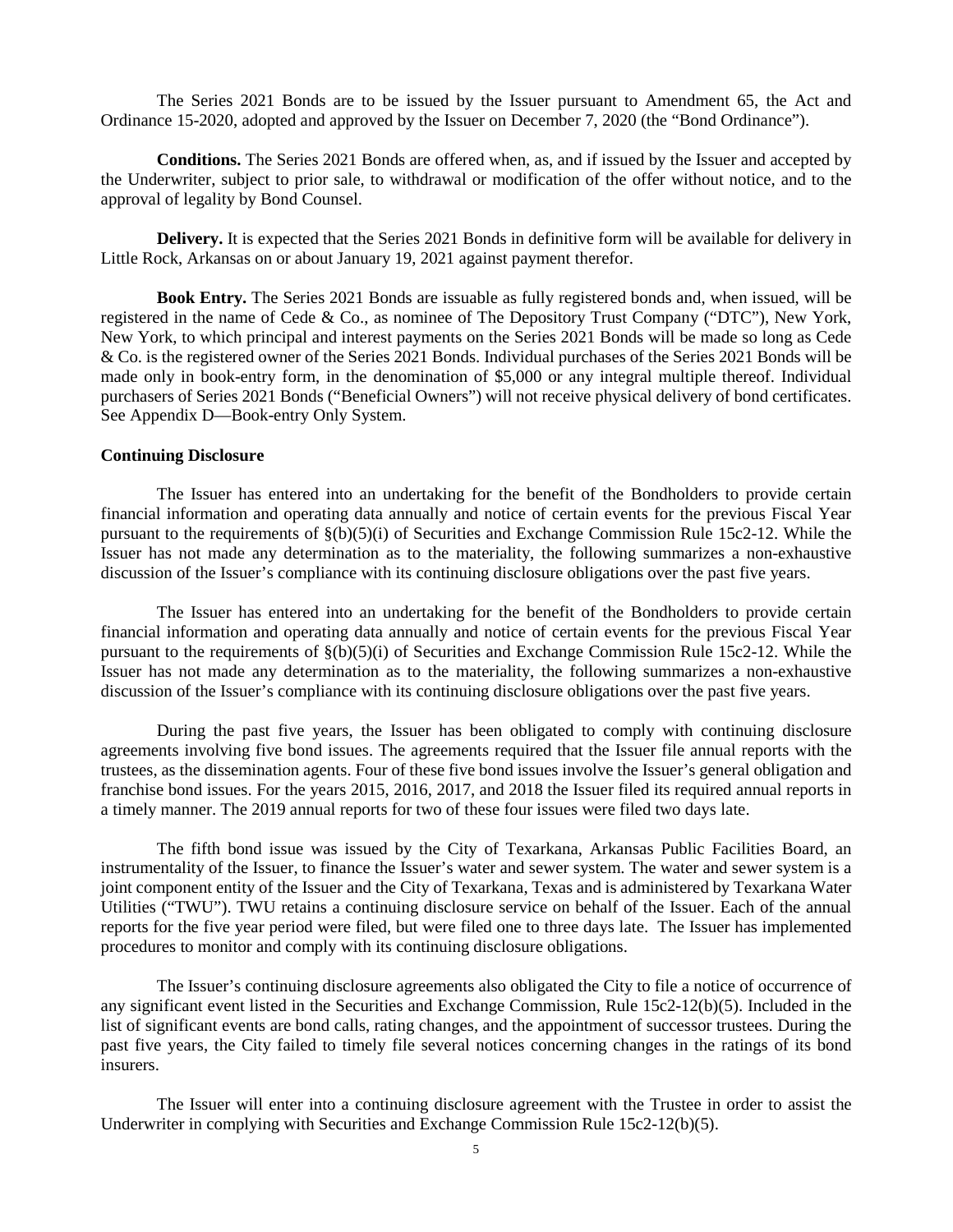See Appendix C—Form of Continuing Disclosure Agreement

#### **General**

**Information Subject to Change.** This Official Statement speaks only as of its date and the information contained herein is subject to change.

**Documentation Available.** All references herein to the Indenture are qualified in their entirety by reference to such document, copies of which are available from the Underwriter during the offering period and from the Trustee thereafter, and all references to the Series 2021 Bonds are qualified in their entirety by reference to the definitive form thereof and the information with respect thereto included in the Indenture.

#### **Further Information**

For further information regarding the Series 2021 Bonds during the underwriting period communicate with Stephens Inc., 111 Center Street, Suite 2300, Little Rock, Arkansas 72201, Attention: Public Finance Department; thereafter, communicate with Bank OZK, Little Rock, Arkansas, Attention: Sheila Mayden, Telephone: (501) 978-2218.

For further information regarding the Issuer, communicate with the City of Texarkana, Arkansas, City Hall, East 3rd & Walnut Streets, Texarkana, Arkansas 75504-2711, Attention: Dr. Kenny Haskin, City Manager, Telephone: (870) 779-4952.

#### **The Series 2021 Bonds**

#### **General**

The Series 2021-A Bonds shall be dated the date of their delivery and shall be numbered from RA-1 upward. The Taxable Series 2021-B Bonds shall be dated the date of their delivery and shall be numbered from RB-1 upward. Both shall bear interest (calculated on the basis of a 360-day year of twelve 30-day months) payable on September 1, 2021, and thereafter semiannually on each Interest Payment Date at the rates per annum and shall mature on April 1, in the years and amounts set forth on the inside front cover of this Official Statement. All Series 2021 Bonds shall bear interest (a) from the date of their delivery, if authenticated prior to the first September 1, 2021, or (b) otherwise from the Interest Payment Date that is, or that immediately precedes, the date on which such Series 2021 Bond is authenticated (unless payment of interest is in default, in which case such Series 2021 Bond shall bear interest from the date to which interest has been paid).

The principal of and interest on the Series 2021 Bonds shall be payable in lawful money of the United States of America. Principal of the Series 2021 Bonds shall be payable by the Trustee upon presentation and surrender of the Series 2021 Bonds as they become due at the Principal Office of the Trustee. Interest on Series 2021 Bonds shall be payable by the Trustee to the Bondholders of Series 2021 Bonds by check or draft mailed to such Bondholders at their addresses as they appear on the bond registration books of the Trustee on the Record Date.

If any principal of or interest on any Series 2021 Bond is not paid when due (whether at maturity, by acceleration, call for redemption, or otherwise), then the overdue installments of principal and, to the extent permitted by law, interest shall bear interest until paid at the same rate set forth in such Series 2021 Bond.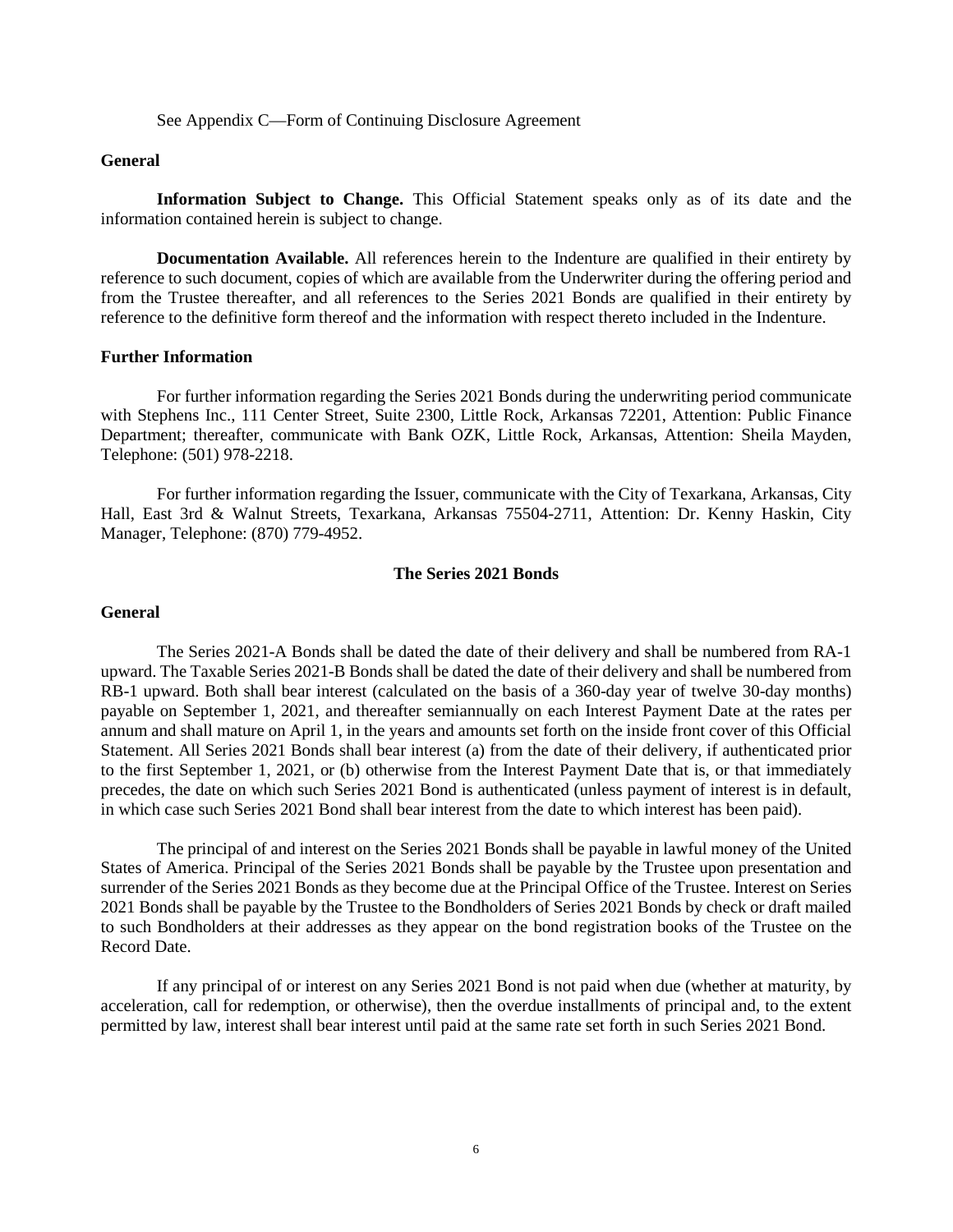# **SOURCES AND USES OF FUNDS**

# The proceeds of the Series 2021 Bonds will be used as follows:

|                                       | Series 2021-A<br><b>Bonds</b> | <b>Taxable Series</b><br>2021-B Bonds | <b>Total</b>    |
|---------------------------------------|-------------------------------|---------------------------------------|-----------------|
| <b>Sources of Funds</b>               |                               |                                       |                 |
| Principal Amount of Series 2021 Bonds | \$3,165,000.00                | \$8,420,000.00                        | \$11,585,000.00 |
| Funds from Bonds Refunded             | 272,272.55                    | 514,789.06                            | 787,061.61      |
| Reoffering Premium                    | 36,621.45                     | -                                     | 36,621.45       |
| Original Issue Discount               |                               | (16,338.50)                           | (16, 338.50)    |
| <b>Total Sources:</b>                 | \$3,473,894.00                | \$8,918,450.56                        | \$12,392,344.56 |
|                                       |                               |                                       |                 |
| <b>Uses of Funds</b>                  |                               |                                       |                 |
| Refunding of the Bonds Refunded       | \$3,306,027.88                | \$8,481,308.66                        | \$11,787,336.54 |
| Deposit to Debt Service Reserve Fund  | 107,587.80                    | 286,220.95                            | 393,808.75      |
| Underwriter's Discount                | 31,650.00                     | 84,200.00                             | 115,850.00      |
| Deposit to Cost of Issuance Fund      | 28,628.32                     | 66,720.95                             | 95,349.27       |
| <b>Total Uses:</b>                    | \$3,473,894.00                | \$8,918,450.56                        | \$12,392,344.56 |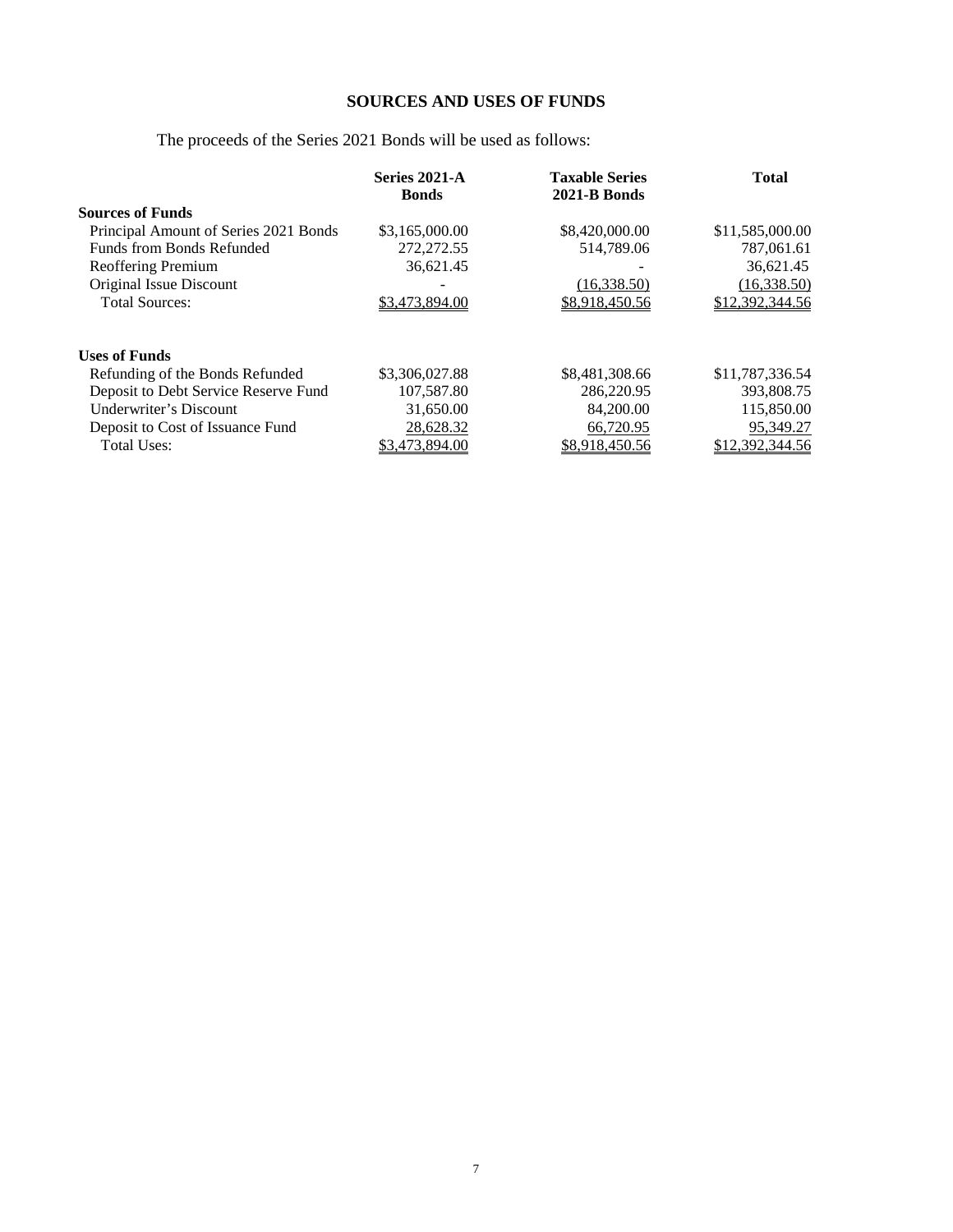#### **Security**

The Series 2021 Bonds are special obligations of the Issuer, payable solely from and secured by all revenues received by the Issuer from the franchise fees charged for the privilege of using the Issuer's streets and rights-of-way (i) to public utilities pursuant to the authority contained in Ark. Code Ann. §§ 14-200-101 to -112, (ii) as voluntary payments in lieu of taxes from the Issuer's water utility pursuant to the authority contained in Ark. Code Ann. § 14-234-114, and (iii) to a cable service provider pursuant to the Issuer's cable service franchise ordinance and agreement for a term ending May 21, 2022 (the "Revenues"), and by amounts held in funds and accounts established pursuant to the Indenture, subject only to the provisions of the Indenture permitting the application thereof for the purposes and on the terms and conditions set forth in the Indenture. A debt service reserve fund will be funded from proceeds of the Series 2021 Bonds in the amount of the Series Required Reserve which is defined an amount equal to one-half of maximum annual debt service on the Series 2021 Bonds.

The Series 2021 Bonds are issued on a parity of security with the Issuer's \$2,260,000 original principal amount Franchise Fee Secured Capital Improvement Revenue Bonds, Series 2018 (the "Bonds") (the "Series 2018 Bonds"). Under certain circumstances, one or more series of additional bonds may be issued on a parity of security with the Series 2018 Bonds and the Series 2021 Bonds. See the caption "The Series 2021 Bonds— Additional Bonds" herein.

IN NO EVENT SHALL THE SERIES 2021 BONDS CONSTITUTE AN INDEBTEDNESS OF THE ISSUER WITHIN THE MEANING OF ANY CONSTITUTIONAL OR STATUTORY LIMITATION. THE SERIES 2021 BONDS ARE NOT GENERAL OBLIGATIONS OF THE ISSUER AND UNDER NO CIRCUMSTANCES SHALL THE SERIES 2021 BONDS BE PAYABLE FROM, NOR SHALL THE HOLDERS THEREOF HAVE ANY RIGHTFUL CLAIM TO, ANY INCOME, REVENUES, FUNDS, OR ASSETS OF THE ISSUER OTHER THAN THOSE PLEDGED UNDER THE INDENTURE.

#### **Rate Covenant**

In the Indenture the Issuer covenants to maintain franchise fees charged for the privilege of using the Issuer's streets and rights-of-way (i) to public utilities pursuant to the authority contained in Ark. Code Ann. §§ 14-200-101 to -112, (ii) as voluntary payments in lieu of taxes from the Issuer's water utility pursuant to the authority contained in Ark. Code Ann. § 14-234-114, and (iii) to a cable service provider pursuant to the Issuer's cable service franchise ordinance and agreement for a term ending May 21, 2022, at a level sufficient to produce annual Revenues at least equal to 150 percent of the maximum annual debt service on all Bonds Outstanding, as permitted under State and federal law.

The Issuer also covenants not to assign the Revenues or create or authorize to be created any debt, lien, or charge thereon, other than the assignment thereof under the Indenture, the indentures pursuant to which the Series 2012 Bonds and the Series 2015 Bonds were issued, and as otherwise provided in the Indenture relating to the issuance of Additional Bonds. The Issuer will not reduce its franchise fees unless it files with the Trustee an opinion of an Accountant to the effect that Revenues for the preceding year, assuming such reduction had been in effect for the entire year, would have equaled not less than 150 percent of the maximum annual debt service on all Bonds Outstanding.

#### **Additional Bonds**

The Issuer will not issue any other bonds or obligations having a lien on the Revenues except for Additional Bonds under the circumstances described at this caption. Additional Bonds may be issued when there has been filed with the Trustee, among other things, one of the following: (a) if the Additional Bonds are to be issued to acquire, construct, or equip capital improvements, a written opinion of an Accountant that the Revenues collected by the Issuer in the year immediately prior to the year in which the Additional Bonds are proposed to be issued were at least 150 percent of the maximum annual debt service on all Outstanding Bonds plus the Additional Bonds proposed to be issued, and (b) if the Additional Bonds are to be issued to refund any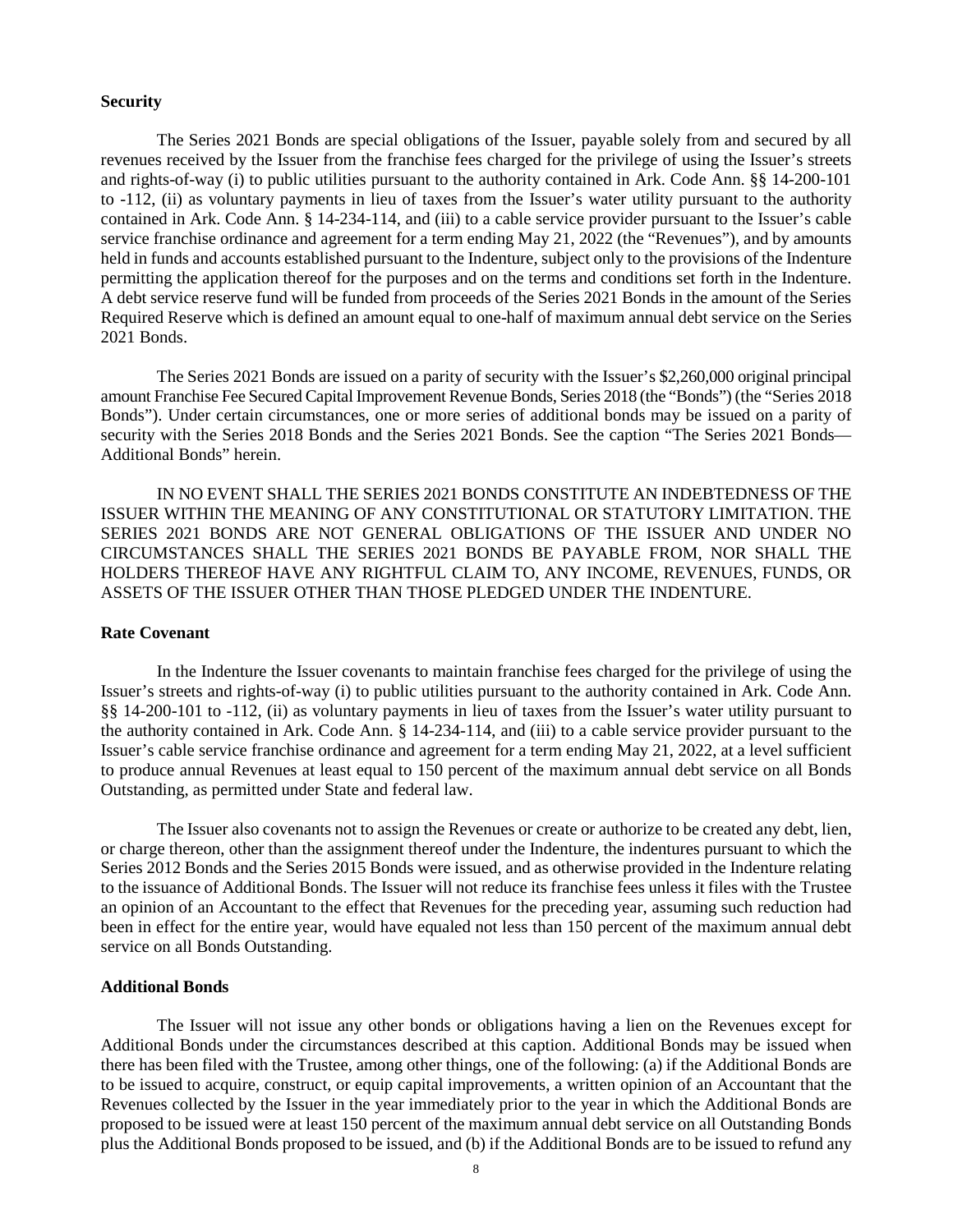Series of Bonds Outstanding, a written opinion of an Accountant that the test set forth in (a) has been satisfied or that annual debt service on the Additional Bonds proposed to be issued does not exceed annual debt service on all Bonds which would have been Outstanding had the same not been refunded. In making the computation set forth in (a) above, the Issuer and the Accountant providing the opinion may treat any increase in franchise fees enacted subsequent to the first day of such preceding year as having been in effect throughout that year and may include in Revenues for the year the amount that would have been received, based on such opinion or report, had the increase been in effect throughout the year.

The Issuer may issue junior lien debt so long as any lien on Revenues is expressly subordinate to that lien securing the Series 2021 Bonds.

#### **The Issuer**

#### **General**

The City of Texarkana, Arkansas is organized under the laws of the State of Arkansas as a city of the first class. Incorporated in 1880, Texarkana is the county seat of Miller County. Texarkana encompasses approximately 37 square miles and is located in the southwest corner of the State of Arkansas 143 miles southwest of Little Rock, 71 miles north of Shreveport, Louisiana, and 181 miles east of Dallas, Texas.

Texarkana's economy relies on an industrial base that is strong and broadly diversified. Over the past 30 years, manufacturing employment grew steadily with approximately 70% of the new jobs coming from expansions of existing industry and 30% from new plants. Employers such as Cooper Tire & Rubber Co., International Paper, and Martin Marietta have plants in the Texarkana area. These employers draw their workers from a population of more than 200,000 within a 30-mile radius of Texarkana. With 32 truck lines having terminals in Texarkana, freight trucked from Texarkana can reach almost 50 million people in 10 hours or less. Once Interstate 49 connecting Shreveport, Louisiana, and Kansas City, Missouri, is complete, Texarkana will be a part of interstates connecting Canada, the United States, and Mexico (I-49 and I-69). In addition, Texarkana is served by the Union Pacific and Kansas City Southern railroads and the Texarkana Regional Airport, a full-service commercial facility.

The Issuer operates under the City Manager form of municipal government. It has a seven-member Board of Directors, with six Directors elected by wards, and a mayor who serves as a seventh member of the Board of Directors. The Mayor's position is a citywide elected position and must be elected by at least a plurality of the votes cast. All Directors and the Mayor serve four year terms.

The current Mayor and members of the Board of Directors are as follows:

| Name, Office          | <b>Term Expires</b> | Occupation                       |
|-----------------------|---------------------|----------------------------------|
| Allen L. Brown, Mayor | December 31, 2022   | CEO Mil-Way Federal Credit Union |
| Laney J. Harris       | December 31, 2024   | Retired                          |
| Steven Hollibush      | December 31, 2022   | Sales Agent                      |
| Ulysses Brewer        | December 31, 2022   | <b>Retired Military</b>          |
| Barbara S. Miner      | December 31, 2022   | <b>Rental Property</b>           |
| Jeff Hart*            | December 31, 2024   | Software Consultant              |
| Terry Roberts*        | December 31, 2024   | Chief Clerk                      |
|                       |                     |                                  |

\*Effective as of January 1, 2021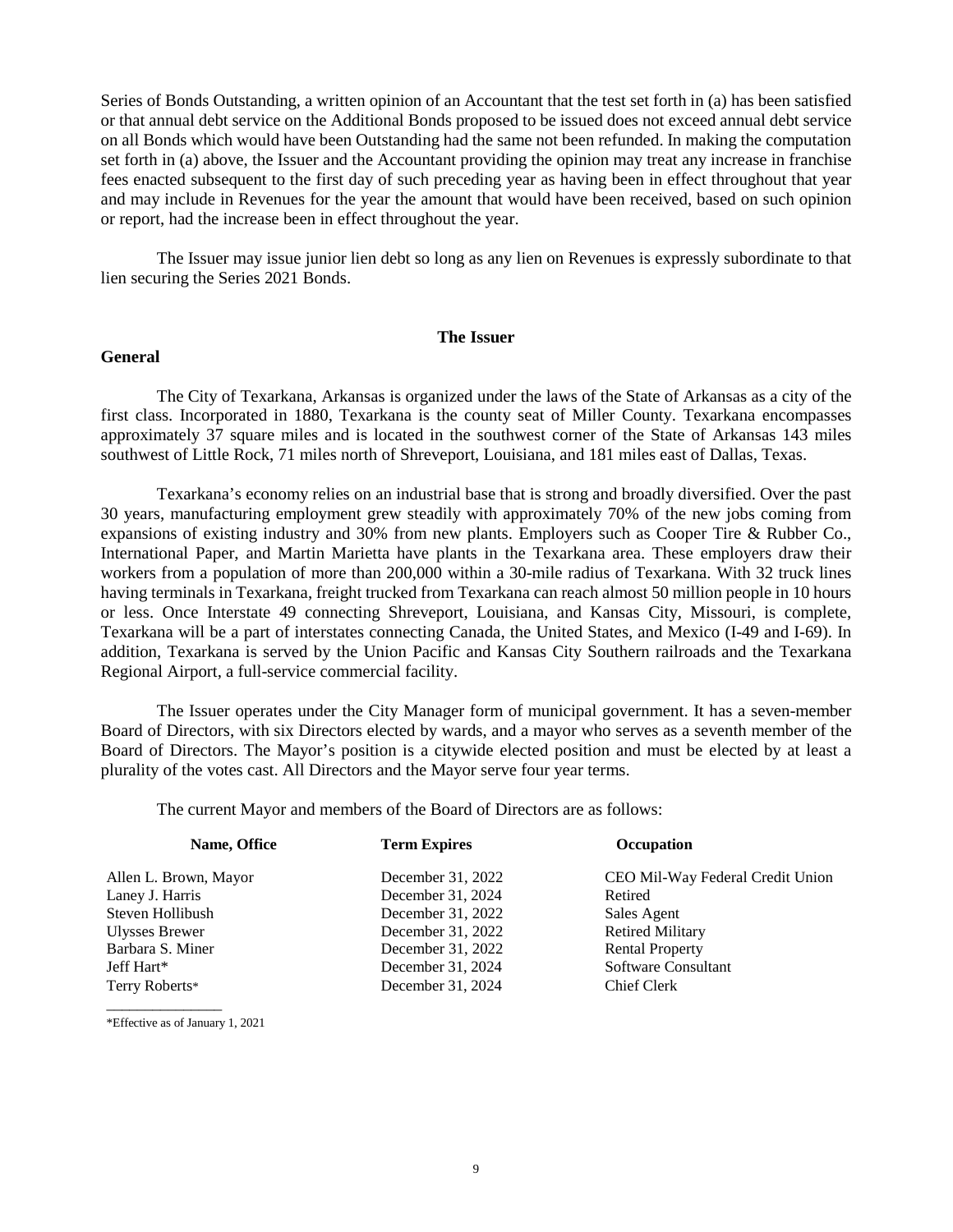The principal executive officers of the Issuer are:

| <b>Office</b>           | <b>Name</b>               | <b>Employment History</b>                                                                                          | <b>Education</b>                                                                                                        |
|-------------------------|---------------------------|--------------------------------------------------------------------------------------------------------------------|-------------------------------------------------------------------------------------------------------------------------|
| City Manager            | Kenny Haskin              | City of Texarkana, AR 2008-Present                                                                                 | BBA, 1992,<br>Henderson State<br>University; MPA, 2008,<br>Webster University;<br>THD, 2010, Saint<br>Mary's University |
| <b>Finance Director</b> | <b>TyRhonda Henderson</b> | City of Texarkana, AR 2011-Present                                                                                 | BBA, 2006, University<br>of Central Arkansas;<br>MBA, 2009, Webster<br>University                                       |
| City Attorney           | George Matteson           | City Attorney 2013-Present; Moore, Giles,<br>& Matteson, LLP 2013-Present;<br>Harrelson & Matteson, P.A. 2008-2013 | BS, 1997, University<br>of Arkansas; JD,<br>2000, University of<br>Arkansas, School<br>of Law                           |

The City Manager and the City Attorney are appointed by the Board of Directors; the Finance Director is employed by the City Manager.

The Issuer provides a broad range of municipal services under the auspices of the City Manager, including: Police, Fire, Parks and Recreation, Finance, City Clerk, Personnel, Neighborhoods and Planning, Public Works, General Services, and Management Support. Boards and commissions have primary responsibility for the operation of the Issuer's Airport, Water Works, Wastewater Utility, and Emergency Medical Service.

#### **Demographic Information**

Following are selected statistics, indices, and financial information for the Issuer:

**Population**. The following chart sets out population data for the City of Texarkana and Miller County (source: Arkansas Statistical Abstract; U.S. Census):

| Year | Texarkana | <b>Miller County</b> |
|------|-----------|----------------------|
| 2019 | 29,657*   | 43,257*              |
| 2016 | 30,127    | 43,787               |
| 2010 | 29,919    | 43,462               |
| 2000 | 26,448    | 40,443               |
| 1990 | 22,631    | 38,465               |
| 1980 | 21,459    | 37,766               |

\*Estimate as of July 1, 2019.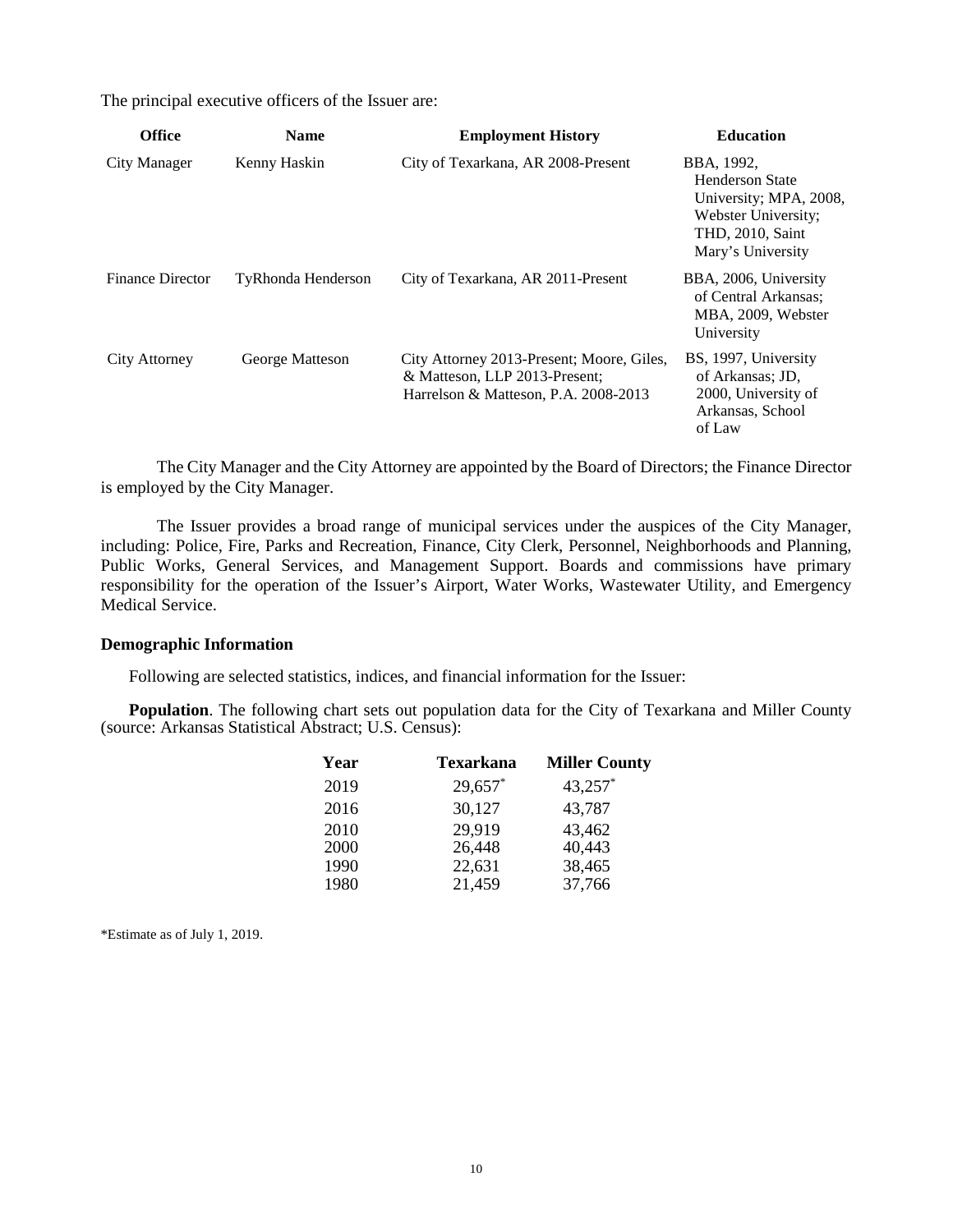**Assessed Valuation**. The following table contains the assessed valuation of real, mineral, personal, and utility property in the City of Texarkana (Source for Real, Mineral, Personal & Utility: Miller County Assessor):

|   | Year | <b>Real Property</b> | <b>Mineral</b><br>Values | <b>Personal Property Utility Property</b> |            | <b>Total</b> |
|---|------|----------------------|--------------------------|-------------------------------------------|------------|--------------|
|   | 2019 | 271,735,938          | 17,623                   | 94,290,730                                | 23,690,610 | 389,734,901  |
|   | 2018 | 267, 397, 259        | 33,121                   | 89,630,270                                | 31,028,940 | 388,089,590  |
|   | 2017 | 263,803,370          | 37,009                   | 87,843,080                                | 30,046,310 | 381,729,769  |
|   | 2016 | 259,154,026          | 63,651                   | 85,789,825                                | 22,770,560 | 367,778,062  |
| * | 2015 | 253,631,771          | 65,164                   | 78,824,459                                | 27,365,610 | 359,887,004  |
|   |      |                      |                          |                                           |            |              |

**Unemployment Statistics**. Unemployment rates in the Texarkana, Texas-Texarkana, Arkansas Metropolitan Statistical Area are shown below (source: U.S. Department of Labor, Bureau of Labor Statistics):

| Year | Rate   |
|------|--------|
| 2020 | $7.3*$ |
| 2019 | 4.3    |
| 2018 | 4.9    |
| 2017 | 4.5    |
| 2016 | 3.9    |
| 2015 | 5.5    |
| 2014 | 6.2    |
| 2013 | 7.2    |

\*Preliminary as of September 1, 2020.

**Principal Employers**. The principal employers in the Texarkana area are identified below (source: Texarkana Chamber of Commerce):

| Company                            | <b>Local Employees</b> | <b>Primary Business/Local Function</b> |
|------------------------------------|------------------------|----------------------------------------|
| Red River Army Depot & Tenants     | 3,797                  | Manufacturer/Processors                |
| Christus St. Michael Health System | 1,902                  | <b>General Medical Hospital</b>        |
| Cooper Tire & Rubber               | 1,750                  | Manufacturer of Passenger Tires        |
| Texarkana TX Ind. School District  | 1,200                  | Primary & Secondary Education          |
| Southern Regional Transport        | 1,115                  | Trucking                               |
| Wal-Mart/Sam's Club                | 1,091                  | <b>Discount Stores</b>                 |
| <b>Graphic Packaging</b>           | 829                    |                                        |
| Domtar, Inc.                       | 800                    | Fine Finished Papers                   |
| <b>DLA</b> Distribution            | 731                    |                                        |
| <b>Wadley Regional Medical</b>     | 719                    | General Medical Hospital               |
| Texarkana AR Ind. School District  | 566                    | Primary & Secondary Education          |
| Collom & Carney Clinic             | 509                    | <b>General Medical Services</b>        |
| Ledwell & Sons Enterprises         | 500                    | <b>Manufacture of Truck Bodies</b>     |
| <b>Wholesale Electric</b>          | 480                    | Distributor                            |
| Liberty Eylau Ind. School District | 400                    | Primary & Secondary Education          |
| Texarkana College                  | 390                    | Post-Secondary Education               |
| Texarkana Texas - City             | 390                    | <b>General Government</b>              |
| Harte-Hanks                        | 300                    |                                        |
| AEP/SWEPCO                         | 300                    |                                        |
| E-Z Mart Stores, Inc.              | 275                    | Convenience Stores                     |
| Texarkana Arkansas - City          | 253                    | General Government                     |
| Mayo Manufacturing                 | 245                    |                                        |
| Smith-Blair, Inc.                  | 220                    | Large Valves and Couplings             |
| Texas A&M University—Texarkana     | <b>200</b>             |                                        |
|                                    |                        |                                        |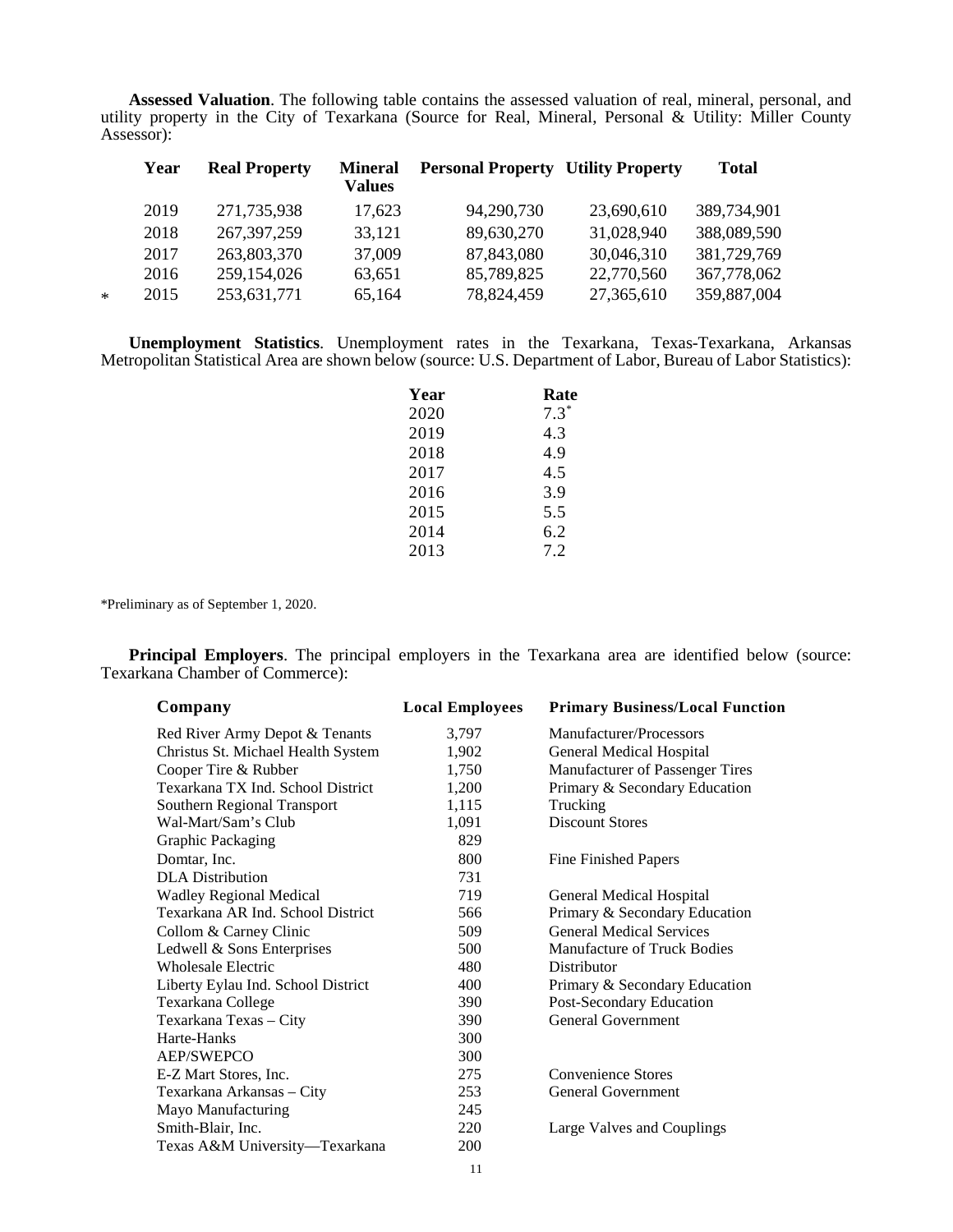| Albertson's                         | 200 | Supermarkets                    |
|-------------------------------------|-----|---------------------------------|
| LifeNet, Inc.                       | 197 |                                 |
| <b>Sterno Products</b>              | 175 |                                 |
| BWI Company, Inc.                   | 150 |                                 |
| Genoa Central School District       | 145 |                                 |
| <b>JCM</b> Industries               | 143 |                                 |
| Target                              | 120 |                                 |
| Texarkana Gazette                   | 119 |                                 |
| <b>Reliance Medical Contractors</b> | 100 |                                 |
| Home Depot                          | 100 |                                 |
| Flowers Bakery of Texarkana LLC     | 100 | Manufacturer of bakery products |
|                                     |     |                                 |

#### **Revenues**

#### **Sources of Revenues**

The Revenues consist of franchise fees imposed by the Issuer for products and services furnished or rendered by various public utilities within the Issuer's city limits for the permission to occupy the streets, highways, or other public ways of the Issuer. The maximum amount of franchise fee that may be charged is the higher of the amount in effect as to a utility on January 1, 1997 or 4.25%, unless agreed to by the affected utility or approved by the voters of the Issuer. At the request of the Issuer, Southwest Electric Power Company and CenterPoint Entergy (formerly, Reliant Gas Company) agreed to a rate higher than 4% for commercial and residential customers, as reflected in the chart below. The increased rate was adopted by the Issuer on December 18, 2006. During 2016, Revenues were collected from the following public utilities:

| <b>Public Utility</b>                                                            | Rate                                                                                                               | Payable          |
|----------------------------------------------------------------------------------|--------------------------------------------------------------------------------------------------------------------|------------------|
| Southwest Electric Power Company (SWEPCO)                                        | 6% of gross receipts for commercial and<br>residential customers; 4% of gross<br>receipts for industrial customers | Monthly          |
| Cable ONE                                                                        | 5% of gross receipts                                                                                               | Monthly          |
| Windstream                                                                       | 4.25% of gross receipts                                                                                            | <b>Ouarterly</b> |
| CenterPoint Energy                                                               | 6% of gross receipts for commercial and<br>residential customers; 4% of gross<br>receipts for industrial customers | Monthly          |
| Cooper Tire and Rubber Company (natural gas<br>provided by independent provider) | 4% of gross receipts                                                                                               | Quarterly        |
| Southwest Arkansas Electric Cooperative                                          | 6% of gross receipts                                                                                               | Quarterly        |
| Texarkana Water Utilities                                                        | 4% of water sales (voluntary payment)                                                                              | Monthly          |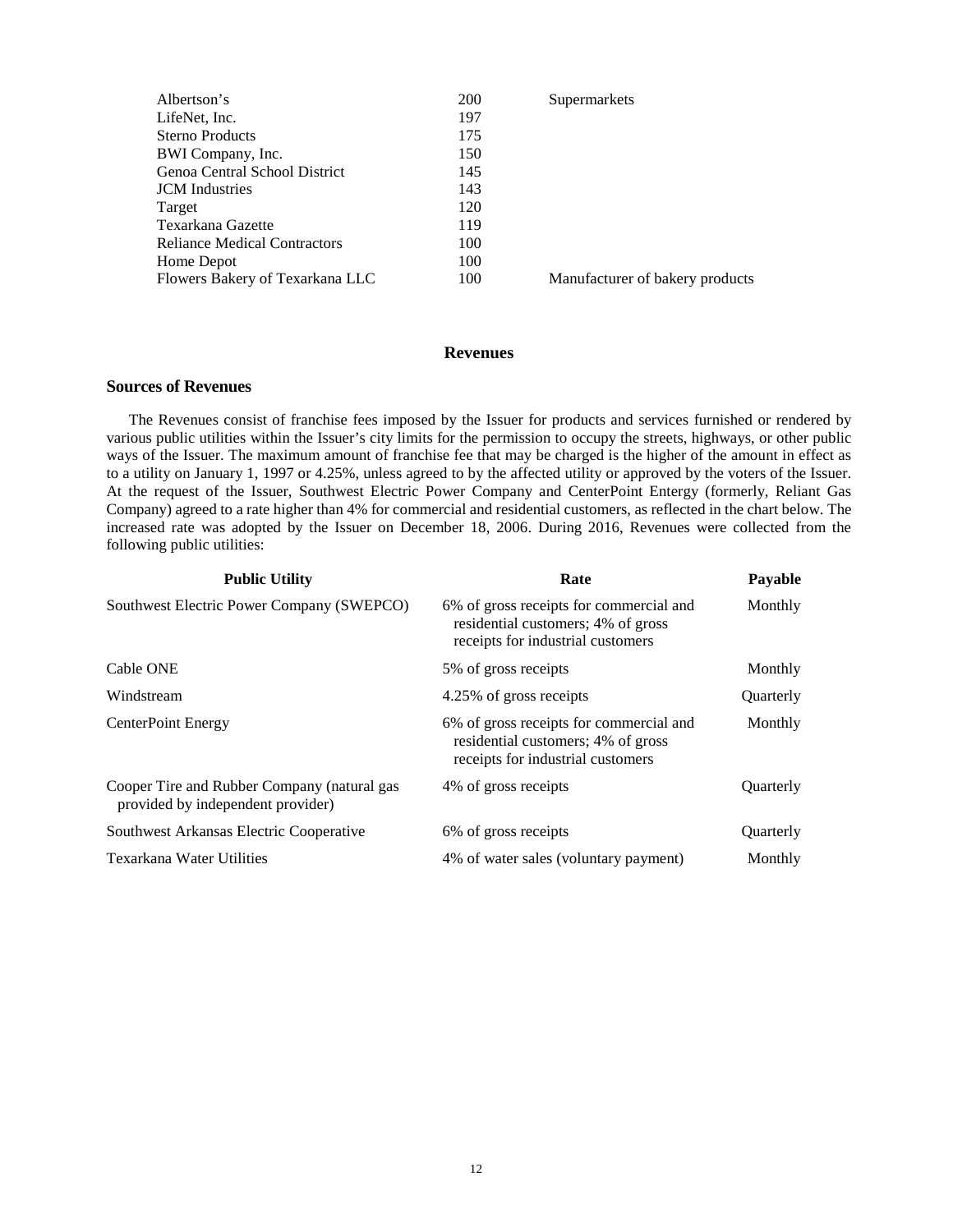#### **Historical Revenues**

 $\overline{\phantom{a}}$ 

Set forth below is a table showing the Revenues of the Issuer for the past 5 years:

|                             |             |             |             |             | 10 Mos. Ending 10/31/2020 |               |
|-----------------------------|-------------|-------------|-------------|-------------|---------------------------|---------------|
|                             | 2016        | 2017        | 2018        | 2019        | <b>Actual</b>             | <b>Budget</b> |
| Electric: SWEPCO            | \$1,541,138 | \$1,554,058 | \$1,649,811 | \$1,533,420 | \$1,639,000               | \$1,639,000   |
| Cable TV: Cable ONE         | 158,561     | 151,009     | 125,576     | 111,788     | 108,000                   | 103,000       |
| Telephone: Windstream       | 348,703     | 125.645     | 137.456     | 135,053     | 135,000                   | 135,000       |
| Natural Gas: CenterPoint    | 277,577     | 295,743     | 369,582     | 339,980     | 315,000                   | 327,000       |
| Natural Gas: Cooper Tire    | 60,476      | 67,932      | 67,015      | 64,891      | 49,000                    | 47,000        |
| Electric: SW Ark. Co-Op     | 234,612     | 230,851     | 247.445     | 233,364     | 222,000                   | 231,000       |
| Texarkana Water Utilities** | 146,044     | 150,733     | 154,080     | 148,756     | 150,000                   | 151,000       |
| Total                       | 1.767,111   | \$2,575,971 | \$2,750,965 | \$2,567,252 | \$2,618,000               | \$2,633,000   |

#### **Debt Service Requirements**

Set forth in the table below is the debt service schedule for the Series 2021-A Bonds (Refunding the Series 2015 Bonds), the Series 2021-B Bonds (Refunding the Series 2012 Bonds) and the Series 2018 Bonds:

| Year (Dec 31) | <b>Series 2018 Bonds</b> | <b>Series 2021A Bonds</b> | <b>Series 2021B Bonds</b> | <b>Total Debt Service</b> |
|---------------|--------------------------|---------------------------|---------------------------|---------------------------|
| 2021          | \$199,737.50             | \$33,600.63               | \$372,927.83              | \$606,265.96              |
| 2022          | 201,531.25               | 204,487.50                | 583,130.00                | 989,148.75                |
| 2023          | 202,931.25               | 201,487.50                | 582,250.00                | 986,668.75                |
| 2024          | 203,928.13               | 195,737.50                | 581,300.00                | 980,965.63                |
| 2025          | 199,568.76               | 200,012.50                | 580,280.00                | 979,861.26                |
| 2026          | 199,843.76               | 199,262.50                | 584,190.00                | 983,296.26                |
| 2027          | 199,762.51               | 201,262.50                | 577,960.00                | 978,985.01                |
| 2028          | 199,318.76               | 203,162.50                | 581,730.00                | 984,211.26                |
| 2029          | 199,493.76               | 199,962.50                | 585,360.00                | 984,816.26                |
| 2030          | 202,193.76               | 196,762.50                | 583,850.00                | 982,806.26                |
| 2031          | 200,512.51               | 198,562.50                | 584,327.80                | 983,402.81                |
| 2032          | 198,534.38               | 195,262.50                | 584,123.00                | 977,919.88                |
| 2033          |                          | 202,581.26                | 583,705.60                | 786,286.86                |
| 2034          |                          | 194,737.50                | 582,575.60                | 777,313.10                |
| 2035          |                          | 196,762.50                | 580,713.00                | 777,475.50                |
| 2036          |                          | 198,700.00                | 586,231.00                | 784,931.00                |
| 2037          |                          | 200,100.00                | 581,192.00                | 781,292.00                |
| 2038          |                          | 196,400.00                | 585,874.50                | 782,274.50                |
| 2039          |                          | 197,700.00                |                           | 197,700.00                |
| 2040          |                          | 198,900.00                |                           | 198,900.00                |
| Total         | \$2,406,356.33           | \$3,815,444.39            | \$10,281,720.33           | \$16,503,521.05           |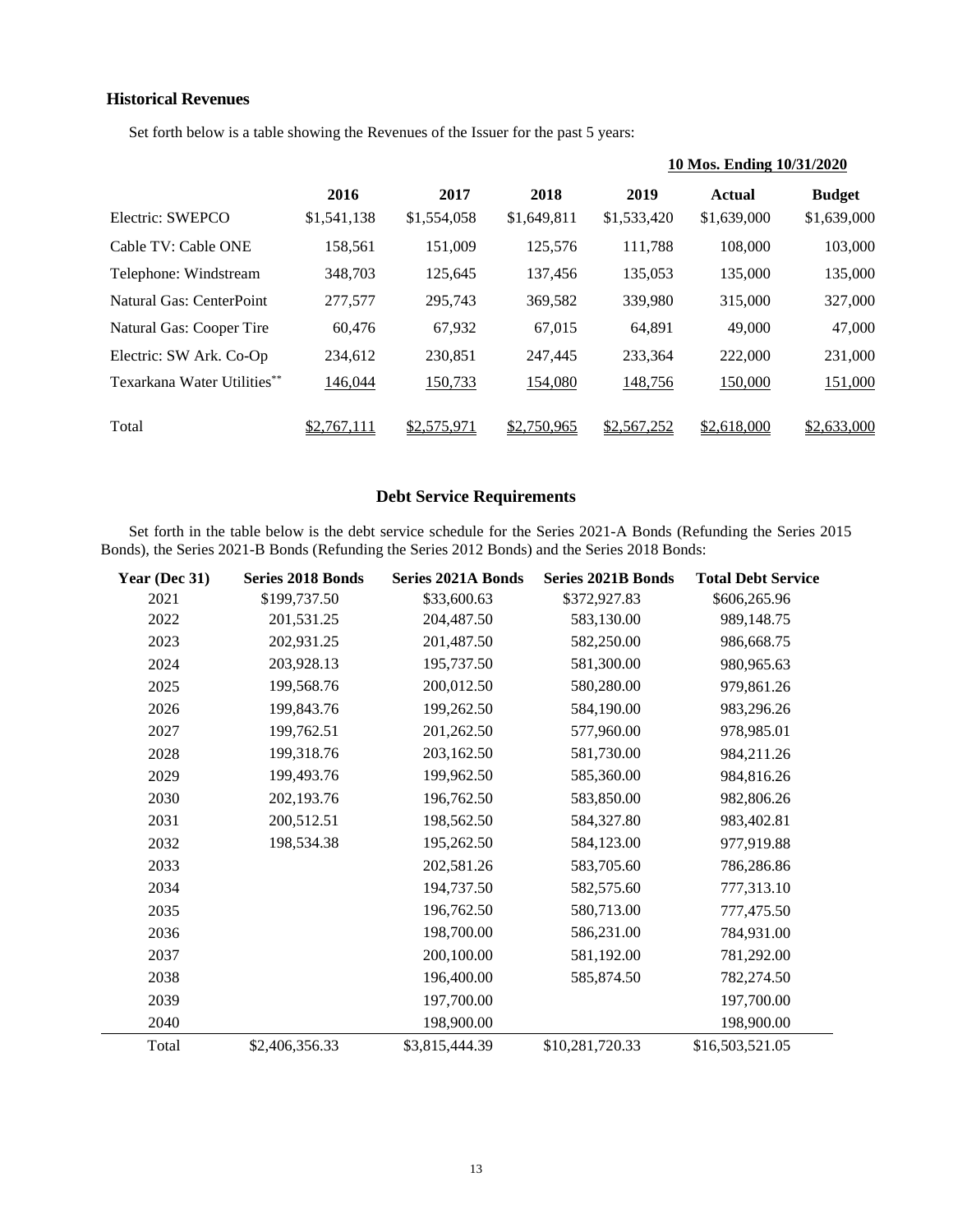#### **Estimated Debt Service Coverage**

Based on actual 2019 Revenues, the Revenues will provide coverage of debt service on the Series 2021 Bonds and the Bonds as follows:

| <b>Fiscal Year</b><br>2019 |
|----------------------------|
|                            |
|                            |
|                            |

#### **Legal Matters**

#### **Tax Matters**

*Federal Income Taxes.* In the opinion of Rose Law Firm, a Professional Association, Bond Counsel, under existing laws, regulations, rulings and judicial decisions, interest on the Series 2021-A Bonds is excludable from the gross income for federal income tax purposes and is not a specific preference item for purposes of the federal alternative minimum tax; however, interest on the Series 2021-A Bonds is taken into account in determining adjusted current earnings for the purpose of computing the alternative minimum tax imposed on certain corporations. The opinion described in the preceding sentence assumes the accuracy of certain representations and compliance by the Issuer with covenants designed to satisfy the requirements of the Code that must be met subsequent to the issuance of the Series 2021-A Bonds. Failure to comply with such requirements could cause interest on the Series 2021-A Bonds to be included in gross income for federal income tax purposes retroactive to the date of issuance of the Series 2021-A Bonds. The Issuer has covenanted to comply with such requirements.

Notwithstanding Bond Counsel's opinion that interest on the Series 2021-A Bonds is not a specific preference item for purposes of the federal alternative minimum tax, such interest is taken into account in in determining adjusted current earnings of certain corporations.

The Issuer has designated the Series 2021-A Bonds as "qualified tax-exempt obligations" within the meaning of section 265(b)(3) of the Code.

Bond Counsel has expressed no opinion regarding other federal tax consequences arising with respect to the Series 2021 Bonds.

The accrual or receipt of interest on the Series 2021-A Bonds may otherwise affect the federal income tax liability of the owners of the Series 2021-A Bonds. The extent of these other tax consequences will depend upon such owner's particular tax status and other items of income or deduction. Bond Counsel has expressed no opinion regarding any such consequences. Purchasers of the Series 2021-A Bonds, particularly purchasers that are corporations (including S corporations and foreign corporations operating branches in the United States), property or casualty insurance companies, banks, thrifts or other financial institutions, certain recipients of Social Security or Railroad Retirement benefits, taxpayers otherwise entitled to claim the earned income credit, or taxpayers who may be deemed to have incurred or continued indebtedness to purchase or carry tax-exempt obligations, should consult their tax advisors as to the tax consequences of purchasing or owning the Series 2021 Bonds.

As shown on the front cover of this Official Statement, certain of the Series 2021 Bonds are being sold at an original issue premium (collectively, the "Premium Bonds"). An amount equal to the excess of the issue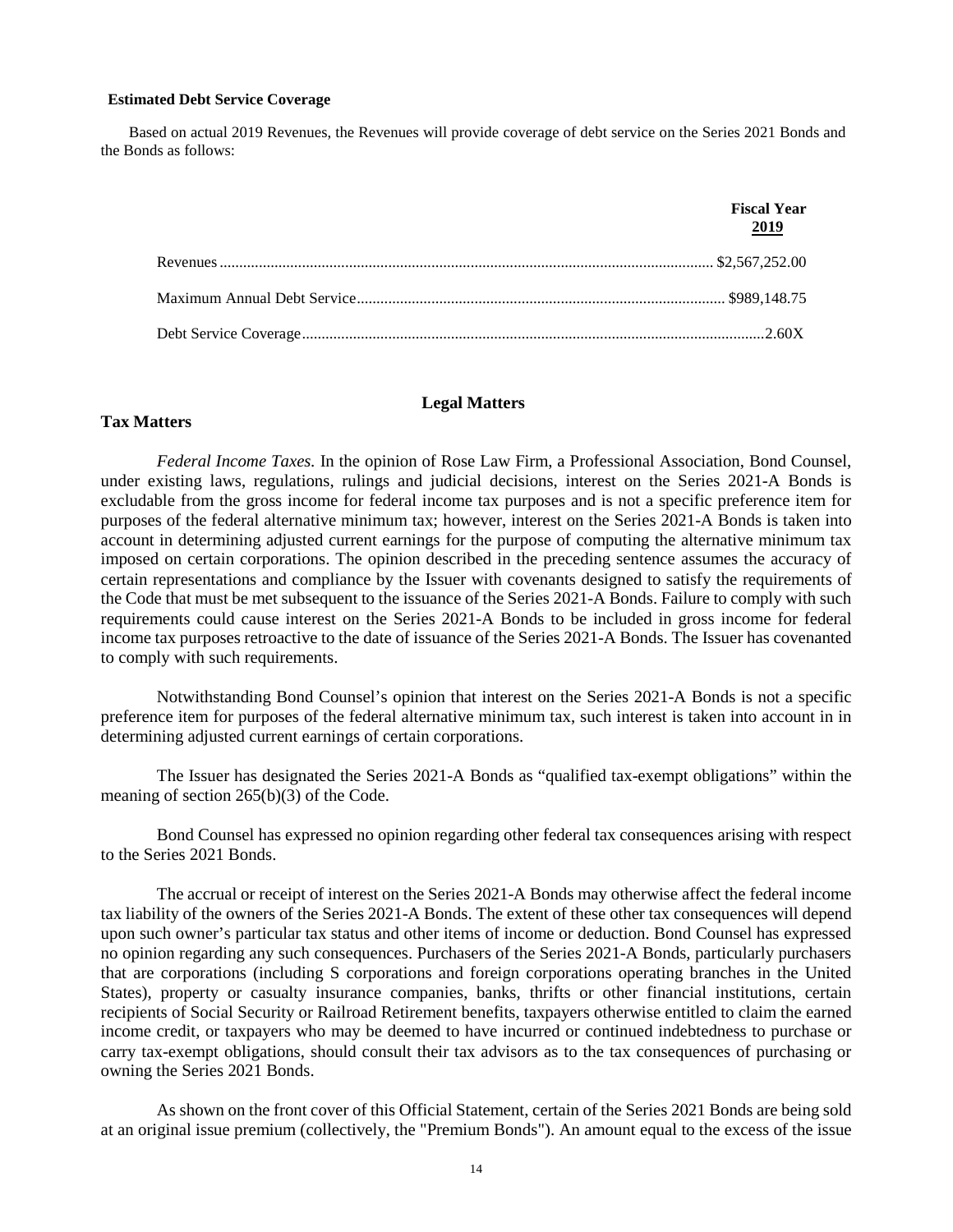price of a Premium Bond over its stated redemption price at maturity constitutes premium on such Premium Bond. An initial purchaser of a Premium Bond must amortize any premium over such Premium Bond's term using constant yield principles, based on the purchaser's yield to maturity (or, in the case of Premium Bonds callable prior to their maturity, by amortizing the premium to the call date, based on the purchaser's yield to the call date and giving effect to the call premium). As premium is amortized, the amount of the amortization offsets a corresponding amount of interest for the period and the purchaser's basis in such Premium Bond is reduced by a corresponding amount resulting in an increase in the gain (or decrease in the loss) to be recognized for federal income tax purposes upon a sale or disposition of such Premium Bond prior to its maturity. Even though the purchaser's basis may be reduced, no federal income tax deduction is allowed. Purchasers of the Premium Bonds should consult with their tax advisors with respect to the determination and treatment of amortizable premium for federal income tax purposes and with respect to the state and local tax consequences of owning a Premium Bond.

As shown on the front cover of this Official Statement, certain of the Series 2021 Bonds are being sold at an original issue discount (collectively, the "Discount Bonds"). The difference between the initial public offering prices, as set forth on the cover page, of such Discount Bonds and their stated amounts to be paid at maturity constitutes original issue discount treated as interest which is excludable from gross income for federal income tax purposes, as described above.

The amount of original issue discount which is treated as having accrued with respect to such Discount Bond is added to the cost basis of the owner in determining, for federal income tax purposes, gain or loss upon disposition of such Discount Bond (including its sale, redemption, or payment at maturity). Amounts received upon disposition of such Discount Bond which are attributable to accrued original issue discount will be treated as tax-exempt interest, rather than as taxable gain, for federal income tax purposes.

Original issue discount is treated as compounding semiannually, at a rate determined by reference to the yield to maturity of each individual Discount Bond, on days which are determined by reference to the maturity date of such Discount Bond. The amount treated as original issue discount on such Discount Bond for a particular semiannual accrual period is equal to the product of (i) the yield of maturity for such Discount Bond (determined by compounding at the close of each accrual period) and (ii) the amount which would have been the tax basis of such Discount Bond at the beginning of the particular accrual period if held by the original purchaser, less the amount of any interest payable for such Discount Bond during the accrual period. The tax basis is determined by adding to the initial public offering price on such Discount Bond the sum of the amounts which have been treated as original issue discount for such purposes during all prior periods. If such Discount Bond is sold between semiannual compounding dates, original issue discount which would have been accrued for that semiannual compounding period for federal income tax purposes is to be apportioned in equal amounts among the days in such compounding period.

Owners of the Discount Bonds should consult their tax advisors with respect to the determination and treatment of original issue discount accrued as of any date and with respect to the state and local tax consequences of owning a Discount Bond.

Owners of Discount Bonds should consult their own tax advisors with respect to the determination for federal income tax purposes of original issue discount accrued with respect to Discount Bonds as of any date, with respect to the accrual of original issue discount for such Discount Bonds purchased in the secondary markets and with respect to the state and local tax consequences of owning Discount Bonds

*State Taxes.* Bond Counsel is of the opinion that the interest on the Bonds is exempt from all Arkansas state, county, and municipal taxes and that the Bonds are exempt from property taxation in the State of Arkansas.

*Changes in Federal and State Tax Law.* From time to time, there are legislative proposals in the Congress that, if enacted, could alter or amend the federal tax matters referred to above or adversely affect the market value of the Series 2021 Bonds. It cannot be predicted whether or in what form any such proposal might be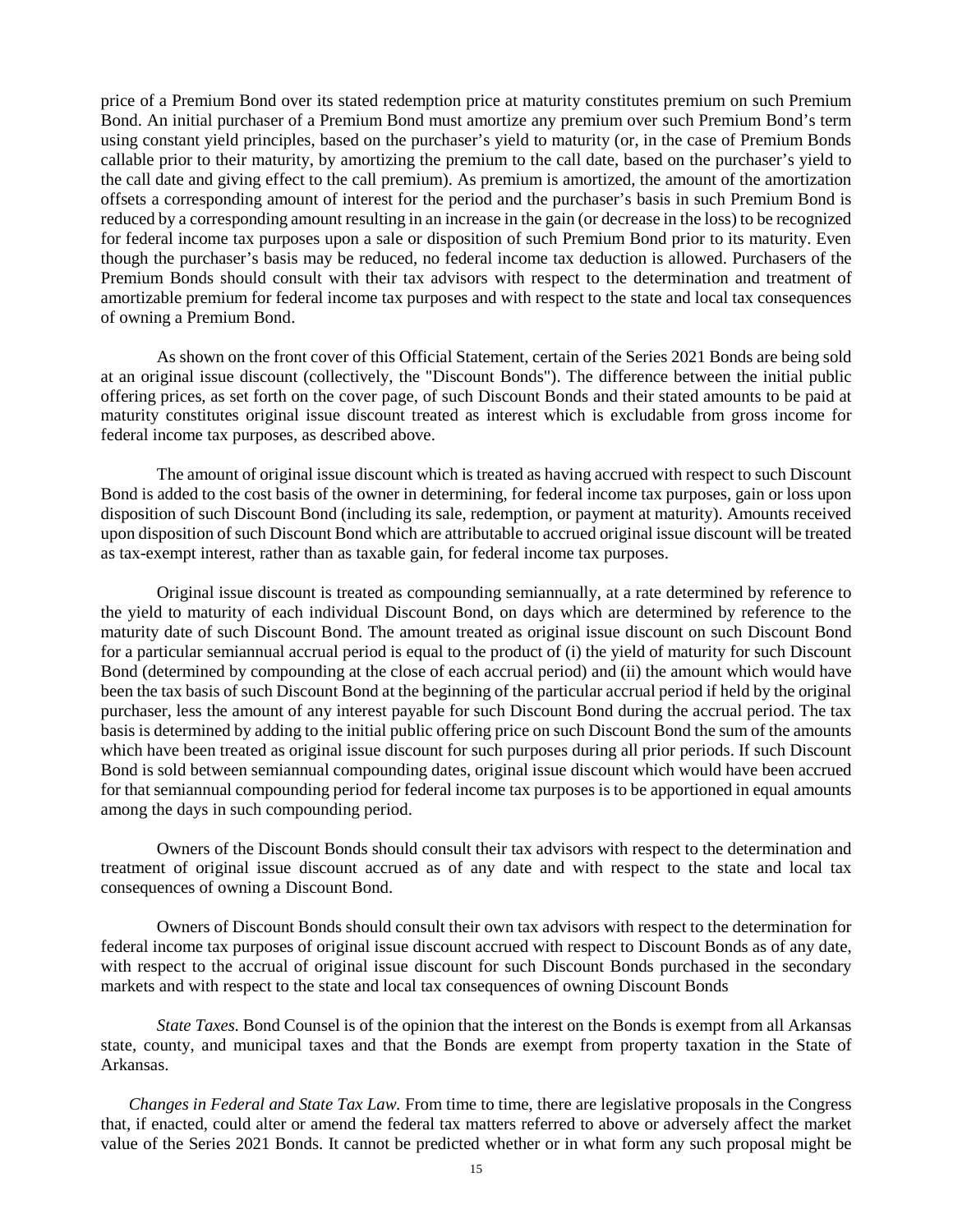enacted or whether if enacted it would apply to bonds issued prior to enactment. Purchasers of the Series 2021 Bonds should consult their tax advisors regarding any pending or proposed tax legislation. The opinions expressed by Bond Counsel are based upon existing legislation as of the date of issuance and delivery of the Bonds and Bond Counsel has expressed no opinion as of any date subsequent thereto or with respect to any pending legislation.

#### **Legal Opinions**

Legal matters incident to the authorization and issuance of the Series 2021 Bonds have been, or will be, approved on behalf of the Issuer by Rose Law Firm, a Professional Association, Bond Counsel. Certain legal matters will be passed upon for the Issuer by its counsel, George Matteson, City Attorney.

#### **Legal Proceedings**

The Issuer will provide at closing a certificate to the effect that there is no litigation pending seeking to restrain or enjoin the issuance of the Series 2021 Bonds, or questioning or affecting the legality of the Series 2021 Bonds or the proceedings and authority under which the Series 2021 Bonds are to be issued, or questioning the right of the Issuer to enter into the Indenture or to issue the Series 2021 Bonds, that there is no litigation pending or, to management's knowledge, threatened against the Issuer or its properties.

#### **Ratings**

Moody's has assigned the rating of "A1" to the Bonds. A securities rating is not a recommendation to buy, sell or hold securities and may be subject to revision or withdrawal at any time. The rating reflects only the views of the rating agency, and any explanation of the significance of such ratings should be obtained from Moody's at 7 World Trade Center, New York, NY 10007, (212)553-0300. In order to obtain such rating, the Issuer furnished to the rating agency certain information and materials, some of which has not been included in this Official Statement. Generally, rating agencies base their ratings on such information and materials and their own investigation, studies and assumptions. There is no assurance that the rating will be maintained for any given period of time or that it will not be revised downward or withdrawn entirely by the rating agency, if, in its judgment, circumstances so warrant. The Issuer undertakes no responsibility to oppose any such revision or withdrawal. Any such downward revision or withdrawal of the rating obtained may have an adverse effect on the market price of the Series 2021Bonds.

#### **Underwriting**

The Series 2021 Bonds are being purchased by Stephens Inc. (the "Underwriter") at an aggregate purchase price of \$11,489,432.95 (the aggregate principal amount of the Bonds, \$11,585,000.00 plus a net reoffering premium of \$20,282.95 less the Underwriter's discount of \$115,850.00). Pursuant to a Bond Purchase Agreement with the Issuer, the Underwriter will purchase all of the Series 2021 Bonds if any are purchased, the obligation to make such purchase being subject to certain terms and conditions set forth in the Bond Purchase Agreement, the approval of certain legal matters by counsel, and certain other conditions. The initial public offering prices may be changed from time to time by the Underwriter.

The Underwriter may offer and sell Series 2021 Bonds to certain dealers (including dealers depositing Bonds into investment trusts) and others at prices lower than the public offering prices stated on the cover page hereof.

#### **Miscellaneous**

#### **Additional Information**

The references herein to Arkansas statutes and acts, the Indenture, and other materials are brief summaries or outlines of certain provisions thereof. Such summaries or outlines do not purport to be complete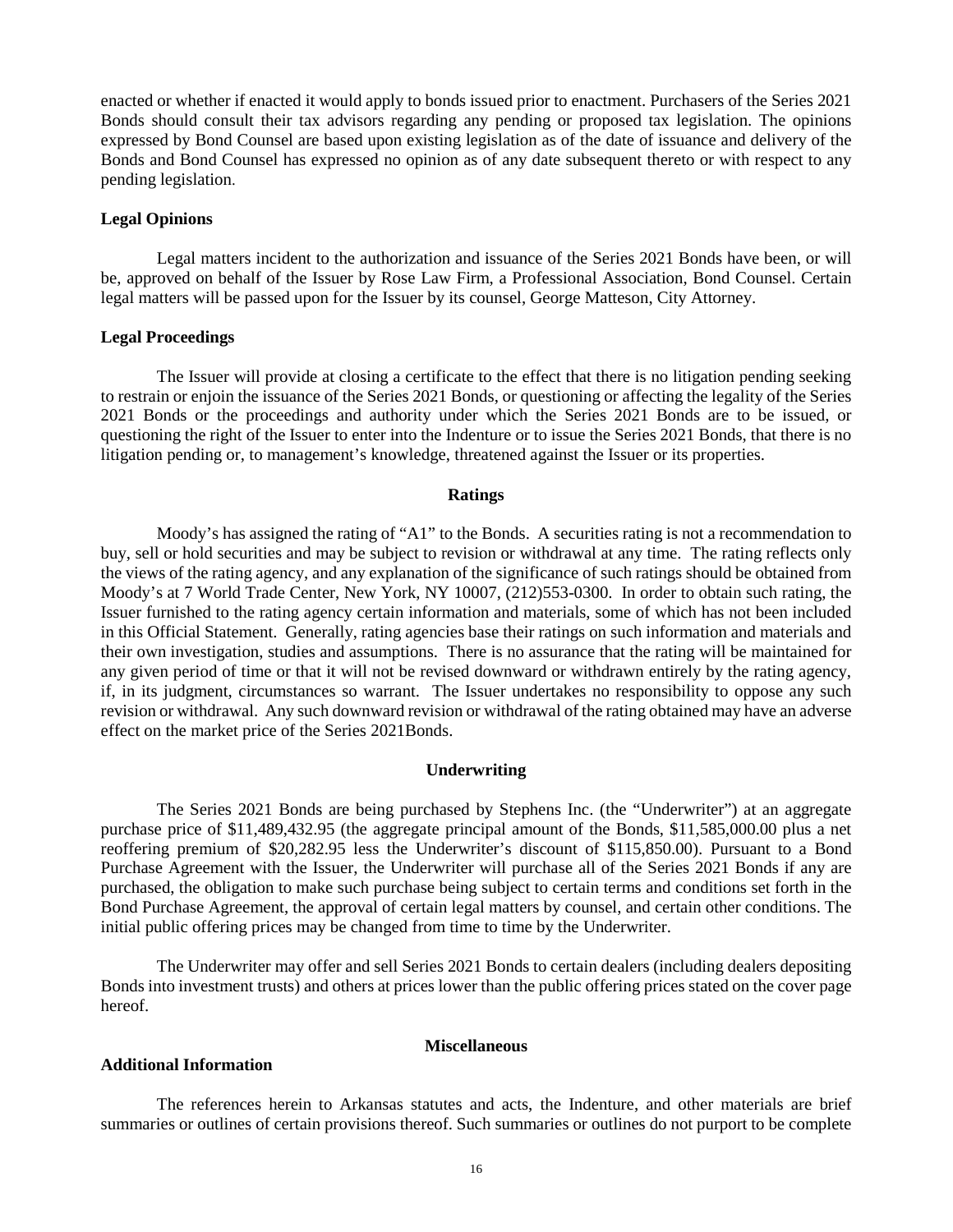and for full and complete statements of such provisions, reference is made to such instruments, documents, and other materials, copies of which are on file at the principal corporate trust office of the Trustee.

All the information contained or incorporated by reference in this Official Statement concerning the Issuer has been furnished by the Issuer. The Underwriter has furnished the information in this Official Statement with respect to the public offering price of the Series 2021 Bonds and the information contained under the caption "Underwriting."

#### **Approval of Official Statement**

All projections, estimates, and other statements in this Official Statement involving matters of opinion, whether or not so stated, are intended as such and not as representations of fact. This Official Statement is not to be construed as a contract or agreement between the Issuer and the purchasers or owners of any of the Series 2021 Bonds.

[Balance of this page left blank intentionally]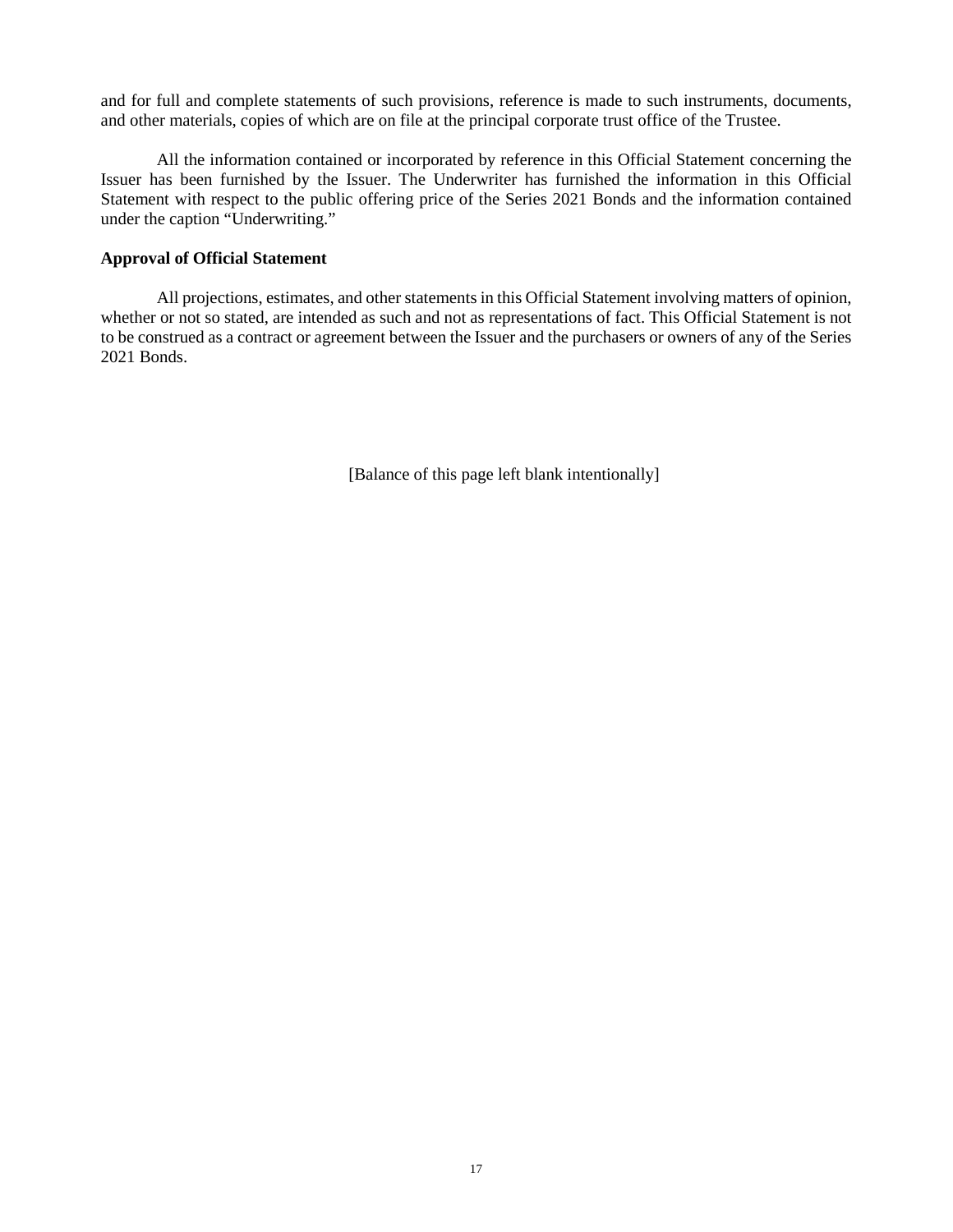The Board of Directors of the Issuer has approved this Official Statement.

# **City of Texarkana, Arkansas**

By:  $\frac{|s|}{\text{Allen L. Brown}}$ Allen L. Brown, Mayor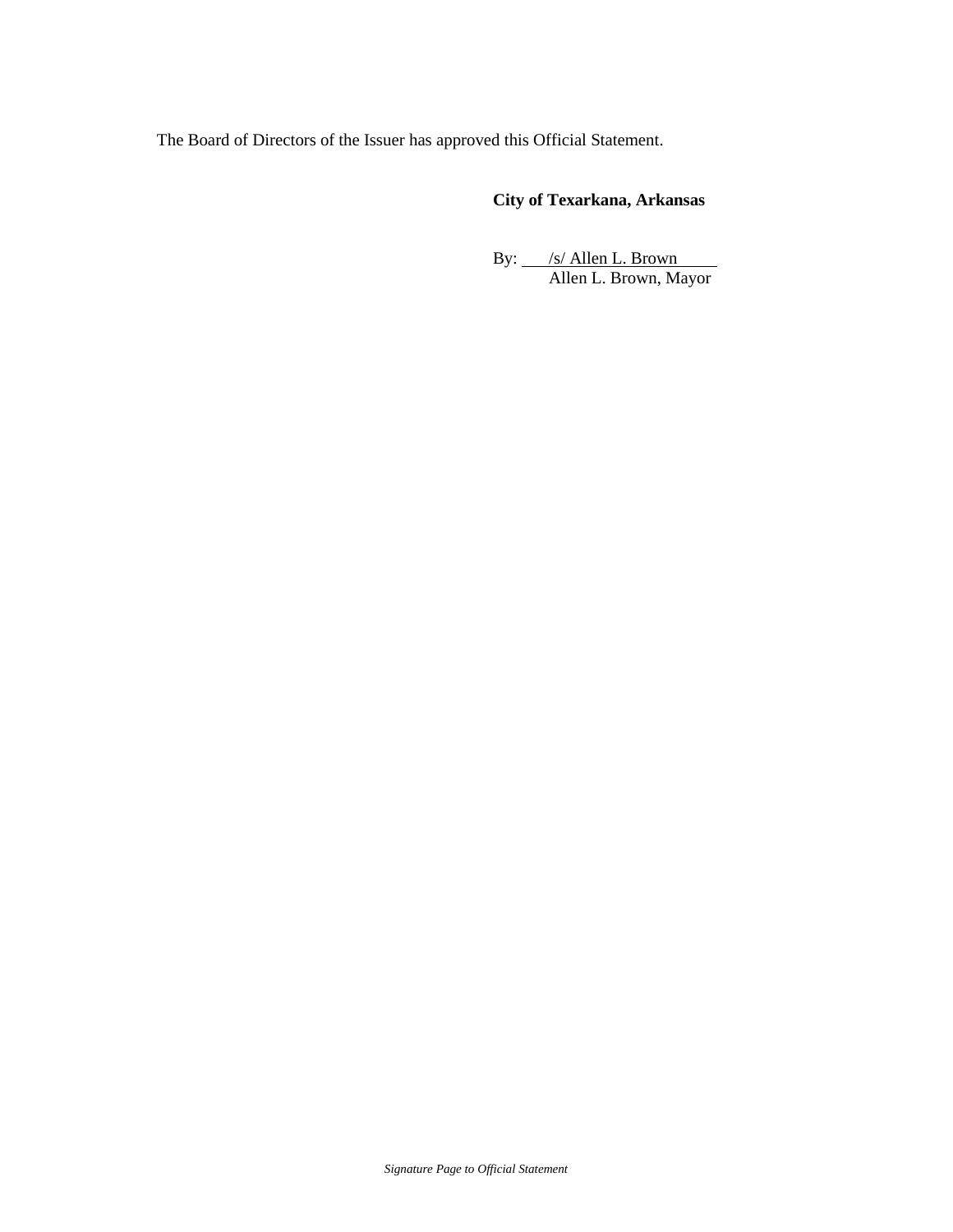#### **APPENDIX A**

#### **Definitions**

The following are definitions of some of the words and terms used in this Official Statement:

"Accountant" means an independent certified public accountant or firm of independent certified public accountants (who may be an Accountant for the Issuer but who is not an official, officer, or employee of the Issuer), acceptable to the Trustee.

"Act" means the Local Government Capital Improvement Revenue Bond Act of 1985, Ark. Code Ann. §§ 14-164-401 *et seq*., as amended and supplemented from time to time.

"Additional Bonds" means the additional parity bonds authorized to be issued by the Issuer pursuant to the provisions of the Indenture to pay the costs of constructing capital improvements or the costs of refunding, to the extent permitted by law, any Outstanding Bonds. See the caption "The Series 2021 Bonds— Additional Bonds" in the Official Statement.

"Annual Debt Service" means, for any year as applied to outstanding Bonds, the sum of all amounts required to pay principal (at maturity or upon mandatory redemption) and interest due in such year on all outstanding Bonds.

"Authorized Denomination" means \$5,000 and any multiple thereof.

"Bankruptcy Code" means Title 11 of the United States Code, as it is amended from time to time, and any successor thereto or replacement thereof.

"Beneficial Owner" means, for any Bond that is held by a nominee, the beneficial owner of such Bond.

"Bond" or "Bonds" means the Series 2021 Bonds.

"Bond Counsel" means Rose Law Firm, a Professional Association, Little Rock, Arkansas, or any other firm of attorneys of nationally recognized expertise with respect to tax-exempt obligations of political subdivisions, selected by the Issuer and not unacceptable to the Trustee.

"Bond Year" means the period beginning on the Closing Date and ending on September 1, 2021, and for all other Bond Years, the one year period beginning on the day after the preceding Bond Year and ending on the following September 1, unless another period is required by law; however, the last Bond Year for the Bonds shall end on the date the last Series 2021 Bond is retired.

"Bondholder" or "holder of Bonds" or "owner of Bonds" means the Person in whose name a Bond is registered in the Bond Register.

"Book Entry Bonds" means that part of a Series for which a Securities Depository or its nominee is the Bondholder.

"Bond Ordinance" means the ordinance adopted by the Issuer on December 7, 2020 authorizing the issuance of the Series 2021 Bonds and the execution and delivery of the Indenture.

"Business Day" means any day of the year other than (a) a Saturday or Sunday, (b) any day on which banks located in Texarkana, Arkansas or the city in which the Principal Office of the Trustee is located are required or authorized by law to remain closed, or (c) any day on which the New York Stock Exchange is closed.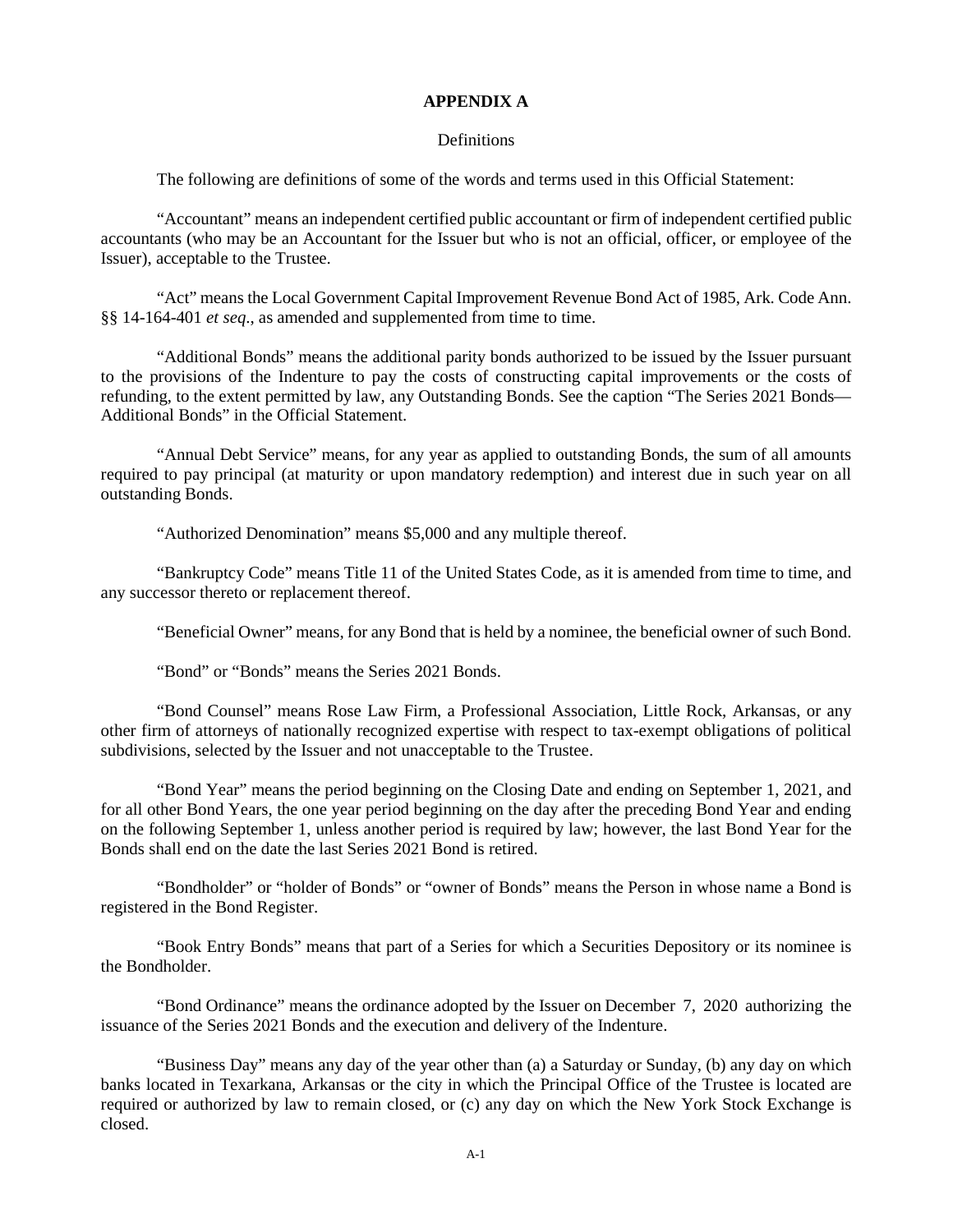"Code" means the Internal Revenue Code of 1986, as amended and supplemented from time to time. Each reference to a section of the Code shall be deemed to include the United States Treasury Regulations, including temporary and proposed regulations, relating to such section, which are applicable to the Indenture, including the Series 2021 Bonds, the use of Bond proceeds.

"Conditional Redemption" means a redemption where the Issuer has stated in the redemption notice to the Trustee that the Issuer has retained the right to rescind the redemption. See the caption "The Series 2021 Bonds— Notice of Redemption" in the Official Statement.

"Continuing Disclosure Agreement" means the Continuing Disclosure Agreement, dated as of the date of delivery of the Series 2021 Bonds, by and between the Issuer and the Trustee. See the caption "Introduction—General—Continuing Disclosure" in the Official Statement and Appendix C—Form of Continuing Disclosure Agreement.

"Cost of Issuance Fund" means the fund created by Section 4.02 of the Indenture into which \$88,613.75 from the proceeds of the Series 2021 Bonds are deposited. The Cost of Issuance fund shall be used for the payment of Issuance Costs.

"Counsel" means an attorney-at-law or law firm (who may be Counsel for the Issuer), acceptable to the Trustee.

"Debt Service Fund" means the trust fund so designated which is created by the Indenture. See the caption "The Series 2021 Bonds—Debt Service Fund" in the Official Statement.

"Defeasance Obligations" means obligations of the type described in (a), (b), (c), or (d) of the definition of "Eligible Investments."

"DTC" means The Depository Trust Company.

"Eligible Investments" means:

(a) Governmental Obligations;

(b) obligations of any agency or instrumentality of the United States Government which represent full faith and credit of the United States of America;

(c) U.S. dollar denominated certificates of deposit issued by a bank or trust company which are (1) fully insured by the Federal Deposit Insurance Corporation or any similar corporation chartered by the United States or (2) secured by a pledge of any Governmental Obligations which have an aggregate market value, exclusive of accrued interest, equal at least to the principal amount of the certificates so secured, which security is held in a custody account by a custodian satisfactory to the Trustee;

 $(d)(1)$  evidences of a direct ownership in future interest or principal payments on obligations of the type described in (a) above, which obligations are held in a custody account by a custodian satisfactory to the Trustee pursuant to the terms of a custody agreement and (2) obligations issued by any state of the United States or any political subdivision, public instrumentality, or public authority of any state, which obligations are not callable before the date the principal thereof will be required to be paid and which obligations are fully secured by and payable solely from obligations of the type described in (a) above, which securities are held pursuant to an agreement in form and substance acceptable to the Trustee;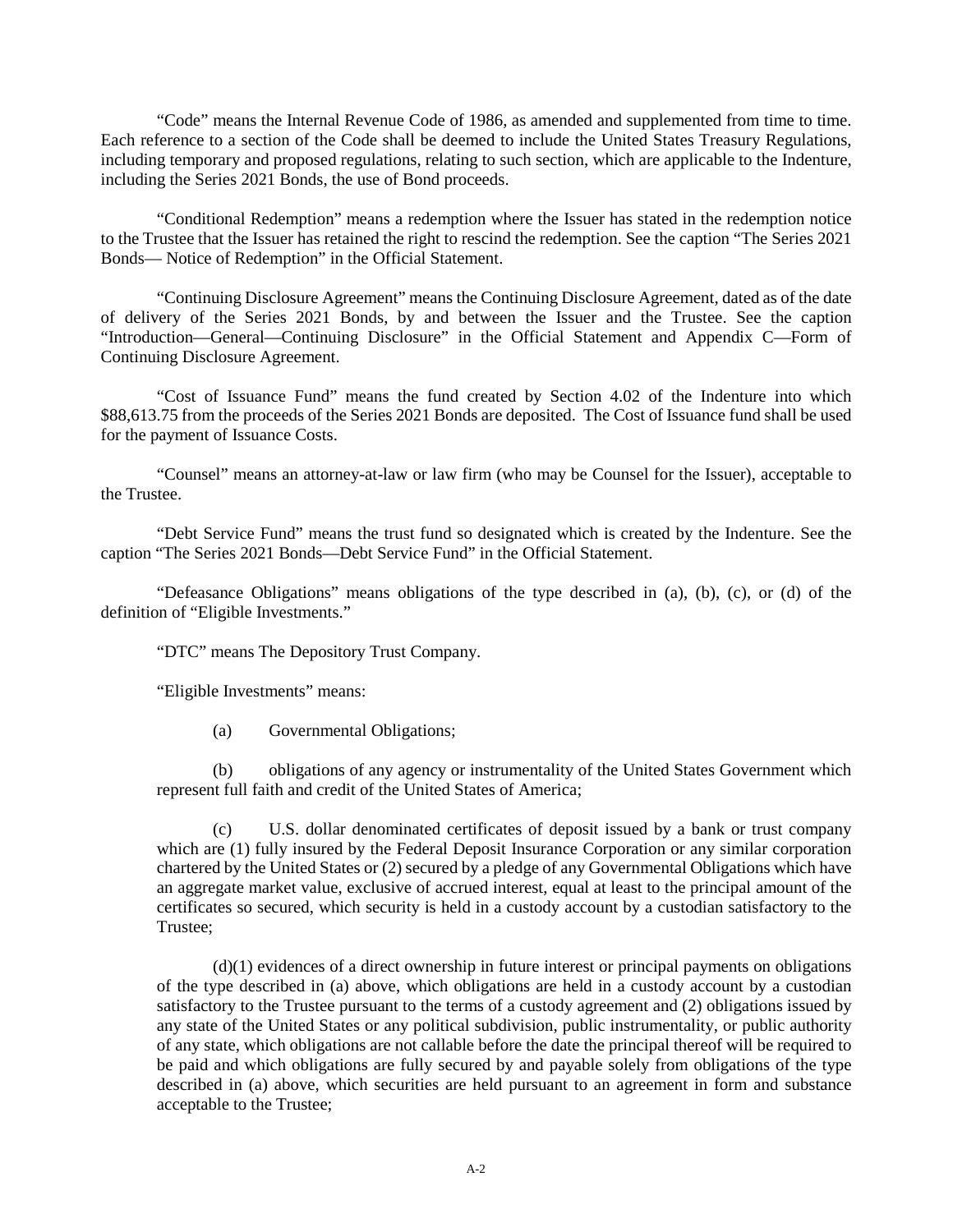(e) U.S. dollar denominated deposit accounts, federal funds, and banker's acceptances with commercial banks (foreign or domestic) which have a rating on their short term certificates of deposit on the date of purchase of "A-1" or "A-1+" by S&P and "P-1" by Moody's and maturing no more than 360 days after the date of purchase;

(f) money market funds rated "AAAm" or "AAAm-G" or better by S&P; and

(g) investment agreements constituting an obligation of a bank, holding company, savings and loan association, trust company, financial institution, insurance company, securities dealer, or other credit provider whose outstanding unsecured long-term debt is rated at the time of such agreement in any of the two highest rating categories (without regard to any refinement of gradation of rating by numerical modifier or otherwise) by S&P and Moody's.

"Event of Bankruptcy" means the filing of a petition in bankruptcy (or other commencement of a bankruptcy or similar proceedings) by or against the Issuer, as debtor, under the Bankruptcy Code or any other bankruptcy, reorganization, insolvency, or other similar law as now or hereafter in effect.

"Event of Default" means any of the events specified the Indenture to be an Event of Default. See the caption "Event of Default and Remedies—Events of Default Defined" in Appendix B—Summary of Portions of the Indenture. A "default" means any event which, with the giving of notice or the lapse of time or both, would constitute an Event of Default.

"Funds" means the Costs of Issuance Fund, the Debt Service Fund, the Reserve Fund and the Rebate Fund and (a) any account within each such Fund and (b) any other Fund designated as such with respect to a Series.

"Governmental Obligations" means (a) direct obligations of the United States of America, (b) obligations the timely payment of the principal of and interest on which is fully and unconditionally guaranteed by the United States of America, and (c) securities or receipts evidencing ownership interests in obligations or specified portions (such as principal or interest) of obligations described in (a) or (b).

"Immediate Notice" means notice transmitted by electronic means, in writing, by telecopier, or by telephone (promptly confirmed in writing), and received by the party addressed.

"Indenture" means the Trust Indenture, dated as of the date of delivery of the Series 2021 Bonds, between the Issuer and the Trustee, with any amendments or supplements made thereto in accordance with the terms thereof.

"Interest Payment Date" means (a) September 1 and March 1 of each year beginning September 1, 2021, (b) for Series 2021 Bonds subject to redemption in whole or in part on any date, the date of such redemption, and (c) for all Series 2021 Bonds any date determined by the Trustee following an Event of Default (see the caption "Events of Default and Remedies—Priority of Payment Following Event of Default" in Appendix B—Summary of Portions of the Indenture).

"Issuance Costs" means costs incurred by or on behalf of the Issuer in connection with the issuance of the Series 2021 Bonds including, without limitation, the following: payment of financial, legal, accounting, and appraisal fees, expenses, and disbursements, the Issuer's fees and expenses attributable to the issuance of the Series 2021 Bonds, the cost of printing, engraving, and reproduction services, legal fees and expenses for Bond Counsel, Issuer's Counsel, Trustee's Counsel, and Underwriter's Counsel relating to the issuance of the Series 2021 Bonds, the initial or acceptance fee of the Trustee, the fees and disbursements of the Trustee payable in accordance with the Indenture, costs related to the refunding of the Bonds Refunded including but not limited to the fees and expenses of the Escrow Trustee, Verification Agent, Rebate Analyst and prior trustees fees and expenses, and all other fees, charges, and expenses incurred in connection with the issuance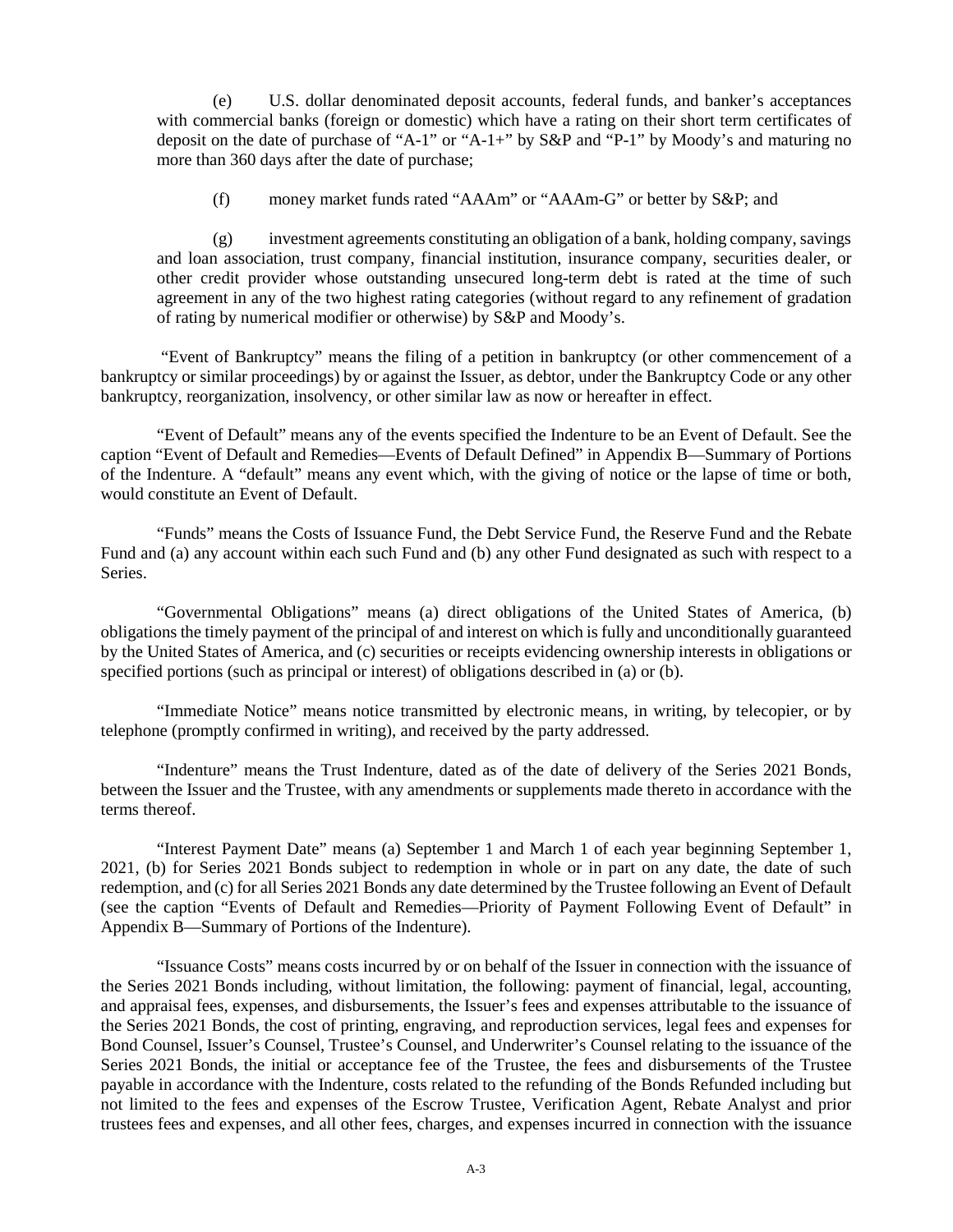of the Series 2021 Bonds and the preparation and filing or recording of the Indenture and of any document relating to the issuance of the Series 2021 Bonds.

"Issue Date" means the date of issuance and delivery of the Series 2021 Bonds to the Underwriter.

"Issuer" means the City of Texarkana, Arkansas and its successors and assigns.

"Issuer Representative" means the City Manager or Finance Director of the Issuer.

"Letter of Representations" means the Issuer's Blanket Letter of Representations, executed by the Issuer and the Trustee and delivered to the Securities Depository and any amendments thereto or successor blanket agreements between the Issuer and any successor Securities Depository, relating to a system of Book Entry Bonds to be maintained by the Securities Depository with respect to bonds of the Issuer.

"Moody's" means Moody's Investors Service, a corporation organized and existing under the laws of the State of Delaware, its successors and assigns, and, if such corporation shall no longer perform the functions of a securities rating service, "Moody's" shall be deemed to refer to any other nationally recognized securities rating service designated by the Issuer, with the approval of the Trustee.

"Officer's Certificate" of the Issuer means a written certificate, statement, request, direction, or order signed in the name of the Issuer by its Mayor, City Clerk, an Issuer Representative, or such other person as may be designated and authorized in writing to sign for the Issuer, signed by its Mayor and forwarded to the Trustee.

"Outstanding," in connection with Bonds means, as of the time in question, all Bonds authenticated and delivered under the Indenture, except:

A. Bonds theretofore canceled or delivered to the Trustee for cancellation,

B. Bonds which are deemed to have been paid in accordance with the provisions of the Indenture (see the caption "Defeasance" in Appendix B—Summary of Portions of the Indenture), and

C. Bonds in substitution for which other Bonds have been authenticated and delivered pursuant to the provisions of the Indenture.

In determining whether the owners of a requisite aggregate principal amount of Bonds Outstanding have concurred in any request, demand, authorization, direction, notice, consent, or waiver under the provisions of the Indenture, Bonds which are held by or on behalf of the Issuer (unless all of the Outstanding Bonds are then owned by the Issuer) shall be disregarded for the purpose of any such determination.

"Paying Agent" or "Co-Paying Agent" means any national banking association, bank and trust company, or trust company appointed by the Issuer and meeting the qualifications of, and subject to the obligations of, the Trustee in the Indenture. Initially, the Trustee shall be the Paying Agent.

"Person" or "person" means an individual, corporation, firm, association, partnership, trust, or other legal entity or group of entities, including a governmental entity or any agency or political subdivision thereof.

"Principal Office of any Paying Agent" means the office designated in writing to the Trustee.

"Principal Office of the Trustee" means the designated corporate trust office of the Trustee, which office at the date of acceptance by the Trustee of the duties and obligations imposed on the Trustee by the Indenture is 12615 Chenal Parkway, Little Rock, Arkansas 72211.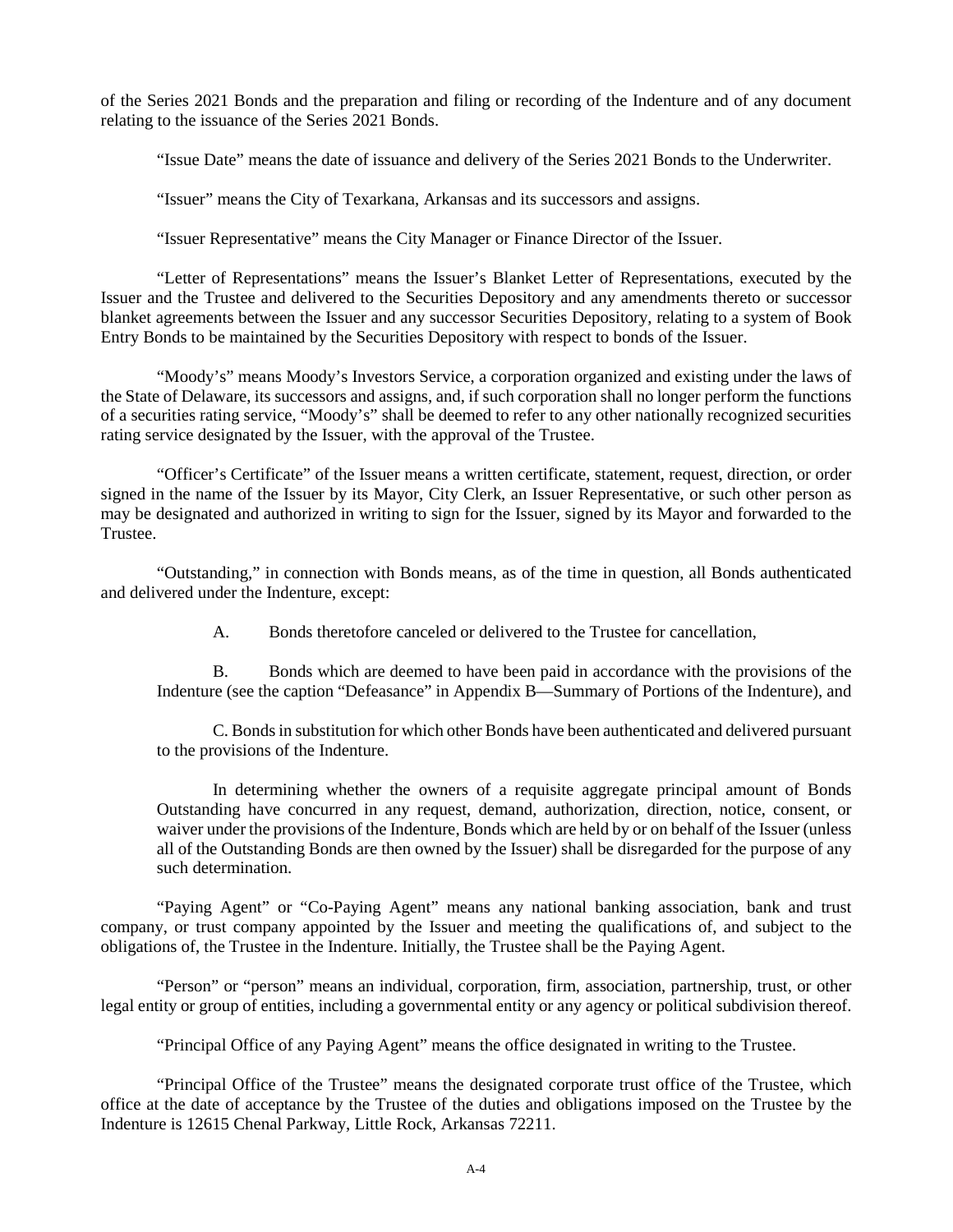"Project" with respect to the Series 2021 Bonds means the Project as further described under caption Introductory Statement-Purpose in the Official Statement.

"Rebate Amount" means the amount required to be rebated to the United States of America pursuant to section 148 of the Code.

"Rebate Analyst" means the Person responsible for calculating the Rebate Amount due to the United States of America.

"Rebate Fund" means the fund by that name established in Section 4.01 of the Indenture.

"Record Date" means, (a) with respect to any Interest Payment Date described in (a) or (b) of that defined term, (1)in the case of Bonds which are not Book Entry Bonds the Trustee's close of business on the 15th day of the calendar month next preceding such Interest Payment Date, regardless of whether such day is a Business Day, and (2) in the case of Book Entry Bonds the Trustee's close of business on the Business Day preceding the Interest Payment Date, and (b) with respect to any other Interest Payment Date, a date selected by the Trustee.

"Regulations" means any applicable Internal Revenue Service Regulations promulgated in proposed, temporary, or final form pursuant to the Code or any corresponding provision of a predecessor or successor statute.

"Required Reserve" means, as of any date, the aggregate of the Series Required Reserve for all Series of Bonds for which any Bonds of such Series are at the time Outstanding.

"Responsible Officer," when used with respect to the Trustee, means any officer in the corporate trust department (or any successor thereto) of the Trustee, or any other officer or representative of the Trustee customarily performing functions similar to those performed by any of such officers and also means, with respect to a particular corporate trust matter, any other officer of the Trustee to whom such matter is referred because of that officer's knowledge of and familiarity with the particular subject.

"Revenues" means (a) all revenues received by the Issuer from the franchise fees charged for the privilege of using the Issuer's streets and rights-of-way (i) to public utilities pursuant to the authority contained in Ark. Code Ann. §§ 14-200-101 to -112, (ii) as voluntary payments in lieu of taxes from the Issuer's water utility pursuant to the authority contained in Ark. Code Ann. § 14-234-114, and (iii) to a cable service provider pursuant to the Issuer's cable service franchise ordinance and agreement for a term ending May 21, 2022, (b) all amounts payable to the Trustee with respect to the principal of or interest on the Series 2021 Bonds (1) by the Issuer as required under the Indenture and (2) upon deposit in the Debt Service Fund from the proceeds of the Series 2021 Bonds, and (c) investment income with respect to any moneys held by the Trustee in the Debt Service Fund and the Reserve Fund.

"Rule" means Rule 15c2-12(b)(5) adopted by the Securities and Exchange Commission under the Securities Exchange Act of 1934, as the same may be amended from time to time.

"S&P" means Standard & Poor's Ratings Group, a division of The McGraw-Hill Companies, Inc., a corporation organized and existing under the laws of the State of New York, its successors and assigns, and, if such corporation shall no longer perform the functions of a securities rating service, "S&P" shall be deemed to refer to any other nationally recognized securities rating service designated by the Issuer, with the approval of the Trustee.

"Securities Depository" means a person that is registered as a clearing agency under section 17A of the Securities Exchange Act of 1934 or whose business is confined to the performance of the functions of a clearing agency with respect to exempted securities, as defined in section  $3(a)(12)$  of such Act for the purposes of section 17A thereof.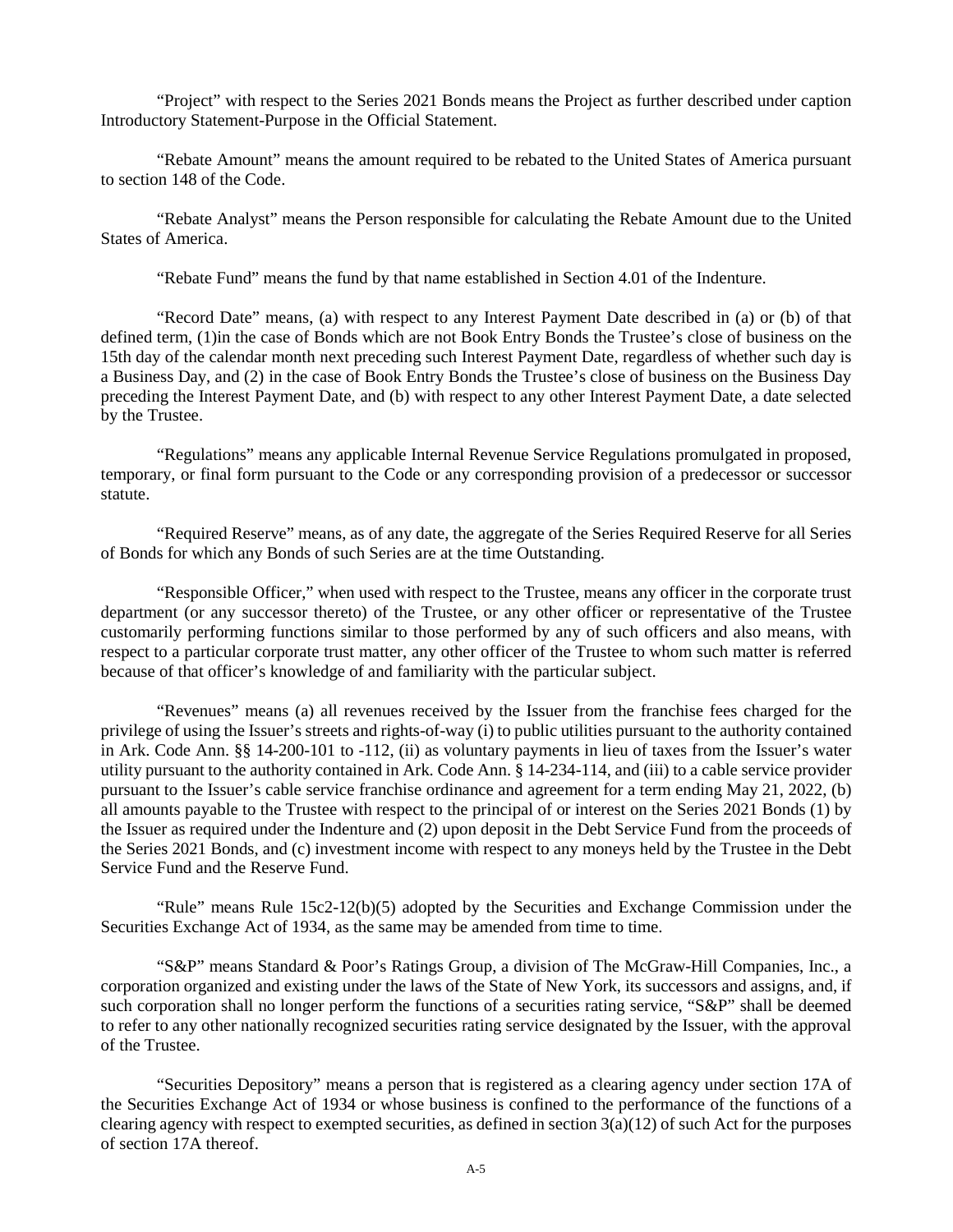"Series 2012 Bonds" means the Issuer's \$10,300,000 original principal amount Franchise Fee Secured Refunding Revenue Bonds, Series 2012, issued in accordance with the terms and conditions of a separate trust indenture.

"Series 2015 Bonds" means the Issuer's \$3,770,000 original principal amount Franchise Fee Secured Refunding Revenue Bonds, Series 2015, issued in accordance with the terms and conditions of a separate trust indenture.

Series 2018 Bonds" means the Issuer's original principal amount \$2,260,000 Franchise Fee Secured Capital Improvement Revenue Bonds, Series 2018.

"Series 2021 Bonds" means the Issuer's \$11,585,000 Franchise Fee Secured Refunding Revenue Bonds, Series 2021 comprised of the Series 2021-A Bonds and the Taxable Series 2021-B Bonds.

"Series 2021-A Bonds" means the Issuer's original principal amount \$3,165,000 Franchise Fee Secured Refunding Revenue Bonds, Series 2021-A.

"Series Required Reserve" means an amount equal to one-half of maximum annual debt service on the Series 2021 Bonds.

"State" means the State of Arkansas.

"Taxable Series 2021-B Bonds" means the Issuer's original principal amount \$8,420,000 Franchise Fee Secured Refunding Revenue Bonds, Taxable Series 2021-B.

"Trust Estate" means all right, title, and interest of the Issuer in and to (a) Revenues, (b) Funds (other than the Rebate Fund), and (c) all other property of every name and nature from time to time hereafter by delivery or by writing mortgaged, pledged, delivered, or hypothecated as and for additional security under the Indenture by the Issuer or by anyone on its behalf or with its written consent in favor of the Trustee.

"Trustee" means the bank or trust company serving as trustee under the Indenture. The Trustee for the Series 2021 Bonds is Bank OZK, a bank organized under and existing by virtue of the laws of Arkansas, and its successors.

"Underwriter" means Stephens Inc., the initial purchaser of the Series 2021 Bonds.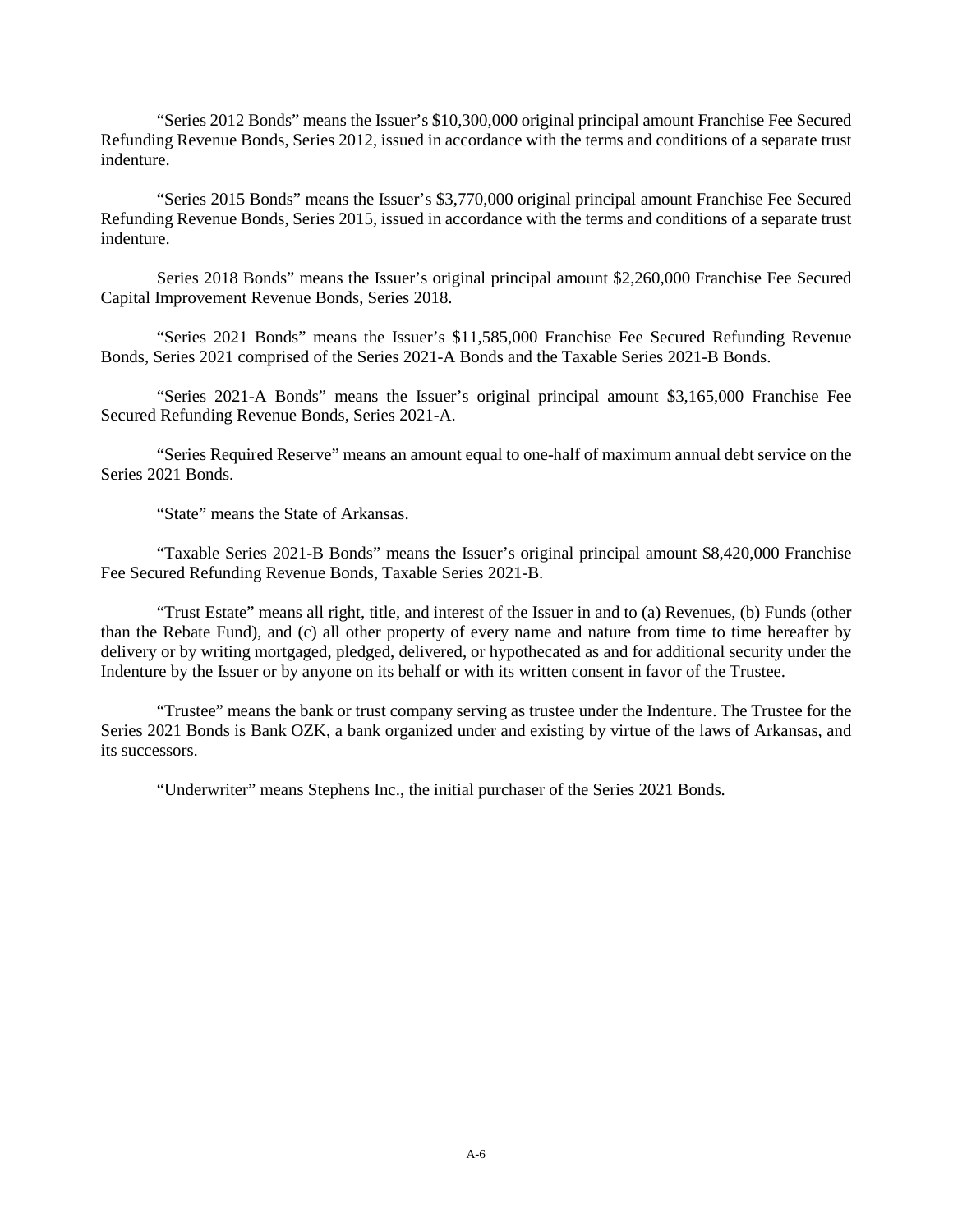#### **APPENDIX B**

#### Summary of Portions of the Indenture

The following statements are brief summaries of certain provisions of the Indenture. The statements do not purport to be complete, and reference is made to the Indenture, copies of which are available for examination at the offices of the Trustee, for a full statement thereof.

#### **Authorization and Registration of Bonds**

**Registration of Transfer and Exchange of Bonds; Persons Treated as Bondholders**. The Trustee shall act as initial bond registrar (the "Bond Registrar") and in such capacity shall maintain a bond register (the "Bond Register") for the registration and transfer of Bonds. Upon surrender of any Bonds at the Principal Office of the Trustee, together with an assignment duly executed by the current Bondholder of such Bonds or such Bondholder's duly authorized attorney or legal representative in such form as shall be satisfactory to the Trustee, such Bonds may, at the option of the Bondholder, be exchanged for an equal aggregate principal amount of Bonds of the same Series and maturity, of Authorized Denominations, and bearing interest at the same rate and in the same form as the Series 2021 Bonds surrendered for exchange, registered in the name or names requested by the assignee of the then Bondholder; provided the Trustee is not required to exchange or register the transfer of Bonds after the giving of notice calling such Bond for redemption, in whole or in part.

Any exchange or registration of transfer of Bonds shall be at the expense of the Issuer except that the Trustee may make a charge to any Bondholder requesting such exchange or registration in the amount of any tax or other governmental charge required to be paid with respect thereto but will not impose any other charge.

Prior to due presentment for registration of transfer of any Bond, the Trustee shall treat the Person shown on the Bond Register as owning a Bond as the Bondholder and the Person exclusively entitled to payment of principal thereof and interest thereon and, except as otherwise expressly provided in the Indenture, the exercise of all other rights and powers of the owner thereof, and neither the Issuer, the Trustee, nor any agent of the Issuer or the Trustee shall be affected by notice to the contrary.

**Mutilated, Lost, or Destroyed Bonds**. If any Bond has been mutilated, lost, or destroyed, the Issuer shall execute, and the Trustee shall authenticate and deliver to the Bondholder, a new Bond of like date and tenor in exchange and substitution for, and upon cancellation of, such mutilated Bond or in lieu of and in substitution for such lost or destroyed Bond but only if the Bondholder has paid the reasonable expenses and charges of the Issuer and the Trustee in connection therewith and, in the case of a lost or destroyed Bond, (a) filed with the Trustee evidence satisfactory to the Trustee that such Bond was lost or destroyed and (b) furnished to the Trustee indemnity satisfactory to it. If any such Bond has matured or been called for redemption and is payable, instead of issuing a new Bond the Trustee may pay the same without issuing a replacement Bond.

If, after the delivery of such replacement Bond, the original Bond in lieu of which such replacement Bond was issued is presented for payment or registration, the Trustee shall seek to recover such replacement Bond from the person to whom it was delivered or any person taking therefrom and shall be entitled to recover from the security or indemnity provided therefor to the extent of any loss, damage, cost, or expense incurred by the Trustee or the Issuer in connection therewith.

**Securities Depository Provisions**. The Series 2021 Bonds shall be registered in the name of Cede & Co., as nominee of The Depository Trust Company ("DTC"), and shall be held in the custody of DTC. The Issuer and the Trustee acknowledge that they have executed and delivered a Letter of Representations with DTC. All payments of principal of and interest on the Series 2021 Bonds and all notices with respect thereto, including notices of full or partial redemption, shall be made and given at the times and in the manner set out in the Letter of Representations. The terms and provisions of the Letter of Representations shall govern in the event of any inconsistency between the provisions of the Indenture and the Letter of Representations. The Letter of Representations may be amended without Bondholder consent. All payments of principal of and interest on the Book Entry Bonds and all notices with respect thereto, including notices of full or partial redemption, shall be made and given at the times and in the manner set out in the Letter of Representations.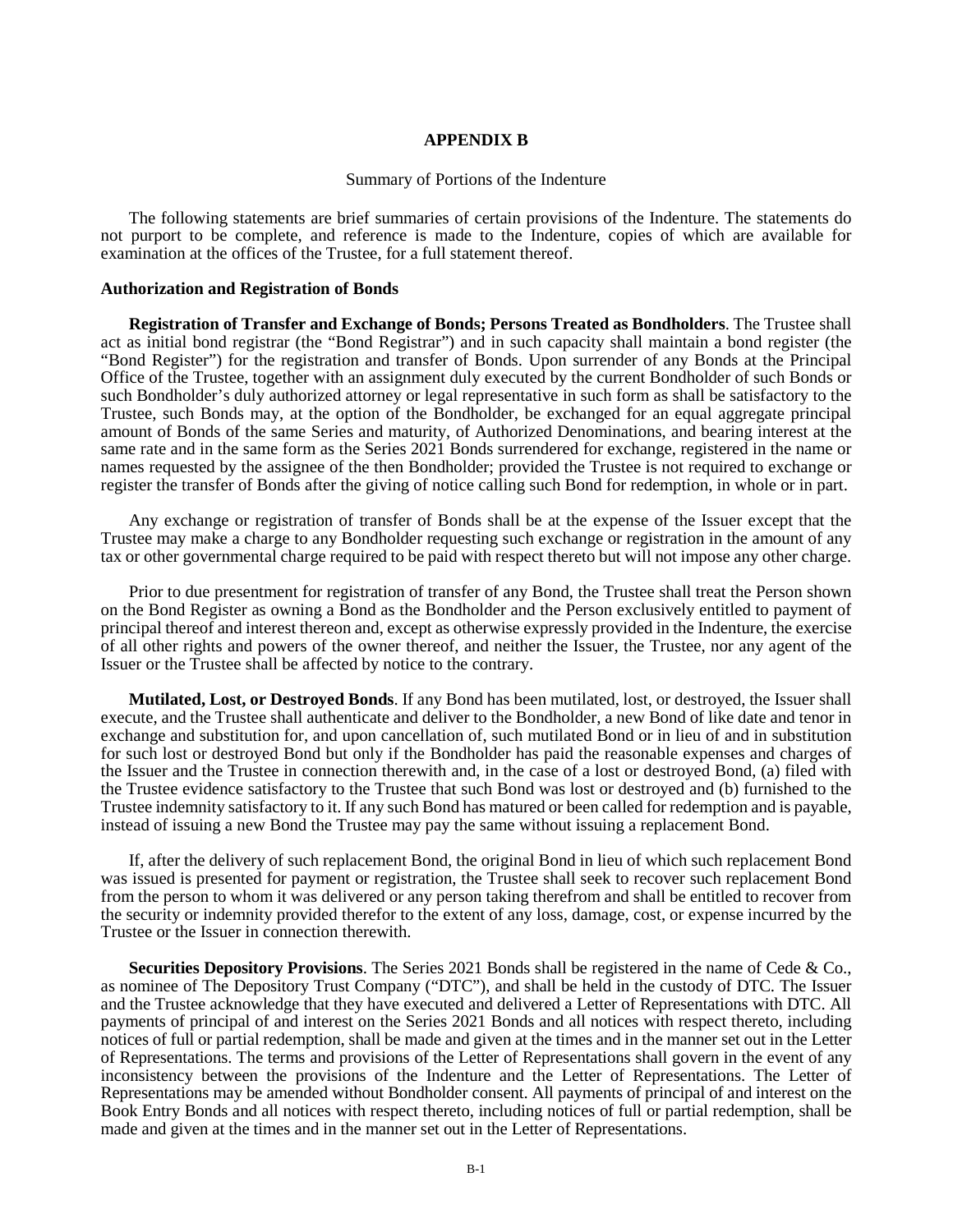The book-entry registration system for all of the Series 2021 Bonds may be terminated and certificates delivered to and registered in the name of the Beneficial Owners, under either of the following circumstances:

(a) DTC notifies the Issuer and the Trustee that it is no longer willing or able to act as Securities Depository for the Series 2021 Bonds and a successor Securities Depository for the Series 2021 Bonds is not appointed by the Issuer prior to the effective date of such discontinuation; or

(b) The Issuer determines that continuation of the book-entry system through DTC (or a successor securities depository) is not in the best interest of the Issuer.

In the event a successor Securities Depository is appointed by the Issuer, the Series 2021 Bonds will be registered in the name of such successor securities depository or its nominee. In the event certificates are required to be issued to Beneficial Owners, the Trustee and the Issuer shall be fully protected in relying upon a certificate of DTC or any DTC participant as to the identity of and the principal amount of Series 2021 Bonds held by such Beneficial Owners.

The Beneficial Owners of Bonds will not receive physical delivery of certificates except as provided in the Indenture. For so long as there is a Securities Depository for the Series 2021 Bonds, all of such Bonds shall be registered in the name of the nominee of the Securities Depository, all transfers of beneficial ownership interests in such Bonds will be made by the nominee of the Securities Depository, and no investor or other party purchasing, selling, or otherwise transferring beneficial ownership of such Bonds is to receive, hold, or deliver any certificate. The Issuer and the Trustee shall have no responsibility or liability for transfers of beneficial ownership interests in such Bonds.

The Issuer and the Trustee will recognize the Securities Depository or its nominee as the Bondholder for all purposes, including receipt of payments, notices, and voting; provided the Trustee may recognize votes by or on behalf of Beneficial Owners as if such votes were made by Bondholders of a related portion of the Series 2021 Bonds when such votes are received in compliance with an omnibus proxy or other comparable evidence delivered to the Trustee by the Bondholders.

With respect to Book Entry Bonds, the Issuer and the Trustee shall be entitled to treat the Person in whose name such Bond is registered as the absolute owner of such Bond for all purposes of the Indenture, and neither the Issuer nor the Trustee shall have any responsibility or obligation to any Beneficial Owner of such Book Entry Bond. Without limiting the immediately preceding sentence, neither the Issuer nor the Trustee shall have any responsibility or obligation with respect to (a) the accuracy of the records of any Securities Depository or any other Person with respect to any ownership interest in Book Entry Bonds, (b) the delivery to any Person, other than a Bondholder, of any notice with respect to Book Entry Bonds, including any notice of redemption or refunding, (c) the selection of the particular Bonds or portions thereof to be redeemed or refunded in the event of a partial redemption or refunding of part of the Series 2021 Bonds Outstanding, or (d) the payment to any Person, other than a Bondholder, of any amount with respect to the principal of or interest on Book Entry Bonds. See Appendix D—Book-entry Only System.

#### **Purchase at Any Time**

The Trustee, upon the written request of the Issuer, shall purchase Bonds as specified by the Issuer in the open market at a price not exceeding a price set by the Issuer. Such purchase of Bonds shall be made with funds provided by the Issuer and not with any portion of the Trust Estate. Upon purchase by the Trustee, such Bonds shall be treated as delivered for cancellation pursuant to the Indenture. Nothing in the Indenture shall prevent the Issuer from purchasing Bonds on the open market without the involvement of the Trustee and delivering such Bonds to the Trustee for cancellation pursuant to the Indenture. The principal amount of Bonds to be redeemed by optional redemption under the Indenture may be reduced by the principal amount of Bonds purchased by the Issuer and delivered to the Trustee for cancellation at least 45 days prior to the redemption date.

#### **Funds and Accounts**

**Creation of Funds**. The following funds are created by the Indenture and the proceeds of the Series 2021 Bonds and all Revenues received by the Trustee are, subject to the provisions of the Indenture regarding priority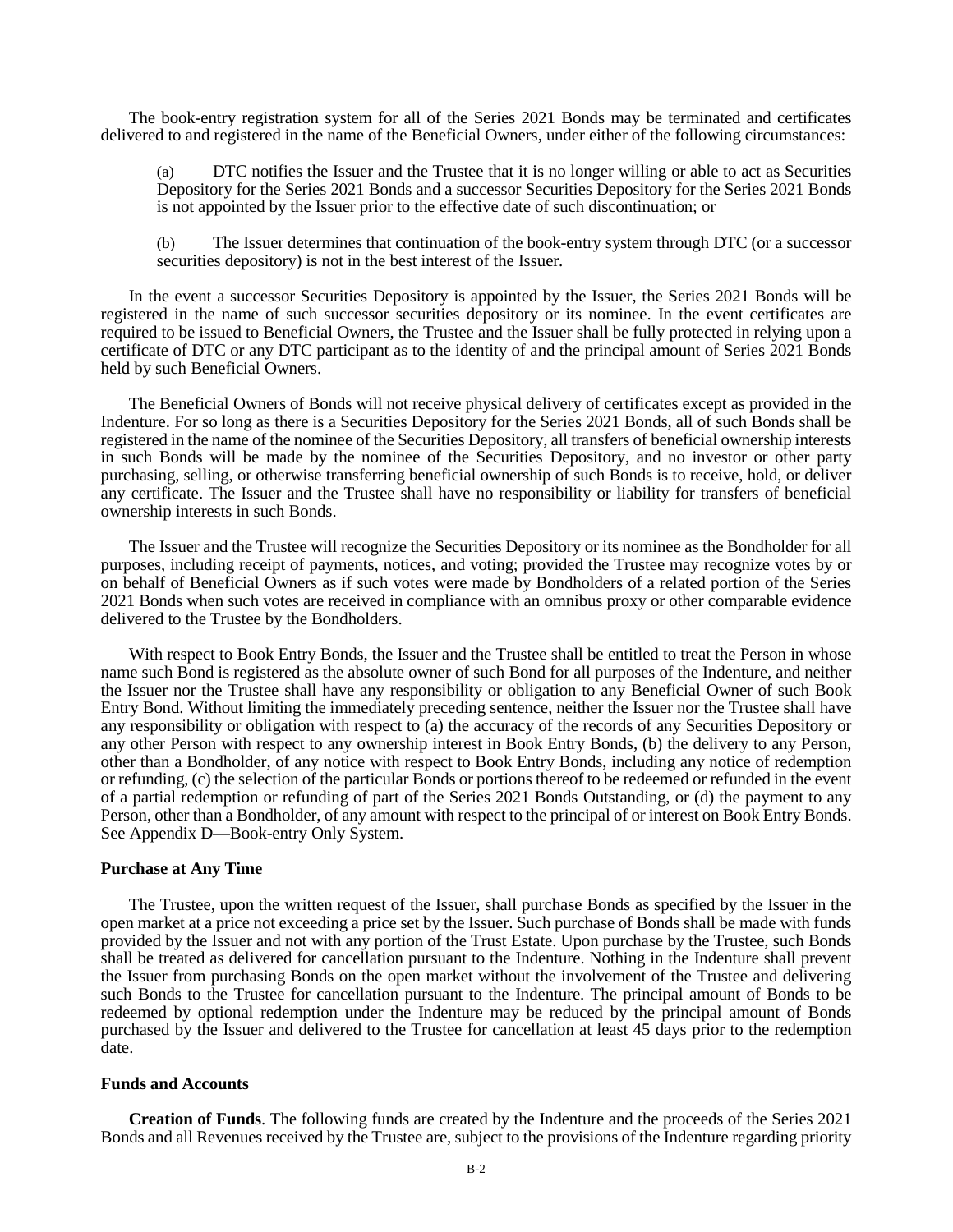of payment following an Event of Default (see the caption "Events of Default and Remedies—Priority of Payment Following Event of Default" herein), to be deposited by it in the Funds and held in trust for the purposes set forth in the Indenture: (a) Reserve Fund, (b) Cost of Issuance Fund, (c) Debt Service Fund and the Rebate Fund.

#### **Cost of Issuance Fund**.

On the Issue Date, the Trustee shall deposit in the Cost of Issuance Fund, such amount from Bond proceeds as shall be specified in writing signed by an Issuer Representative for the purpose of paying Issuance Costs. The Trustee shall also deposit in the Cost of Issuance Fund any amount delivered to the Trustee by the Issuer for deposit therein.

Any amounts deposited in the Cost of Issuance Fund shall be used on or after the Issue Date to pay Issuance Costs; provided that Series 2021 Bond proceeds deposited in the Cost of Issuance Fund, if any, shall be used to pay Issuance Costs before any money deposited from sources other than Series 2021 Bonds proceeds. For purposes of this paragraph, Series 2021 Bond proceeds in the Cost of Issuance Fund shall be deemed to have been used before any money deposited from other sources is deemed to be so used.

Before each payment is made from the Cost of Issuance Fund by the Trustee, there shall be filed with the Trustee a written requisition signed by an Issuer Representative, accompanied by copies of appropriate invoices or other evidence of amounts due, and stating with respect to each payment to be made (i) the requisition number; (ii) the name and address of the person to whom payment is due (which may be the Issuer if the payment is to reimburse the Issuer for amounts previously paid); (iii) the purpose for which the payment is to be made; (iv) the amount to be paid; (v) that each obligation mentioned therein has been properly incurred and is a proper charge against the Cost of Issuance Fund; and (vi) that none of the items for which payment is requested has been previously paid or reimbursed from the Cost of Issuance Fund.

Any money remaining in the Cost of Issuance Fund 90 days following the Closing Date shall be transferred to the Debt Service Fund.

#### **Debt Service Fund**

**Deposits into Debt Service Fund**. The Trustee shall deposit into the Debt Service Fund a portion of the proceeds of the Series 2021 Bonds (representing accrued interest, if any) for deposit in such Fund as required by the Indenture upon the delivery of the Series 2021 Bonds (see the caption "The Series 2021 Bonds—Sources and Uses of Funds" in the Official Statement), the amounts described in the following paragraph, and all other amounts required or permitted under the Indenture to be deposited in the Debt Service Fund.

**Payments by Issuer**. On the first Business Day of February 2021, and on the first Business Day of each calendar month thereafter, until all outstanding Series 2021 Bonds, with interest thereon, have been paid in full or provision made for such payment the Issuer shall deliver to the Trustee for deposit in the Debt Service Fund an amount equal to 1/6 of the interest to become due on the next ensuing Interest Payment Date on the Series 2021 Bonds plus 1/12 of the next installment of principal due on the Series 2021 Bonds at maturity or upon mandatory sinking fund redemption or otherwise, together with the fees and expenses of the Trustee; provided, however, that payments shall be adjusted through September 2021 so that approximately level monthly payments are made in order to provide for the first principal and interest payments. The required deposits shall be reduced by any amount in the Debt Service Fund available for meeting the purpose for which a deposit is required to be made, including amounts received as accrued and capitalized interest upon delivery of a Series of Bonds.

**Application of Moneys in Debt Service Fund**. Moneys on deposit in the Debt Service Fund shall be applied as follows:

(1) to the payment of interest, when due, on all Outstanding Bonds, including any accrued interest due in connection with redemptions of Bonds;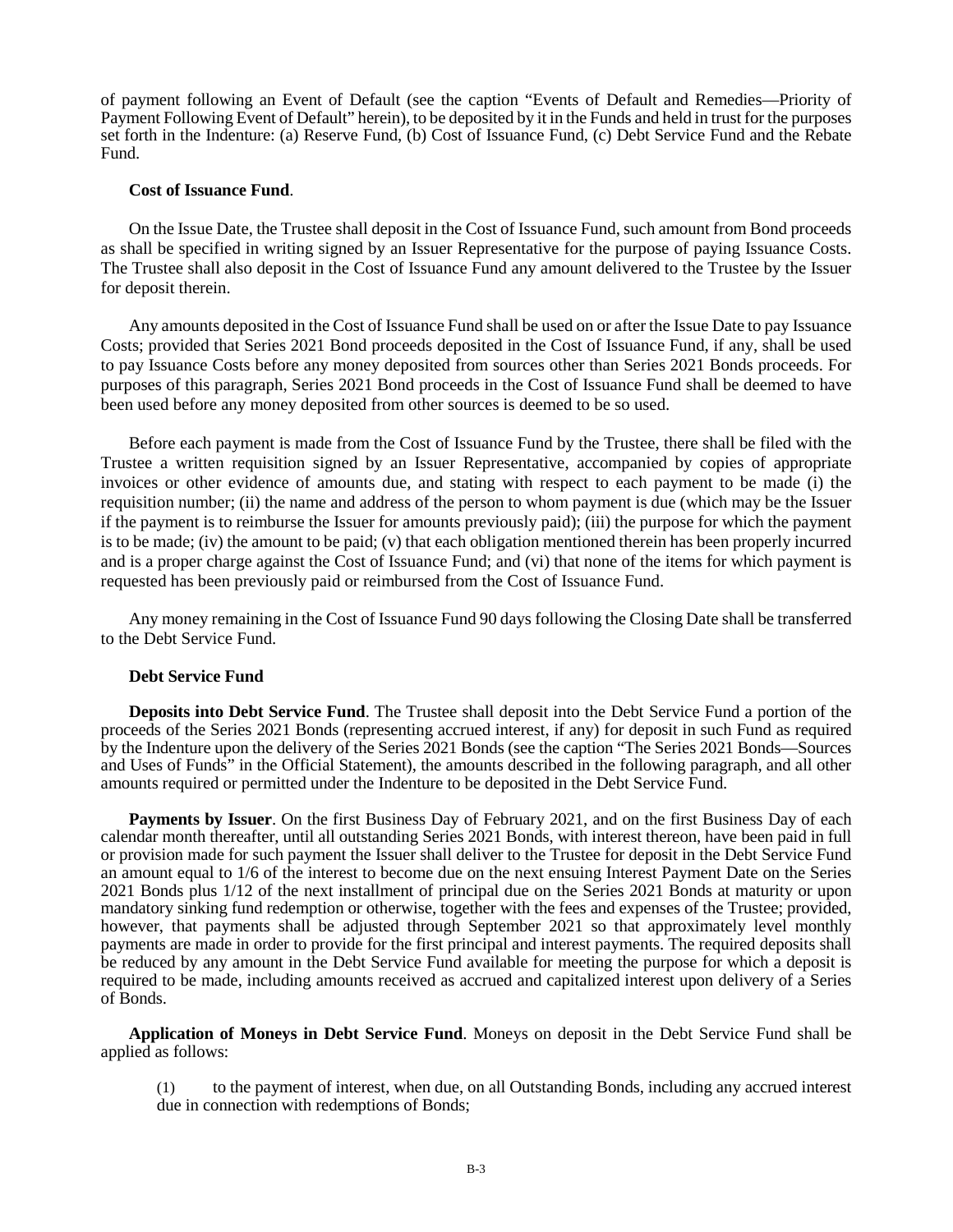(2) to the payment, when due, of the principal of the Series 2021 Bonds then payable at maturity or upon redemption; and

(3) to the payment of principal of and interest on Bonds purchased by the Issuer pursuant to the provisions of the Indenture described at the caption "Purchase at Any Time" herein.

#### **Reserve Fund**

**Deposits into Reserve Fund.** The Trustee shall initially deposit in the Reserve Fund an amount equal to the Series Required Reserve on the Series 2021 Bonds from Series 2021 Bond proceeds. In connection with the issuance of any Additional Bonds, the Series Required Reserve shall be recomputed for all Bonds then to be Outstanding, including the Additional Bonds then being issued, and any required increase in the amount on deposit in such Fund shall be funded at settlement for the Additional Bonds. The amount of any withdrawal for the purpose described in (1) below shall be restored by the Issuer in no more than 12 substantially equal, consecutive, monthly installments, each payable on the last Business Day of the month, commencing with the month in which the withdrawal is made; provided that, if any withdrawal is made and if, prior to the restoration of the amount withdrawn, an additional withdrawal is made, such additional withdrawal shall be restored in equal monthly installments over the remainder of the restoration period for the initial withdrawal. In addition, if the fair market value of the investments in the Reserve Fund is less than the Series Required Reserve on all Bonds Outstanding on any valuation date in accordance with the provisions of the Indenture described at the caption "Investment or Deposit of Funds—Valuation of Funds" herein, the difference between such Series Required Reserve and the value of the Reserve Fund shall be restored by the Issuer in no more than six equal, consecutive, monthly installments, each payable on the last Business Day of the month, commencing with the month in which the valuation revealing the deficiency is made. Upon the making of any monthly deposit to restore a withdrawal or deficiency, the Issuer may direct the Trustee to recompute the value of the assets in the Reserve Fund, in which event the remaining amount to be restored, if any, after taking the new valuation into account shall be deposited in equal monthly installments over the balance of the restoration period.

**Application of Moneys in Reserve Fund.** Moneys on deposit in the Reserve Fund shall be applied as follows:

(1) On the date of each required payment from the Debt Service Fund, moneys in the Reserve Fund shall be applied to cure any deficiency in the Debt Service Fund;

(2) Any amount in the Reserve Fund in excess of the Series Required Reserve on all Outstanding Bonds on any valuation date may be (a) transferred to the Debt Service Fund and credited against the payments next becoming due (in direct order) under the Indenture in respect of the principal of or interest on the Series 2021 Bonds, or (b) applied as may be specified by the Issuer if such Certificate is accompanied by an opinion of Bond Counsel to the effect that such application will not cause interest on any Series of Bonds to be includable in gross income for federal income tax purposes; and

(3) In each month during the 12-month period preceding the final maturity date of any Series of Bonds, moneys held in the Reserve Fund shall be credited against the payments otherwise due under the Indenture in respect of principal of and interest on such Series of Bonds and shall be transferred to the Debt Service Fund for the payment of such principal and interest; provided, however, that no such credit shall be given and no such transfer shall be made if and to the extent that, immediately prior to such crediting and transfer, the amount on deposit in the Reserve Fund is not at least equal to the Series Required Reserve on all Bonds, less the amounts previously transferred to the Fund during such 12-month period pursuant to this paragraph.

**Rebate Fund**. The Rebate Fund shall be used as a repository of the Rebate Amount, if any. The Rebate Fund shall be held in trust for the benefit of the United States of America and shall not be subject to any lien, security interest, right, claim, or encumbrance of any other person, including the Issuer or the Bondholders. The Issuer covenants to employ and pay a Rebate Analyst to determine the Rebate Amount at such times as shall be required by section 148(f) of the Code.

The Trustee will make any information that it has access to regarding the Series 2021-A Bonds and investments under this Indenture available to the Rebate Analyst prior to the end of each Bond Year, will make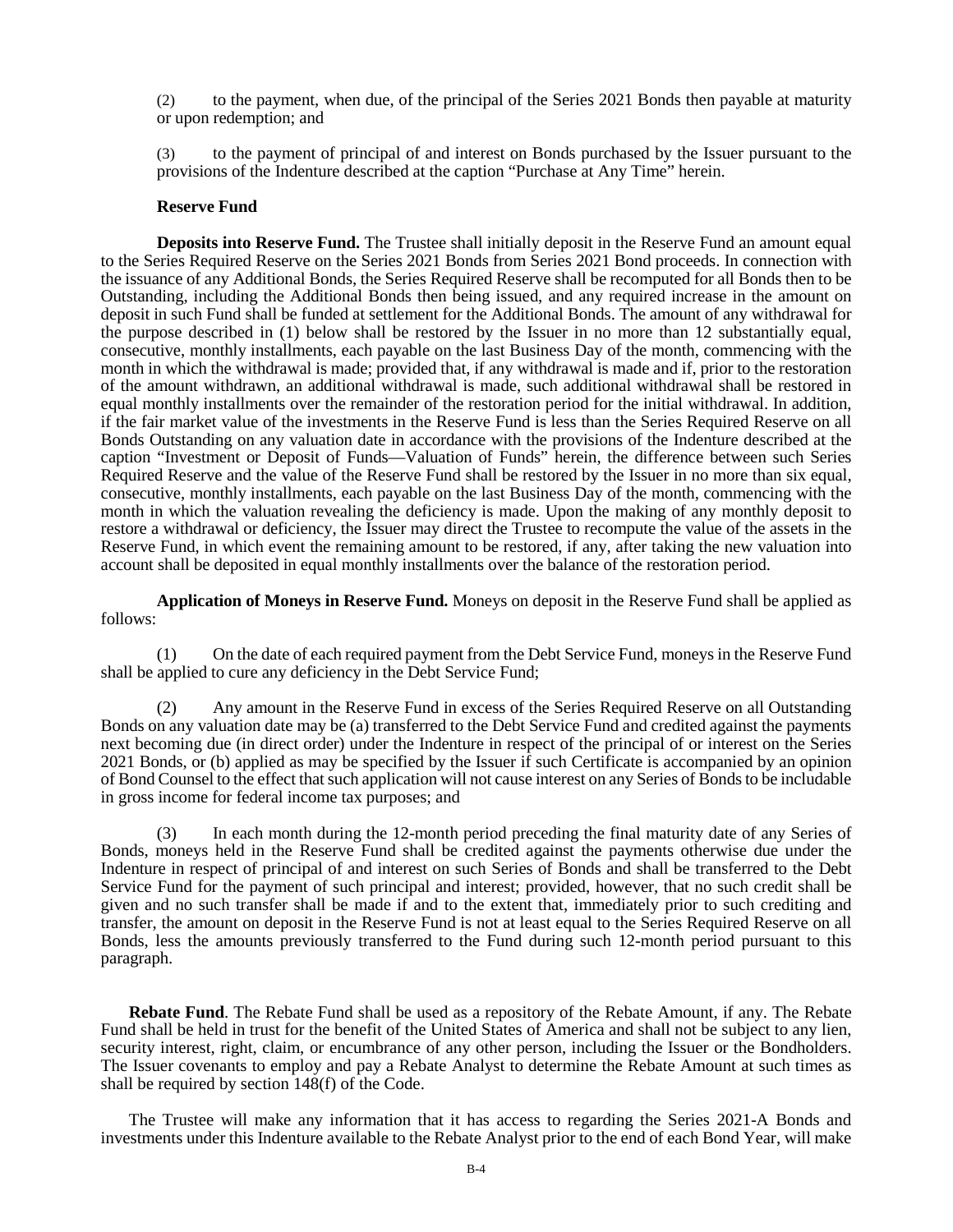deposits into and disbursements from the Rebate Fund in accordance with the directions received solely from the Rebate Analyst, will invest money in the Rebate Fund pursuant to directions of the Issuer, and will deposit income from such investments immediately upon receipt thereof in the Rebate Fund.

If a deposit to the Rebate Fund is required as a result of the computations made as of the end of each Bond Year by the Rebate Analyst, the Issuer will pay the Trustee such amounts as are necessary to make such deposit not more than 25 days after the end of such Bond Year.

The Trustee shall remit from the Rebate Fund to the United States Treasury, at the times designated by the Rebate Analyst but in no event later than 30 days after every fifth Bond Year the amount specified by the Rebate Analyst. Within 30 days after any date the last Series 2021-A Bond is retired, the Trustee shall remit to the United States Treasury the entire aggregate amount of the Rebate Amount, as finally computed by the Rebate Analyst, not theretofore paid to the United States Treasury. All payments to the United States of America pursuant to this Section shall be made by the Trustee for the account of and in the name of the Issuer and shall be paid by check posted by certified United States mail (return receipt requested) addressed to the Internal Revenue Service address specified on Form 8038-T, and shall be accompanied by Form 8038-T and such other forms or statements required by the Code, the Regulations, or other administrative guidelines. The Trustee shall retain records of all calculations and rebate payments required by this Section for a period ending six years after the date the last Series 2021-A Bond is retired.

The Trustee may conclusively rely, without further inquiry or investigation, on the information, instructions, and forms provided or prepared by the Rebate Analyst hereunder with regard to any actions to be taken by the Trustee, including payments to be made, pursuant to this Section and shall have no liability for any consequences of any failure of the Issuer or the Rebate Analyst to supply accurate or sufficient instructions or to compute erroneously any payment due pursuant to the Indenture. The Trustee shall have no responsibility or duty to perform or to have performed any rebate calculation or to expend its own funds to make any rebate payments.

If at any time during the term of the Indenture the Issuer or the Trustee desire to take any action which would otherwise be prohibited by the terms of the Indenture, such person shall be permitted to take such action if it shall first obtain and provide, at the expense of the Issuer, to the other persons named herein an opinion of Bond Counsel to the effect that such action shall not adversely affect the exclusion of interest on the Series 2021-A Bonds from gross income of the Holders of any Series 2021-A Bond for federal income tax purposes and shall be in compliance with the laws of the State.

The Trustee shall not be liable or responsible for any method of calculation, or any calculation or determination which may be required in connection with or for the purpose of complying with section 148 of the Code or any successor statute or any Regulation, ruling, or other judicial or administrative interpretation thereof, including, without limitation, the calculation of amounts required to be paid to the United States of America or the determination of the maximum amount which may be invested in "non-purpose investments" having a yield higher than the yield on the Series 2021-A Bonds, in connection with any such investments, and the Trustee shall not be liable or responsible for monitoring the compliance by the Issuer with any of the requirements of section 148 of the Code or any applicable Regulation, ruling, or other judicial or administrative interpretation thereof. It is acknowledged and agreed that the sole obligation of the Trustee in this regard shall be to invest money received by the Trustee pursuant to the instructions of the Issuer in a specific investment identified by the Issuer and to disburse money in accordance with the terms of this Indenture.

**Credit Facility.** The Issuer shall be permitted to substitute a letter of credit, surety bond, or other credit enhancement (each, a "credit facility") for funds on deposit in the Reserve Fund, provided that:

(1) the credit facility (including any replacement credit facility) is issued by a bank, trust company, national banking association, or insurance company whose unsecured long term debt obligations (in the case of a bank, trust company, or national banking association) or whose claims paying abilities (in the case of an insurance company) are rated AA by a Rating Service, at the time the credit facility is issued and at the time of each extension or renewal thereof;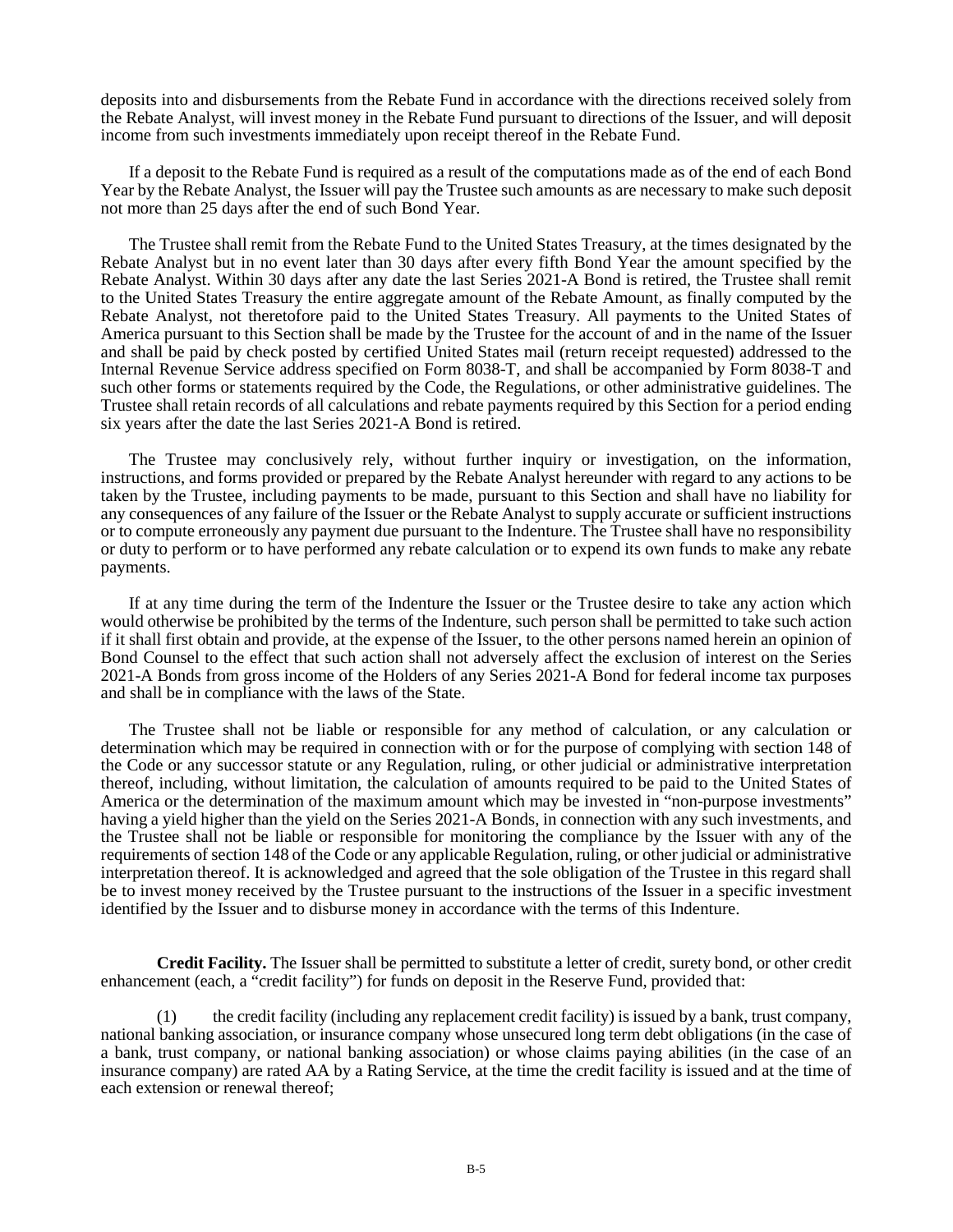(2) the issuer of the credit facility does not receive as security for any reimbursement obligation in respect of the credit facility any lien, security interest, or other similar right or interest in any property which is superior to the rights of the Trustee in respect of such property;

(3) the credit facility (including any replacement credit facility, if provided by a different issuer) has an initial term of not less than three years and any extension, renewal, or replacement (if provided by the same issuer) thereof has a term of not less than one year

(4) the Trustee is authorized and has the duty and right to draw on the credit facility to satisfy the purposes for which the Reserve Fund was established; and

(5) the Trustee shall receive an opinion of Counsel to the effect that all of the requirements set forth above have been satisfied.

Upon such substitution, funds on deposit in the Reserve Fund which, when added to the face amount of the credit facility, exceed the Series Required Reserve on all Outstanding Bonds shall be applied as described at paragraph (2) in "Application of Moneys in Reserve Fund", above. Thereafter, the credit facility shall be considered a part of the Reserve Fund and the amount available thereunder shall be included in any calculations of the amount required to be retained in the Reserve Fund; provided that, (A) if the sum of the amount available under the credit facility and the amount of moneys on deposit in the Reserve Fund exceeds the amount required to be on deposit, the Issuer shall be permitted (i) to cause the amount available under the credit facility to be reduced by an amount equal to such excess, or (ii) to direct that the excess moneys be applied as permitted under the Indenture, and (B) if the credit facility is not extended, renewed, or replaced at least six months prior to its scheduled expiration or termination date, the Trustee shall, not later than 10 days prior to such date, draw on the credit facility for the full amount thereof.

If there are cash and investments on deposit in the Reserve Fund in addition to a credit facility, such cash and investments will be drawn on prior to any draws on such credit facility.

**Repayment to the Issuer from Amounts Remaining in Any Funds.** Any amounts remaining in any Funds after all of the Outstanding Bonds shall be deemed paid and discharged under the provisions of the Indenture and after payment of all fees, charges, and expenses of the Trustee, the Bond Registrar, and any Paying Agents and of all other amounts required to be paid under the Indenture, shall be paid to the Issuer to the extent that such amounts are in excess of those necessary to effect the payment and discharge of the Outstanding Bonds.

**Disposition of Unclaimed Funds.** Notwithstanding any provisions of the Indenture, and subject to applicable unclaimed property laws, any money deposited with the Trustee or any Paying Agent in trust for the payment of principal of or interest on the Series 2021 Bonds remaining unclaimed for three years after the payment thereof: (a) shall be reported and disposed of by the Trustee in accordance with applicable unclaimed property laws; or (b) to the extent permitted by applicable law, shall be paid to the Issuer, whereupon all liability of the Trustee with respect to such money shall cease, and the holders of the Series 2021 Bonds shall thereafter look solely to the Issuer for payment of any amounts then due. All moneys held by the Trustee or any Paying Agent and subject to the provisions of the Indenture described at this caption shall be held uninvested and without liability for interest thereon.

#### **Investment or Deposit of Funds**

**Deposits and Security Therefor.** All moneys received by the Trustee under the Indenture for deposit in any Fund established under the Indenture shall be considered trust funds. All moneys on deposit with the Trustee shall, to the extent not insured, be secured in the manner required or permitted by State or other applicable law. Subject to the foregoing requirements as to security, if at any time the commercial department of the Trustee is unwilling to accept such deposits or unable to secure them as provided above, the Trustee may deposit such moneys with any other depository which is authorized to receive and secure them as aforesaid and the deposits of which are insured by the Federal Deposit Insurance Corporation. All security for deposits shall be perfected in such manner as may be required or permitted under applicable law in order to grant to the Trustee a perfected security interest in such deposits.

**Investment or Deposit of Funds.** Moneys on deposit in the Funds established pursuant to the Indenture shall be invested and reinvested by the Trustee as follows: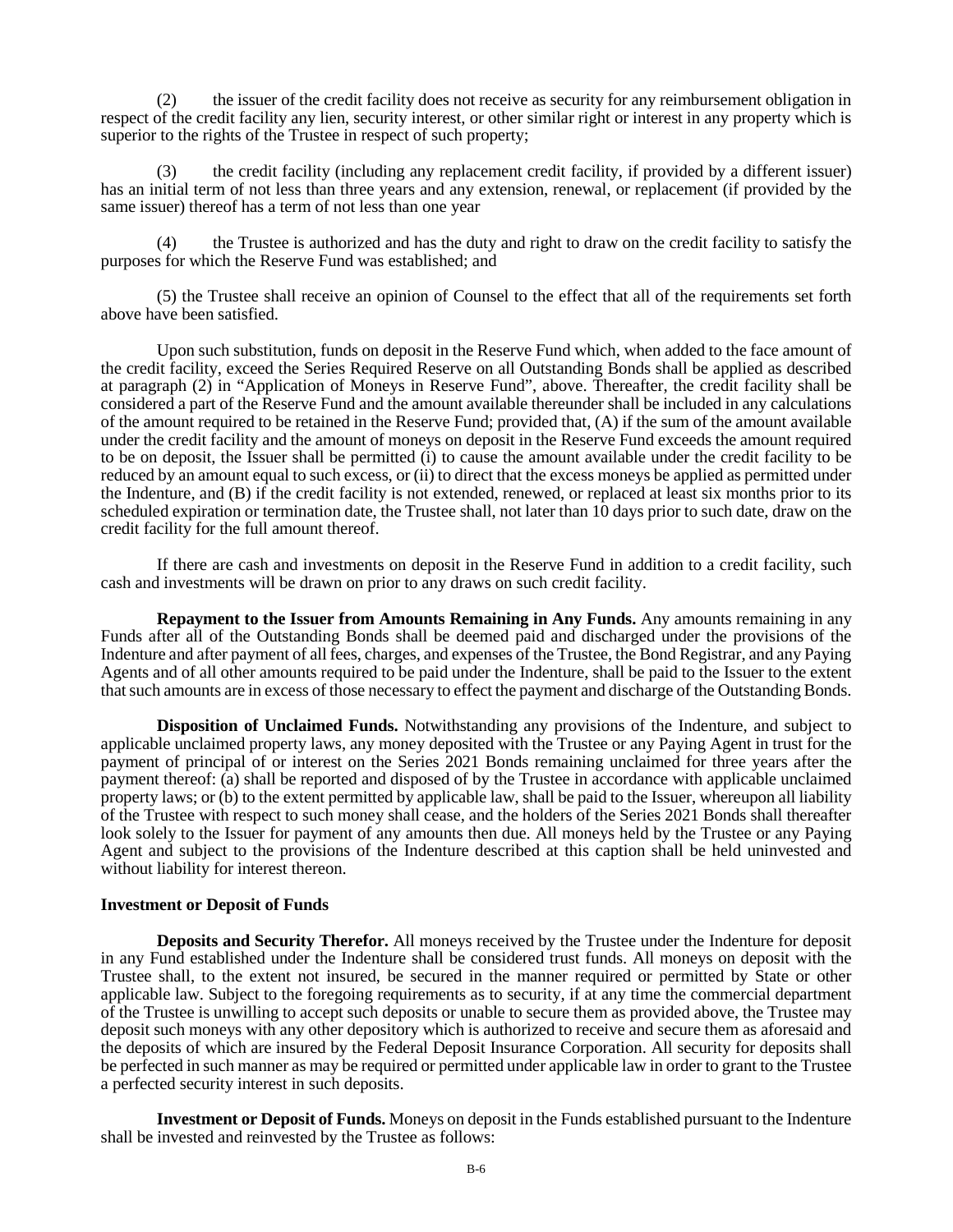(a) All moneys on deposit in Funds shall be invested in Eligible Investments (as defined in the Indenture) which shall mature, or be subject to repurchase, withdrawal without penalty, or redemption at the option of the holder, on or before the dates on which the amounts invested are reasonably expected to be needed for the purposes of the Indenture.

(b) All purchases or sales of Eligible Investments shall be made at the direction of the Issuer (given in writing or orally, confirmed in writing), or in the absence of such direction, by the Trustee in Eligible Investments described in paragraphs (a), (b), (c), or (f) of the definition thereof, payable on demand.

(c)(1) Any securities or investments held by the Trustee may be transferred by the Trustee, if required in writing by the Issuer, from any of the Funds to any other Fund at the then current market value thereof without having to be sold and purchased or repurchased; and (2) whenever any other transfer or payment is required to be made from any particular Fund, such transfer or payment shall be made from such combination of maturing principal, redemption premiums, liquidation proceeds, and withdrawals of principal as the Trustee deems appropriate for such purpose.

(d) The Trustee shall not be accountable for any depreciation in the value of Eligible Investments or any losses incurred upon any authorized disposition thereof.

(e) The Trustee is expressly authorized to invest moneys in two or more Funds in a single investment, provided that a portion of the investment allocable to each such Fund, and all payments received with respect to such allocable portion, shall be applied in accordance with the applicable provisions governing such Fund under the Indenture.

(f) Unless otherwise provided in an applicable supplemental indenture, investment income on amounts on deposit in the Reserve Fund shall be transferred to the Debt Service Fund to the extent that no deficiency will exist in the Reserve Fund after such transfer. In all other situations, earnings from investment shall remain in the respective Fund where earned.

**Valuation of Funds**. The Trustee shall determine the value of the assets in each of the Funds established under the Indenture on, or on a date not earlier than three days prior to, (a) April 1 of each year and (b) the date of settlement for a Series of Additional Bonds. As soon as practicable after each such valuation date, the Trustee shall furnish to the Issuer a report of the status of each Fund as of such date. In computing the value of assets in any Fund, investments shall be valued at the fair market value thereof and shall include accrued but unpaid interest on each investment, and all investments (valued as aforesaid) and accrued interest thereon shall be deemed a part of such Funds.

#### **Covenants and Agreements of the Issuer**

In addition to any other covenants and agreements of the Issuer contained in the Indenture, the Issuer further covenants and agrees with the Bondholders and the Trustee as follows:

**Payment of Principal and Interest.** The Issuer will pay all principal of and interest on the Series 2021 Bonds or cause them to be paid, solely from the sources provided in the Indenture, on the dates, at the places, and in the manner provided in the Indenture.

**Recordings and Filings.** The Issuer will cause the Indenture, or any related instruments or documents relating to the assignment made by the Issuer under the Indenture to secure the Series 2021 Bonds, to be recorded and filed in the manner and in the places which may be required by law in order to preserve and protect fully the security of the holders of the Series 2021 Bonds and the rights of the Trustee thereunder.

**Inspection.** All books, instruments, and documents in the Issuer's possession relating to the Revenues shall be open to inspection at all times during the Issuer's regular business hours by any accountants or other agents of the Trustee or by the holders of 25 percent or more in principal amount of any Series of the Series 2021 Bonds then Outstanding, or a designated representative thereof.

**Register.** At reasonable times and under reasonable regulations established by the Bond Registrar, the Bond Register may be inspected and copied by or delivered to the Issuer, the Trustee, or the holders of 25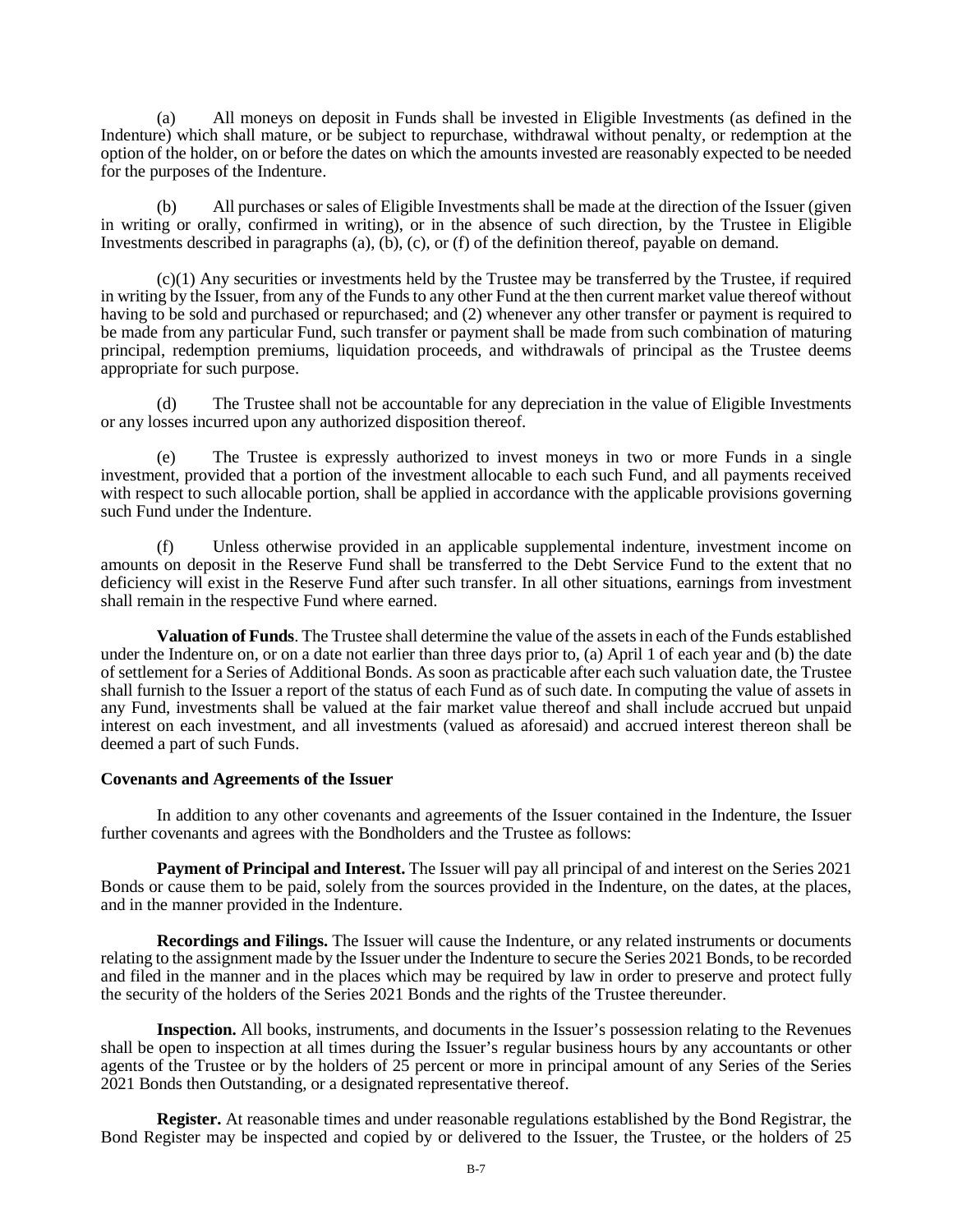percent or more in principal amount of any Series of the Series 2021 Bonds then Outstanding, or a designated representative thereof.

**Issuer Not to Adversely Affect Exclusion From Gross Income of Interest on the Series 2021-A Bonds.** The Issuer covenants that it will take, or require to be taken, all actions that may be required of it for the interest on the Series 2021-A Bonds to be and remain excludable from the gross income for federal income tax purposes and will not take or authorize to be taken any actions that would adversely affect that exclusion under the provisions of the Code.

#### **Events of Default and Remedies**

**Events of Default Defined.** Each of the following is an "Event of Default" under the Indenture:

(a) Default in the payment of any installment of interest on any Bond when it becomes due and payable;

(b) Default in the payment of principal of any Bond when it becomes due and payable;

(c) Subject to the provisions of the Indenture regarding notice and opportunity to cure certain defaults (see the caption "Events of Default and Remedies—Notice and Opportunity to Cure Certain Defaults" herein), default in the performance or breach of any covenant, warranty, or representation of the Issuer contained in the Indenture (other than a default described in under (a) and (b) above); or

(d)(1) An Event of Bankruptcy of the Issuer; (2) the appointment of a receiver, liquidator, assignee, custodian, trustee, sequestrator, or other similar official of the Issuer or of any substantial portion of its property; or (3) the ordering of the winding up or liquidation of its affairs and the continuance of any such involuntary filing, appointment, or order unstayed and in effect for a period of 60 consecutive days.

#### **Remedies Upon Default**

**Acceleration.** If an Event of Default occurs and is continuing, the Trustee may, and upon the written request to the Trustee by the holder or holders of not less than 25 percent in aggregate principal amount of the Series 2021 Bonds then Outstanding shall, subject to the requirements of the Indenture affording the Trustee the right to security and indemnification (see the caption "The Trustee—Certain Rights of the Trustee" herein), by written notice to the Issuer, declare the principal of the Series 2021 Bonds and all interest accrued thereon to the date of acceleration to be immediately due and payable.

**Rescission of Acceleration.** At any time after such a declaration of acceleration has been made and before the entry of a judgment or decree for payment of the money due, the Trustee may, or the holders of not less than 25 percent in aggregate principal amount of the Series 2021 Bonds then Outstanding may by written notice to the Issuer and the Trustee, and subject to the requirements of the Indenture affording the Trustee the right to security and indemnification (see the caption "The Trustee—Certain Rights of the Trustee" herein), direct the Trustee to, rescind and annul such declaration and its consequences if:

(1) there has been paid to or deposited with the Trustee by or for the account of the Issuer, or provision satisfactory to the Trustee in reliance upon an opinion of Counsel has been made for the payment, of a sum sufficient to pay: (A) all overdue installments of interest on the Series 2021 Bonds; (B) the principal of any Bonds which have become due other than by such declaration of acceleration and interest thereon; (C) to the extent lawful, interest upon overdue installments of interest; and (D) all sums paid or advanced by the Trustee under the Indenture, together with the reasonable compensation, expenses, disbursements, and advances of the Trustee, its agents, and Counsel prior to the date of notice of rescission; and

(2) all Events of Default, other than the nonpayment of principal of and interest on the Series 2021 Bonds which have occasioned such acceleration, have been cured or waived.

**Subsequent Defaults.** No such rescission and annulment shall affect any subsequent default or impair any consequent right.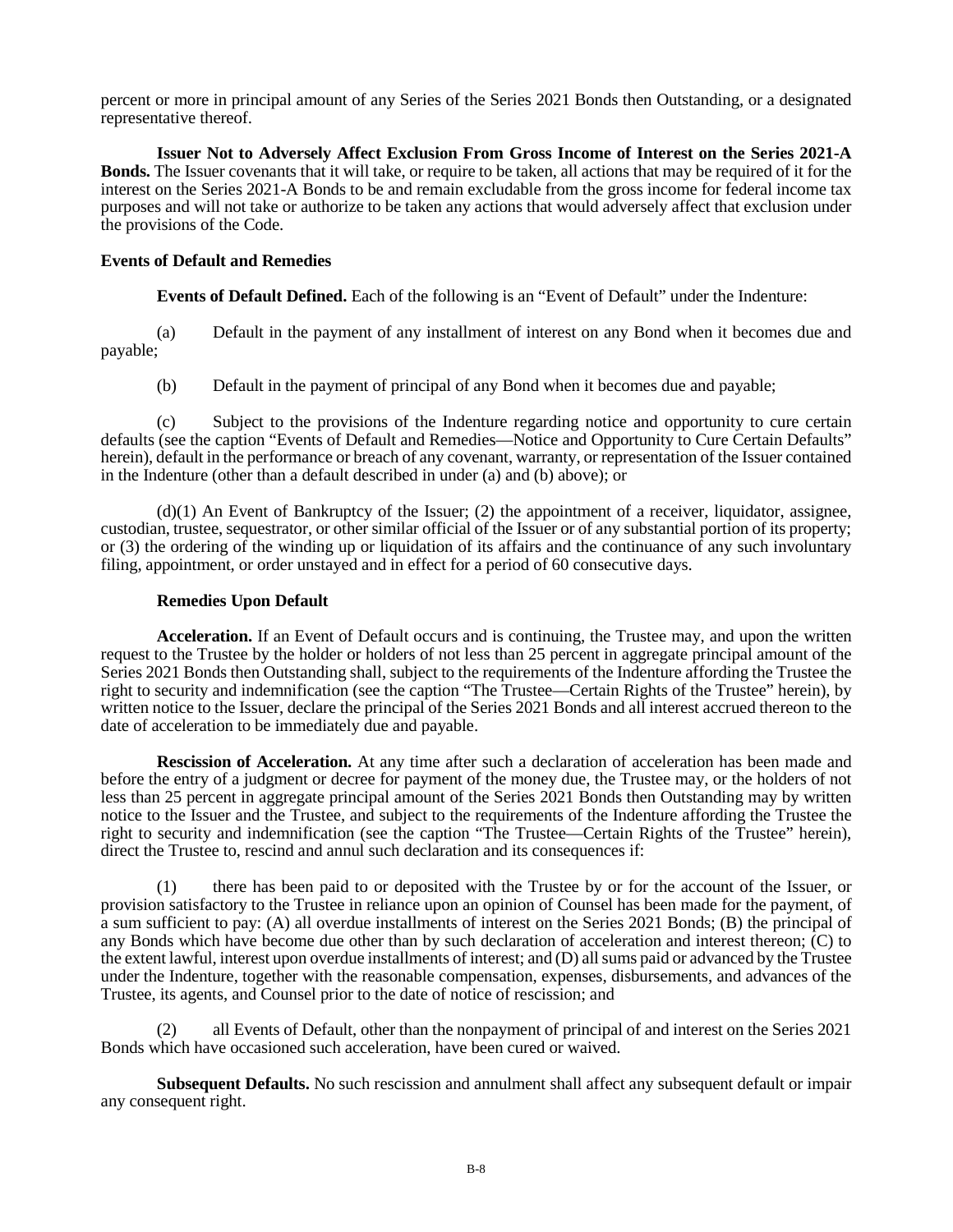#### **Additional Remedies**

**Suits**. The Trustee upon the occurrence of an Event of Default may, and upon the written request of the holders of not less than a majority in aggregate principal amount of the Series 2021 Bonds Outstanding (subject to the requirements of the Indenture affording the Trustee the right to security and indemnification (see the caption "The Trustee—Certain Rights of the Trustee" herein)), shall, proceed to protect and enforce its rights and the rights of the holders of the Series 2021 Bonds under the Indenture by a suit or suits in equity or at law, either for the specific performance of any covenant or agreement contained in the Indenture or in aid of the execution of any power granted in the Indenture, or for the enforcement of any other appropriate legal or equitable remedy, and the Trustee in reliance upon the advice of Counsel may deem most effective to protect and enforce any of the rights or interests of the holders of the Series 2021 Bonds under the Series 2021 Bonds or the Indenture.

**Other Proceedings.** Without limiting the generality of the foregoing, the Trustee shall at all times have the power to institute and maintain such proceedings as it may deem expedient to prevent any impairment of the Trust Estate by any acts which may be unlawful or in violation of the Indenture and to protect its interests and the interests of the Bondholders in the Trust Estate and in the issues, profits, revenues, and other income arising therefrom, including the power to maintain proceedings to restrain the enforcement of or compliance with any governmental enactment, rule, or order which may be unconstitutional or otherwise invalid, if the enforcement of, or compliance with, such enactment, rule, or order would impair the Trust Estate or be prejudicial to the interests of the Bondholders or the Trustee.

**Marshaling of Assets.** Upon the occurrence of an Event of Default, all moneys in all Funds shall be available to be utilized by the Trustee in accordance with the provisions of the Indenture regarding events of default and remedies. The rights of the Trustee under the Indenture regarding compensation and expenses of the Trustee (see the caption "The Trustee—Compensation and Expenses of the Trustee" herein) shall be applicable. During the continuance of any such Event of Default, all provisions of the Indenture relating to the utilization of Funds shall be superseded by the provisions of the Indenture regarding events of default and remedies. Subsequent to the curing or waiver of any such Event of Default, the provisions of the Indenture relating to utilization of Funds shall be reinstated.

**Trustee May File Proofs of Claim.** In case of the pendency of any receivership, insolvency, liquidation, bankruptcy, reorganization, arrangement, adjustment, composition, or other judicial proceeding under the Bankruptcy Code relating to the Issuer or any property of the Issuer, the Trustee (whether or not the principal of the Series 2021 Bonds shall then be due and payable by acceleration or otherwise, and whether or not the Trustee shall have made any demand upon the Issuer for the payment of overdue principal and interest) shall be entitled and empowered, by intervention in such proceeding or other means:

(1) to file and prove a claim for the whole amount of the principal and interest owing and unpaid in respect of the Series  $202\hat{1}$  Bonds then Outstanding or for breach of the Indenture and to file such other papers or documents as may be necessary or advisable in order to have the claims of the Trustee (including any claim for the reasonable compensation, expenses, disbursements, and advances of the Trustee, its agents, and Counsel) and of the holders allowed in such proceeding; and

(2) to collect and receive any moneys or other property payable or deliverable on any such claims and to distribute the same;

and any receiver, assignee, trustee, liquidator, sequestrator, or similar official in any such judicial proceeding is authorized by each holder to make such payments to the Trustee and, in the event that the Trustee shall consent to the making of such payments directly to the holders, to pay to the Trustee any amount due it for the reasonable compensation, expenses, disbursements, and advances of the Trustee, its agents, and Counsel, and any other amounts due the Trustee under the Indenture regarding compensation and expenses of the Trustee (see the caption "The Trustee—Compensation and Expenses of the Trustee" herein).

No provision of the Indenture empowers the Trustee to authorize or consent to or accept or adopt on behalf of any holders of the Series 2021 Bonds any plan of reorganization, arrangement, adjustment, or composition affecting any of the Series 2021 Bonds or the rights of any holder thereof, or to authorize the Trustee to vote in respect of the claim of any holder in any proceeding described above.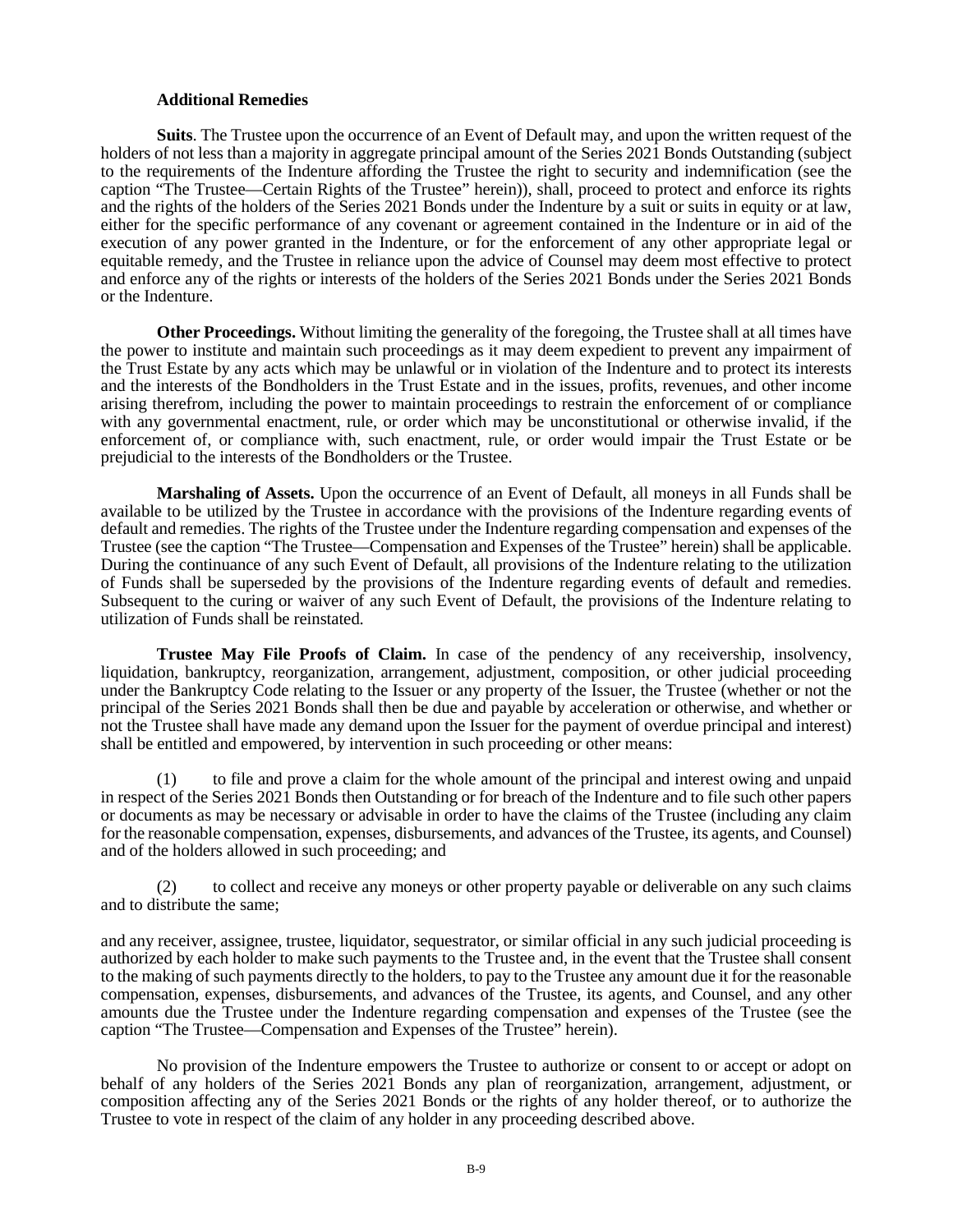**Possession of Bonds Not Required.** All rights under the Indenture and the Series 2021 Bonds may be enforced by the Trustee without possession of any Bonds or the production of them at trial or other proceedings. Any proceedings instituted by the Trustee may be brought in its name for itself as representative of the Bondholders without the necessity of joining Bondholders as parties, and any recovery resulting from such proceedings shall, subject to the provisions of the Indenture regarding priority of payment following an Event of Default (see the caption "Events of Default and Remedies—Priority of Payment Following Event of Default" herein), be for the ratable benefit of the Bondholders.

**Notice and Opportunity to Cure Certain Defaults.** No default described in (c) at the caption "Events of Default and Remedies—Events of Default Defined" herein shall constitute an Event of Default until written notice of such default shall have been given to the Issuer by the Trustee or by the holders of at least 25 percent in aggregate principal amount of the Series 2021 Bonds Outstanding, and the Issuer shall have had 30 days after receipt of such notice to correct such default or cause such default to be corrected, and shall have failed to do so. In the event, however, that the default be such that it cannot be corrected within such 30-day period, it shall not constitute an Event of Default if corrective action is instituted by the Issuer within such period and diligently pursued (as determined by the Trustee) until the default is corrected.

**Priority of Payment Following Event of Default.** If at any time after the occurrence of an Event of Default the moneys held by the Trustee under the Indenture shall not be sufficient to pay the principal of and interest on the Series 2021 Bonds as the same become due and payable, whether by their terms or as a result of acceleration as described at the caption "Events of Default and Remedies—Additional Remedies" herein, such moneys, together with any moneys then available or thereafter becoming available for such purpose, whether through the exercise of remedies in the Indenture or otherwise, shall, subject to the provisions of the Indenture described in the last two paragraphs of this caption, be applied by the Trustee as follows:

(1) first, to the payment of all amounts due the Trustee under the Indenture (see the caption "The Trustee— Compensation and Expenses of the Trustee" herein);

(2) second, to the payment of all installments of interest on the Series 2021 Bonds then due and payable in the order in which such installments became due and payable, and, if the amount available shall not be sufficient to pay in full any particular installment, then to the payment, ratably, according to the amounts due on such installments, without discrimination or preference; and

(3) third, to the payment of the unpaid principal amount of any of the Series 2021 Bonds which shall have become due and payable, in the order of due dates (other than Bonds called for redemption or contracted to be purchased for the payment of which moneys are held pursuant to the provisions of the Indenture), with interest upon the principal amount of the Series 2021 Bonds from the respective dates upon which they shall have become due and payable, and, if the amount available shall not be sufficient to pay in full the principal of such Bonds due and payable on any particular due date, together with such interest, then to the payment first of such interest, ratably, according to the amount of principal due on such date, without any discrimination or preference.

If the principal of all Bonds shall have become due and payable, whether by their terms or by a declaration of acceleration, and subject to the provisions of the Indenture described in (1) above regarding payment to the Trustee, all such moneys shall be applied to the payment of the principal and interest then due and unpaid upon the Series 2021 Bonds, without preference or priority of principal over interest or of interest over principal, or of any installment of interest over any other installment of interest, or of any Bond over any other Bond, ratably, according to the amounts due respectively for principal and interest, without any discrimination or preference.

Whenever moneys are to be applied as described in this caption, the Trustee may, in its discretion, establish and maintain a reserve for future fees and expenses, and may apply moneys to be distributed at such times, and from time to time, as the Trustee shall determine, having due regard for the amount of such moneys available for application and the likelihood of additional moneys becoming available for such application in the future. Whenever the Trustee shall apply such funds, it shall fix a date (which shall be an Interest Payment Date unless it shall deem another date more suitable) upon which such application is to be made and upon such date interest on the amounts of principal to be paid on such dates, and for which moneys are available, shall cease to accrue. The Trustee shall also select a Record Date for such payment date. The Trustee shall give such notice as it may deem appropriate of the deposit with it of any moneys and of the fixing of any such Record Date and payment date, and shall not be required to make payment to the holder of any Bond until such Bond shall be presented to the Trustee for appropriate endorsement or for cancellation if fully paid.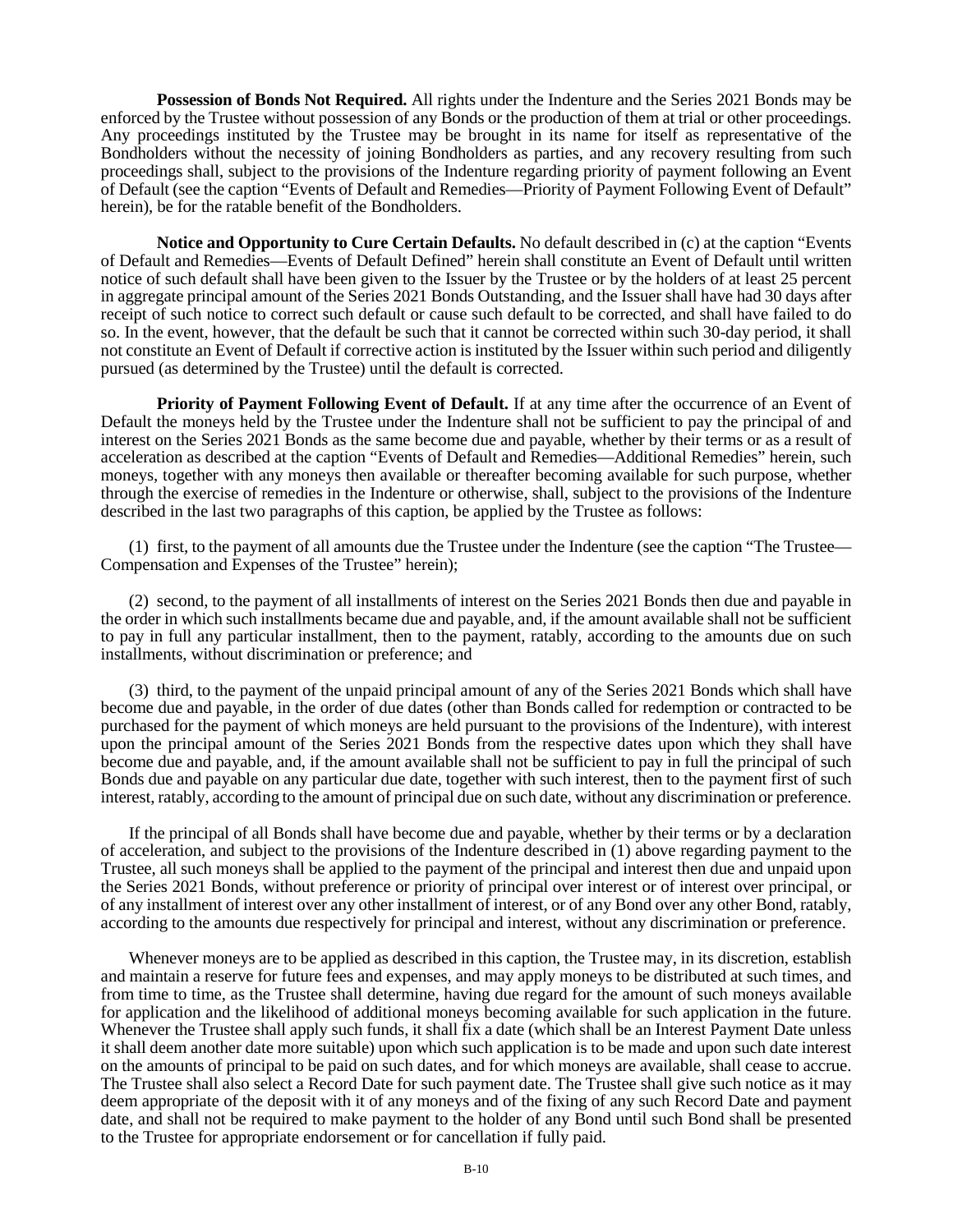**Bondholders May Direct Proceedings.** The owners of a majority in aggregate principal amount of the Series 2021 Bonds Outstanding shall, subject to the requirements of the Indenture affording the Trustee the right to security and indemnification (see the caption "The Trustee—Certain Rights of the Trustee" herein), have the right, by an instrument or instruments in writing executed and delivered to the Trustee, to direct the method and place of conducting all remedial proceedings by the Trustee under the Indenture, provided that such direction shall not be in conflict with any rule of law or the Indenture and that the Trustee shall have the right to decline to follow any such direction which in the opinion of the Trustee would be unduly prejudicial to the rights of Bondholders not parties to such direction or would subject the Trustee to personal liability. Notwithstanding the foregoing, the Trustee shall have the right to select and retain Counsel of its choosing to represent it in any such proceedings. The Trustee may take any other action which is not inconsistent with any direction under the Indenture as described at this caption.

**Limitations on Rights of Bondholders.** No Bondholder shall have any right to pursue any other remedy under the Indenture unless: (1) an Event of Default shall have occurred and is continuing; (2) the owners of not less than 25 percent in aggregate principal amount of all Bonds then Outstanding have requested the Trustee, in writing, to exercise the powers described above or to pursue such remedy in its or their name or names; (3) the Trustee shall have been offered indemnity satisfactory to it against costs, expenses, and liabilities reasonably anticipated to be incurred; (4) the Trustee has declined to comply with such request, or has failed to do so, within 60 days after its receipt of such written request and offer of indemnity; and (5) no direction inconsistent with such request has been given to the Trustee during such 60-day period by the holders of a majority in aggregate principal amount of the Series 2021 Bonds Outstanding.

The provisions of the Indenture described above are conditions precedent to the exercise by any Bondholder of any remedy under the Indenture. The exercise of such rights is further subject to the provisions of the Indenture described at the captions "Events of Default and Remedies—Bondholders May Direct Proceedings," "Unconditional Right of Bondholder to Receive Payment," and "Delay or Omission Not Waiver" herein. No one or more Bondholders shall have any right in any manner whatever to enforce any right under the Indenture, except in the manner provided in the Indenture. All proceedings at law or in equity with respect to an Event of Default shall be instituted and maintained in the manner provided in the Indenture for the equal and ratable benefit of the Bondholders of all Bonds Outstanding.

**Unconditional Right of Bondholder to Receive Payment.** Notwithstanding any other provision of the Indenture, any Bondholder shall have the absolute and unconditional right to receive payment of principal of and interest on the Series 2021 Bonds on and after the due date thereof, and to institute suit for the enforcement of any such payment.

**Restoration of Rights and Remedies.** If the Trustee or any Bondholder has instituted any proceeding to enforce any right or remedy under the Indenture, and any such proceeding has been discontinued or abandoned for any reason, or has been determined adversely to the Trustee or such Bondholder, then the Issuer, the Trustee, and the Bondholders shall, subject to any determination in such proceeding, be restored to their former positions under the Indenture, and all rights and remedies of the Trustee and the Bondholders shall continue as though no such proceeding had been instituted.

**Rights and Remedies Cumulative.** No right or remedy conferred upon or reserved to the Trustee in the Indenture is intended to be exclusive of any other right or remedy, but each such right or remedy shall, to the extent permitted by law, be cumulative of and in addition to every other right or remedy given under the Indenture or now or hereafter existing at law, in equity, or otherwise. The assertion or employment of any right or remedy under the Indenture shall not prevent the concurrent assertion or employment of any other appropriate right or remedy.

**Delay or Omission Not Waiver.** No delay or omission by the Trustee or any Bondholder to exercise any right or remedy accruing upon any Event of Default shall impair any such right or remedy or constitute a waiver of such Event of Default. Every right and remedy given by the provisions of the Indenture regarding events of default and remedies or by law to the Trustee or the Bondholders may be exercised from time to time, and as often as may as deemed expedient, by the Trustee or the Bondholders, as the case may be.

**Waiver of Defaults.** The holders of a majority in aggregate principal amount of the Outstanding Bonds may, by written notice to the Trustee and subject to the requirements of the Indenture affording the Trustee the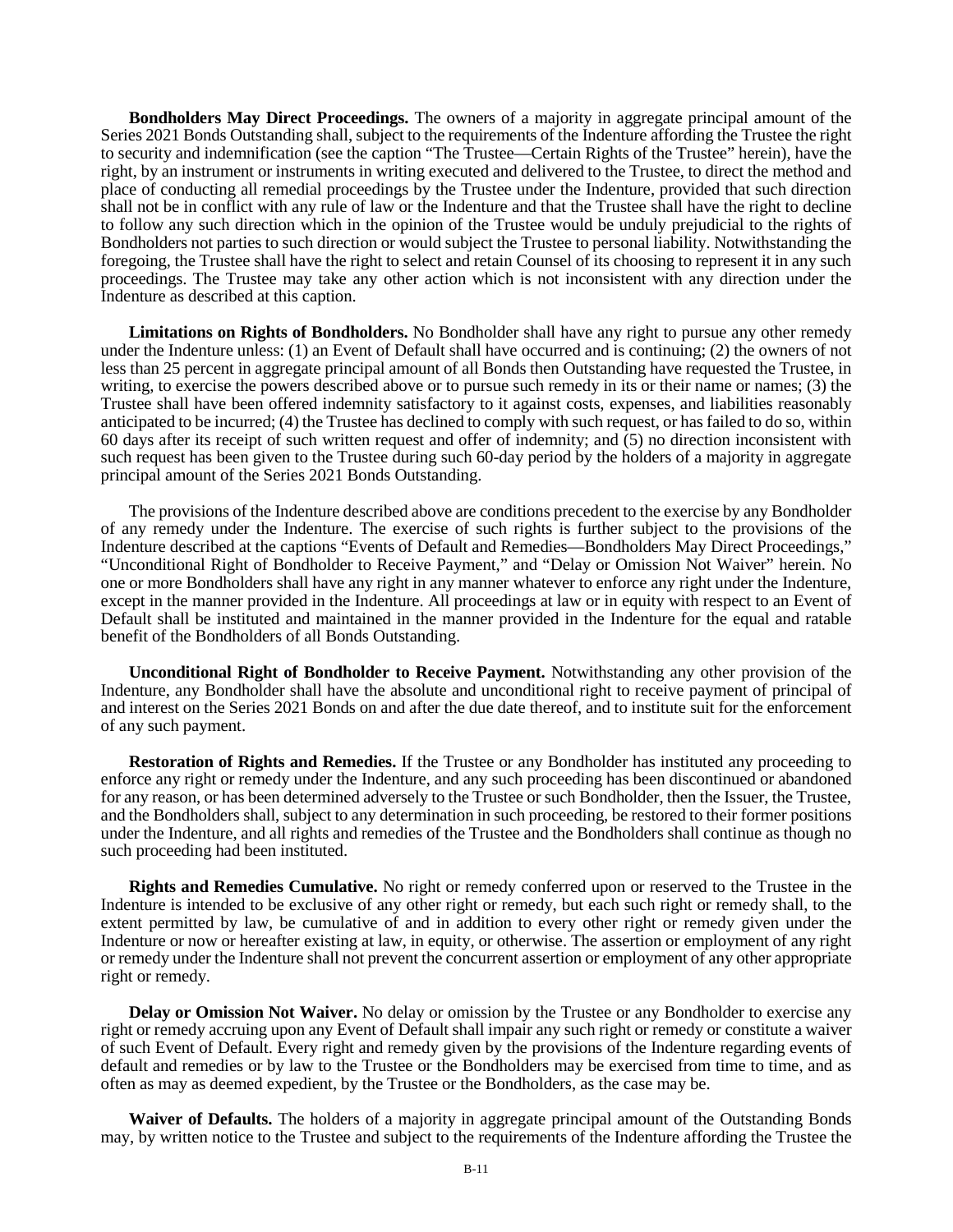right to security and indemnification (see the caption "The Trustee—Certain Rights of the Trustee" herein), waive any existing default or Event of Default and its consequences, except a default in payment of principal of or interest on the Series 2021 Bonds. Upon any such waiver, the default or Event of Default shall be deemed cured and shall cease to exist for all purposes. No waiver of any default or Event of Default shall extend to or effect any subsequent default or Event of Default or shall impair any right or remedy consequent thereto.

Notwithstanding any provision of the Indenture, in no event shall any Person, other than all of the affected Bondholders, have the ability to waive any Event of Default under the Indenture if such event results or may result, in the opinion of Bond Counsel, in interest on any of the Series 2021 Bonds becoming includable in gross income for federal income tax purposes.

**Notice of Events of Default.** If an Event of Default occurs of which the Trustee has or is deemed to have notice under the provisions of the Indenture described in (h) at the caption "The Trustee—Certain Rights of the Trustee" herein, the Trustee shall give Immediate Notice thereof to the Issuer. Within 30 days thereafter (unless such Event of Default has been cured or waived), the Trustee shall give notice of such Event of Default to each holder of Bonds then Outstanding, provided, however, that except in the instance of a default in payment of principal of or interest on the Series 2021 Bonds, the Trustee may withhold such notice to Bondholders if and so long as the Trustee in good faith determines that the withholding of such notice is in the interests of such Bondholders, and provided, further, that notice to Bondholders of any Event of Default described in (c) at the caption "Events of Default and Remedies—Events of Default Defined" herein shall be subject to the provisions of the Indenture regarding notice and opportunity to cure certain defaults (see the caption "Events of Default and Remedies—Notice and Opportunity to Cure Certain Defaults" herein).

#### **The Trustee**

**Duties and Liabilities of the Trustee.** Prior to the occurrence of an Event of Default of which it has or is deemed to have notice under the Indenture, and after the curing of any Event of Default which may have occurred:

(1) the Trustee undertakes to perform such duties and only such duties as are specifically set forth in the Indenture, and no implied covenants or obligations shall be read into the Indenture against the Trustee; and

(2) in the absence of bad faith on its part, the Trustee may conclusively rely, as to the truth of the statements and the correctness of the opinions expressed therein, upon certificates or opinions furnished to the Trustee and conforming to the requirements of the Indenture; but in the case of any such certificates or opinions which by any provision of the Indenture are specifically required to be furnished to the Trustee, the Trustee is under a duty to examine same to determine whether or not they conform to the requirements of the Indenture.

In case an Event of Default of which the Trustee has or is deemed to have notice under the Indenture has occurred and is continuing, the Trustee shall exercise such of the rights and powers vested in it by the Indenture, and use the same degree of care and skill in their exercise, as a prudent person would exercise or use in the conduct of such person's own affairs.

No provision of the Indenture shall be construed to relieve the Trustee from liability for its own negligent action, its own negligent failure to act, or its own willful misconduct, except that:

(1) the provisions described in this paragraph shall not be construed to limit the effect of those described in the first paragraph above;

(2) the Trustee is not liable for any error of judgment made in good faith by a Responsible Officer, unless it is proven that the Trustee was negligent in ascertaining the pertinent facts;

(3) the Trustee is not liable with respect to any action taken or omitted to be taken by it in good faith in accordance with the direction of the Bondholders under any provision of the Indenture relating to the time, method, and place of conducting any proceeding for any remedy available to the Trustee, or exercising any trust or power conferred upon the Trustee under the Indenture; and

(4) no provision of the Indenture shall require the Trustee to expend or risk its own funds or otherwise incur any financial liability in the performance of any of its duties under the Indenture, or in the exercise of any of its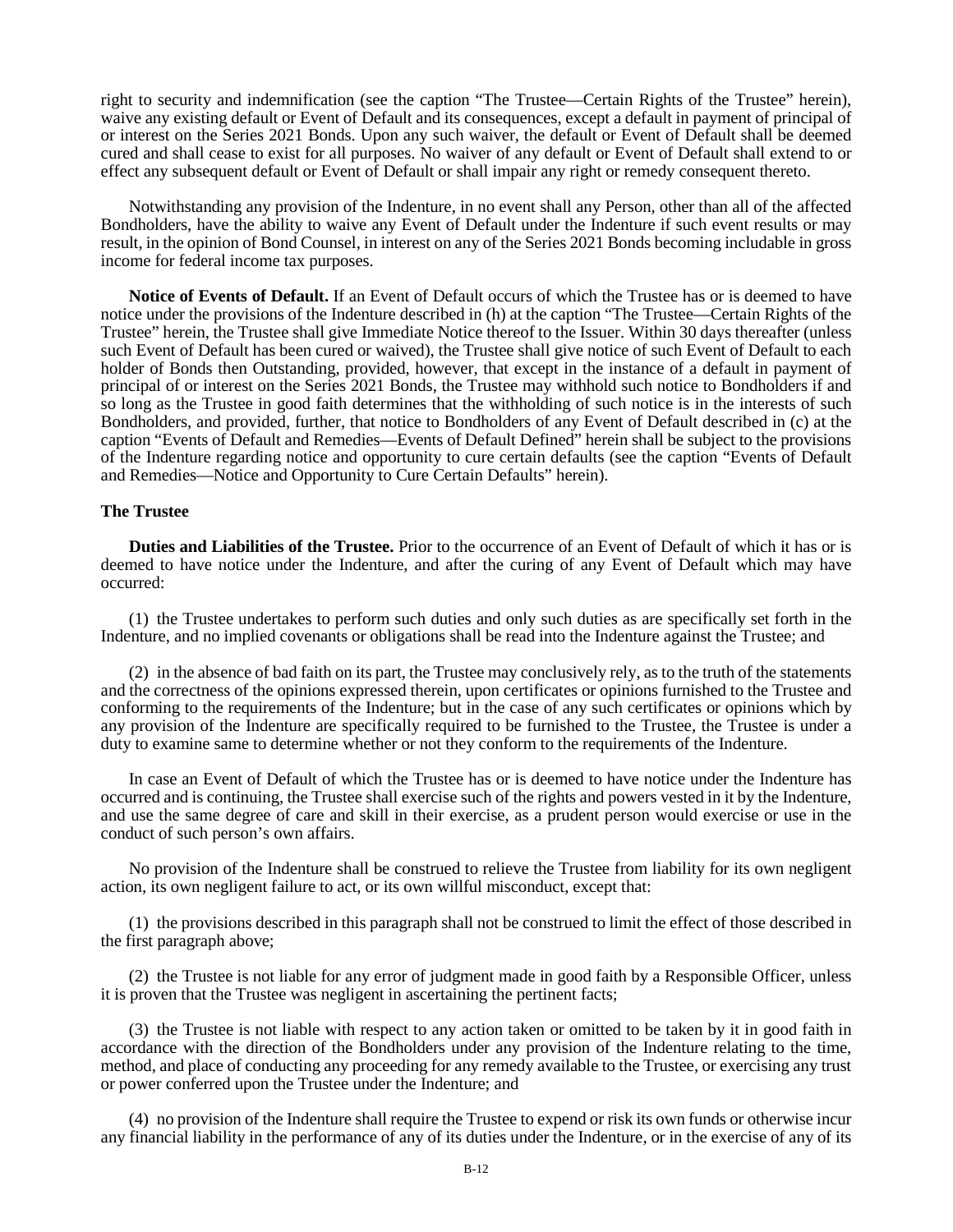rights or powers, if it has reasonable grounds for believing that the repayment of such funds or adequate indemnity against such risk or liability is not reasonably assured to it.

Whether or not expressly so provided, every provision of the Indenture relating to the conduct or affecting the liability of or affording protection to the Trustee is subject to the provisions of the Indenture described at this caption.

**Certain Rights of the Trustee.** Except as otherwise provided in the Indenture and described at the caption "The Trustee—Duties and Liabilities of the Trustee" herein:

(a) the Trustee may rely and is protected in acting or refraining from acting upon any resolution, certificate, statement, instrument, opinion, report, notice, request, direction, consent, order, approval, bond, debenture, or other paper or document believed by it to be genuine and to have been signed or presented by the proper party or parties;

(b) whenever in the administration of the Indenture the Trustee deems it desirable that a matter be proved or established prior to taking, suffering, or omitting any action under the Indenture, the Trustee (unless other evidence thereof is specifically prescribed) may, in the absence of bad faith on its part, rely upon an Officer's Certificate;

(c) the Trustee may consult with Counsel and the written advice of such Counsel or an opinion of Counsel shall be full and complete authorization and protection for any action taken, suffered, or omitted by it in good faith and in accordance with such advice or opinion;

(d) the Trustee is under no obligation to exercise any of the rights or powers vested in it by the Indenture at the request or direction of any of the Bondholders unless such holders have offered to the Trustee security or indemnity satisfactory to the Trustee as to its terms, coverage, duration, amount, and otherwise with respect to the costs, expenses, and liabilities which may be incurred by it in compliance with such request or direction, and the provision of such indemnity shall be mandatory for any remedy taken upon direction of the holders of 25 percent in aggregate principal amount of the Series 2021 Bonds;

(e) the Trustee is not required to make any inquiry or investigation into the facts or matters stated in any resolution, certificate, statement, instrument, opinion, report, notice, request, direction, consent, order, approval, bond, debenture, or other paper or document but the Trustee, in its discretion, may make such further inquiry or investigation into such facts or matters as it may see fit and, if the Trustee determines to make such further inquiry or investigation, it is entitled to examine the books, records, and premises of the Issuer, in person or by agent or attorney;

(f) the Trustee may execute any of its trusts or powers or perform any duties under the Indenture either directly or by or through agents or attorneys, and may in all cases pay, subject to reimbursement as provided in the Indenture and described at "The Trustee—Compensation and Expenses of the Trustee" herein, such reasonable compensation as it deems proper to all such agents and attorneys reasonably employed or retained by it, and the Trustee shall not be responsible for any misconduct or negligence of any agent or attorney appointed with due care by it;

(g) the Trustee is not required to take notice or deemed to have notice of any default or Event of Default under the Indenture, except default in the payment of principal of or interest on any Bond, unless a Responsible Officer of the Trustee has actual notice thereof or has received notice in writing of such default or Event of Default from the Issuer or the holders of at least 25 percent in aggregate principal amount of the Outstanding Bonds, and in the absence of any such notice, the Trustee may conclusively assume that no default or Event of Default exists;

(h) the Trustee is not required to give any bond or surety with respect to the performance of its duties or the exercise of its powers under the Indenture;

(i) in the event the Trustee receives inconsistent or conflicting requests and indemnity from two or more groups of holders of Bonds, each representing less than a majority in aggregate principal amount of the Series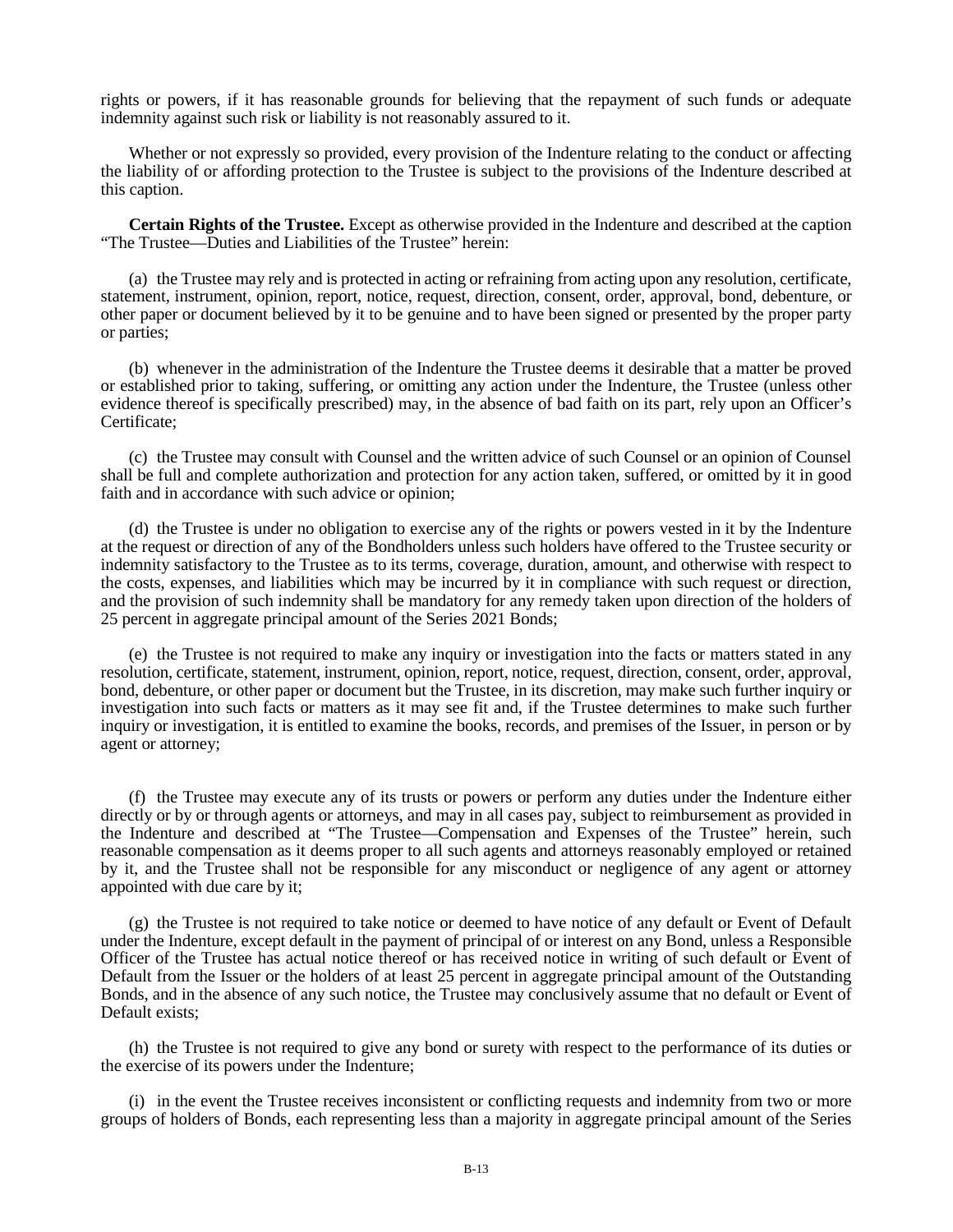2021 Bonds Outstanding, pursuant to the provisions of the Indenture, the Trustee, in its sole discretion, may determine what action, if any, shall be taken;

(j) the Trustee's immunities and protections from liability and its right to indemnification in connection with the performance of its duties under the Indenture shall extend to the Trustee's officers, directors, agents, attorneys, and employees. Such immunities and protections and right to indemnification, together with the Trustee's right to compensation, shall survive the Trustee's resignation or removal, the discharge of the Indenture, and final payment of the Series 2021 Bonds;

(k) The permissive right of the Trustee to take the actions permitted by the Indenture shall not be construed as an obligation or duty to do so; and

(l) except for information provided by the Trustee concerning the Trustee, the Trustee shall have no responsibility for any information in any offering memorandum or other disclosure material distributed with respect to the Series 2021 Bonds, and the Trustee shall have no responsibility for compliance with any state or federal securities laws in connection with the Series 2021 Bonds.

**Trustee Not Responsible for Recitals.** The recitals contained in the Indenture and in the Series 2021 Bonds (other than the certificate of authentication on the Series 2021 Bonds) are statements of the Issuer and the Trustee assumes no responsibility for their correctness. The Trustee makes no representations as to the value, condition, or sufficiency of any assets pledged or assigned as security for the Series 2021 Bonds, the right, title, or interest of the Issuer therein, the security provided thereby or by the Indenture, the technical or financial feasibility of the Project, the compliance of the Project with the Act, or the tax-exempt status of the Series 2021 Bonds. The Trustee is not accountable for the use or application by the Issuer of any of the Series 2021 Bonds or the proceeds of the Series 2021 Bonds, or for the use or application of any moneys paid over by the Trustee in accordance with any provision of the Indenture.

**Trustee May Own Bonds.** The Trustee, in its commercial banking or in any other capacity, may in good faith buy, sell, own, hold, and deal in any of the Series 2021 Bonds and may join in any action which any Bondholder may be entitled to take with like effect as if it were not Trustee. The Trustee, in its commercial banking or in any other capacity, may also engage in or be interested in any financial or other transaction with the Issuer and may act as depository, trustee, or agent for any committee of Bondholders secured by the Indenture or other obligations of the Issuer as freely as if it were not Trustee. These provisions extend to affiliates of the Trustee.

#### **Compensation and Expenses of the Trustee.** The Issuer covenants and agrees:

(a) to pay to the Trustee compensation for all services rendered by it under the Indenture and under the other agreements relating to the Series 2021 Bonds to which the Trustee is a party in accordance with terms agreed to from time to time and, subsequent to default, in accordance with the Trustee's then-current fee schedule for default administration (the entirety of which compensation shall not be limited by any provision of law regarding compensation of a trustee of an express trust);

(b) to reimburse the Trustee upon its request for all reasonable expenses, disbursements, and advances incurred or made by the Trustee in accordance with any provision of the Indenture, any other agreement relating to the Series 2021 Bonds to which it is a party, or in complying with any request by the Issuer or any Rating Service with respect to the Series 2021 Bonds, including the reasonable compensation, expenses, and disbursements of its agents and Counsel, except any such expense, disbursement, or advance attributable to the Trustee's negligence or bad faith; and

(c) to indemnify, defend, and hold the Trustee harmless from and against any loss, liability, or expense incurred without negligence or bad faith on its part, arising out of or in connection with the acceptance or administration of the office of Trustee under the Indenture, including the costs of defending itself against any claim or liability in connection with the exercise or performance of any of its powers or duties under the Indenture or thereunder.

In the event the Trustee incurs expenses or renders services in any proceedings under the Bankruptcy Code relating to the Issuer, the expenses so incurred and compensation for services so rendered are intended to constitute expenses of administration under the Bankruptcy Code.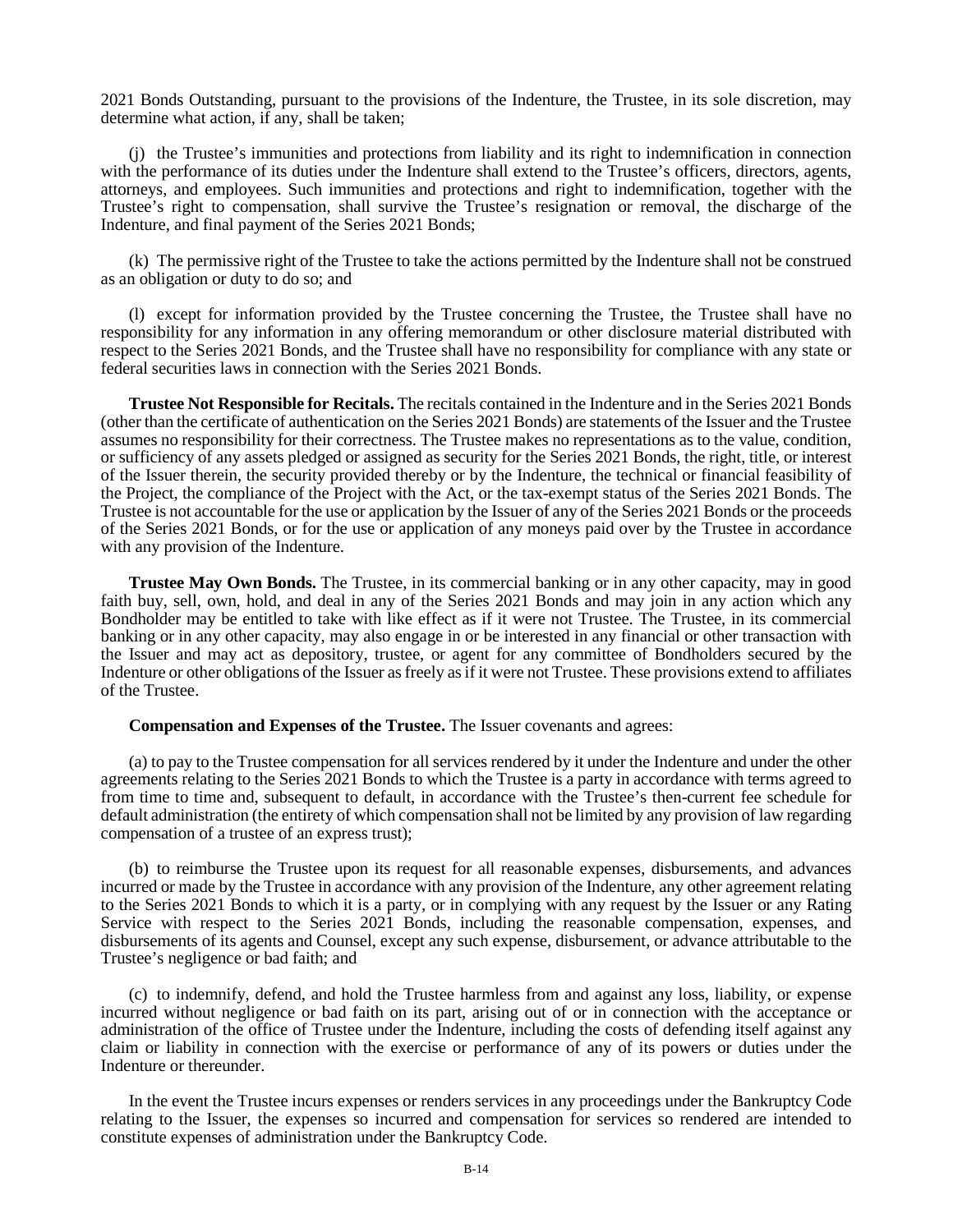As security for the performance of the obligations of the Issuer under the Indenture and described above, the Trustee shall have a lien, which it may exercise through a right of setoff, prior to the Series 2021 Bonds upon all property or funds held or collected by the Trustee pursuant to the Indenture for the payment of principal of and interest on the Series 2021 Bonds. The obligations of the Issuer to make the payments described above shall survive discharge of the Indenture and payment in full of the Series 2021 Bonds.

**Qualifications of Trustee.** There shall at all times be a trustee under the Indenture which shall be a corporation or banking association organized and doing business under the laws of the United States of America or of any state, authorized under such laws to exercise corporate trust powers, having a combined capital and surplus of at least \$25,000,000, and subject to supervision or examination by federal or state banking authority. If such corporation or banking association publishes reports of condition at least annually, pursuant to law or the requirements of any supervising or examining authority above referred to, then the combined capital and surplus of such corporation or banking association shall be deemed to be its combined capital and surplus as set forth in its most recent report of condition so published. If at any time the Trustee shall cease to be eligible as described in this caption, it shall resign promptly in the manner and with the effect specified in the Indenture.

**Resignation or Removal of Trustee; Appointment of Successor Trustee.** No resignation or removal of the Trustee and no appointment of a successor Trustee shall become effective until the acceptance of appointment by the successor Trustee under the Indenture and described at the caption "The Trustee— Acceptance of Appointment by Successor Trustee" herein.

The Trustee may resign at any time by giving written notice to the Issuer. Upon receiving such notice of resignation, the Issuer shall promptly appoint a successor Trustee by an instrument in writing. If an instrument of acceptance has not been delivered to the resigning Trustee within 30 days after the giving of such notice of resignation, the resigning Trustee or any holder of a Bond then Outstanding may petition a court of competent jurisdiction for the appointment of a successor Trustee.

Prior to the occurrence and continuance of an Event of Default under the Indenture, or after the curing or waiver of any such Event of Default, the Issuer or the holders of a majority in aggregate principal amount of the Outstanding Bonds may remove the Trustee and shall appoint a successor Trustee. In the event there shall have occurred and be continuing an Event of Default under the Indenture, the holders of a majority in aggregate principal amount of the Outstanding Bonds may remove the Trustee and shall appoint a successor Trustee. In each instance such removal and appointment shall be accomplished by an instrument or concurrent instruments in writing signed by the Issuer or such holders, as the case may be, and delivered to the Trustee, the Issuer, and holders of the Outstanding Bonds.

If at any time: (1) the Trustee shall cease to be eligible and qualified under the Indenture (see the caption "The Trustee—Qualifications of Trustee" herein) and shall fail or refuse to resign after written request to do so by the Issuer or the holder of any Bond or (2) the Trustee shall become incapable of acting or shall be adjudged insolvent, or a receiver of the Trustee or its property shall be appointed, or any public officer shall take charge or control of the Trustee, its property, or affairs for the purpose of rehabilitation, conservation, or liquidation, then in either such case (A) the Issuer may remove the Trustee and appoint a successor Trustee in accordance with the provisions of the Indenture described above; or (B) any holder of a Bond then Outstanding may, on behalf of the holders of all Outstanding Bonds, petition a court of competent jurisdiction for removal of the Trustee and appointment of a successor Trustee.

The Issuer shall give written notice of each resignation or removal of the Trustee and each appointment of a successor Trustee to each holder of Bonds then Outstanding as listed in the Bond Register. Each such notice shall include the name and address of the corporate trust office of the successor Trustee.

**Acceptance of Appointment by Successor Trustee.** Every successor Trustee appointed under the Indenture shall execute, acknowledge, and deliver to the Issuer and the predecessor Trustee an instrument accepting its appointment. The resignation or removal of the retiring Trustee shall thereupon become effective, and the successor Trustee shall, without further act, deed, or conveyance, become vested with all the estates, properties, rights, powers, and duties of the predecessor Trustee. Upon the request of the Issuer or the successor Trustee, the predecessor Trustee shall execute and deliver an instrument transferring to the successor Trustee all the estates, properties, rights, powers, and duties of the predecessor Trustee under the Indenture, and shall duly assign, transfer, deliver, and pay over to the successor Trustee all moneys and other property then held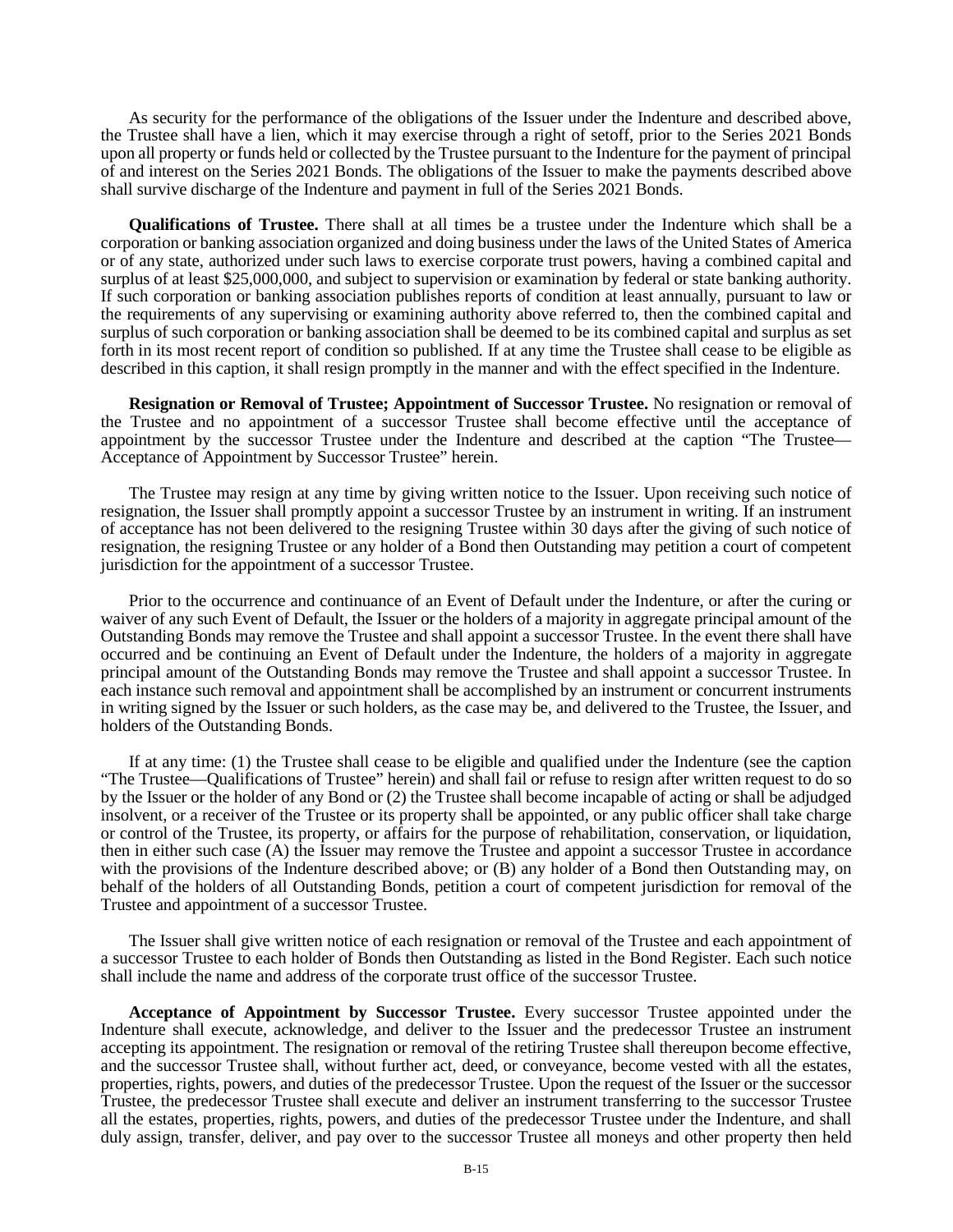under the Indenture, subject, however, to the lien, if any, provided for in the Indenture and described at the caption "The Trustee—Compensation and Expenses of the Trustee" herein. The successor Trustee shall promptly give written notice of its appointment to the holders of all Bonds Outstanding in the manner prescribed in the Indenture, unless such notice has previously been given.

No successor Trustee shall accept appointment as provided in the Indenture and described at this caption unless, as of the date of such acceptance, it is eligible and qualified under the provisions of the Indenture. See the caption "The Trustee—Qualifications of Trustee" herein.

**Merger or Consolidation of Trustee.** Any corporation or association into which the Trustee is merged or with which it is consolidated, resulting from any merger or consolidation to which the Trustee is a party, or succeeding to all or substantially all of the corporate trust business of the Trustee shall be the successor Trustee without the execution or filing of any document or the taking of any further action. Any such successor shall nevertheless be eligible and qualified under the provisions of the Indenture. See the caption "The Trustee— Qualifications of Trustee" herein.

#### **Defeasance**

**Defeasance.** If (a) the principal of any Series of Bonds and the interest due or to become due thereon shall be paid, or is caused to be paid, or is provided for under the provisions of the Indenture regarding deposit of funds for payment of Bonds (see "Deposit of Funds for Payment of Bonds" below), at the times and in the manner to which reference is made in the Series 2021 Bonds, according to the true intent and meaning thereof, or the outstanding Bonds shall have been paid and discharged in accordance with the provisions of the Indenture regarding defeasance, and (b) all of the covenants, agreements, obligations, terms, and conditions of the Issuer under the Indenture shall have been kept, performed, and observed and there shall have been paid to the Trustee, the Bond Registrar, and the Paying Agents all sums of money due or to become due to them in accordance with the terms and provisions of the Indenture, then the right, title, and interest of the Trustee in the Trust Estate shall thereupon cease and the Trustee, on request of the Issuer and at the expense of the Issuer, shall release the Indenture and the Trust Estate and shall execute such documents to evidence such release as may be reasonably required by the Issuer and shall turn over to the Issuer, or to such other Person as may be entitled to receive the same, all balances remaining in any Funds under the Indenture except for amounts required to pay such Bonds or held pursuant to the provisions of the Indenture regarding unclaimed funds. See the caption "Funds and Accounts—Disposition of Unclaimed Funds" herein.

**Deposit of Funds for Payment of Bonds.** If the Issuer deposits with the Trustee moneys or Defeasance Obligations which, together with the earnings thereon, are sufficient to pay the principal of any particular Bond or Bonds becoming due, either at maturity or by call for redemption or otherwise, together with all interest accruing thereon to the due date or Redemption Date, and pays or makes provision for payment of all fees, costs, and expenses of the Trustee due or to become due with respect to such Bonds, all liability of the Issuer with respect to such Bond or Bonds shall cease, such Bond or Bonds shall be deemed not to be Outstanding under the Indenture, the holder or holders of such Bond or Bonds shall be restricted exclusively to the moneys or Defeasance Obligations so deposited, together with the earnings thereon, for any claim of whatsoever nature with respect to such Bond or Bonds, and the Trustee shall hold such moneys, Defeasance Obligations, and earnings in trust for such holder or holders. In determining the sufficiency of the moneys and Defeasance Obligations deposited as described at this caption, together with the earnings thereon, the Trustee shall be entitled to receive and may rely upon: (a) a verification report an Accountant; and (b) an opinion of Bond Counsel to the effect that (1) all conditions set forth in the provisions of the Indenture regarding defeasance have been satisfied and (2) that defeasance of the Series 2021 Bonds will not affect the tax-exempt status of the Series 2021 Bonds. Upon such defeasance all rights of the Issuer, including its right to provide for optional redemption of Bonds on dates other than planned pursuant to such defeasance, shall cease unless specifically retained by filing a written notification thereof with the Trustee.

**Notice of Defeasance**. In case any of the Series 2021 Bonds, for the payment of which moneys or Defeasance Obligations have been deposited with the Trustee pursuant to the Indenture regarding deposit of funds for payment of Bonds (see "Deposit of Funds for Payment of Bonds" above), are to be redeemed on any date prior to their maturity, the Issuer shall give to the Trustee in form satisfactory to it irrevocable instructions to give notice of redemption of such Bonds on the redemption date for such Bonds as provided in the Indenture. See the caption "The Series 2021 Bonds—Notice of Redemption" in the Official Statement.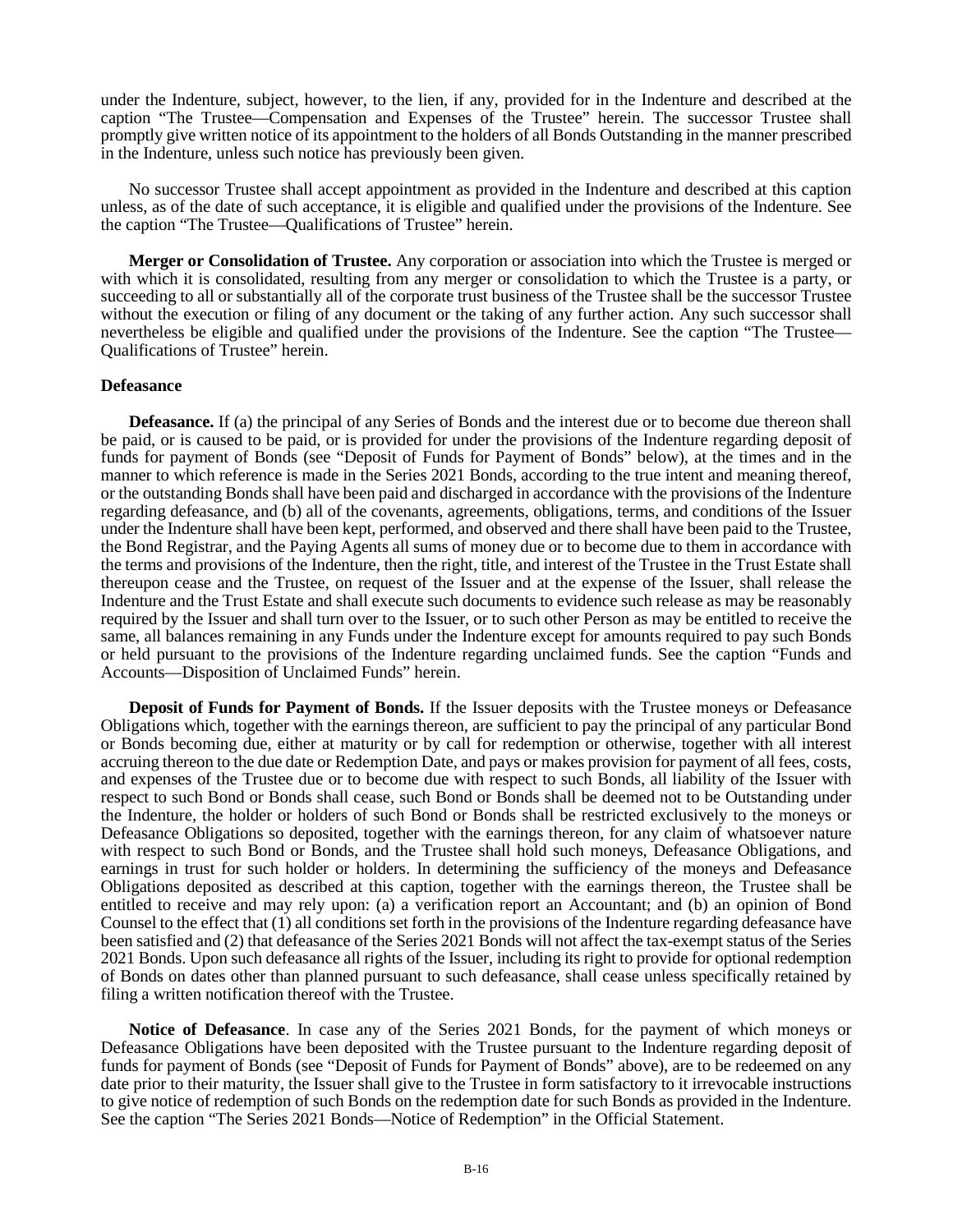In addition to the foregoing notice, in the event such Bonds to be redeemed are not by their terms subject to redemption within the next succeeding 65 days, the Trustee shall give further notice that the deposit required by the provisions of the Indenture regarding deposit of funds for payment of Bonds has been made with the Trustee and that said Bonds are deemed to have been paid in accordance with the provisions of the Indenture and stating such maturity or redemption date upon which moneys are to be available for the payment of the principal of said Bonds; such further notice shall be given promptly following the making of the deposit required by the Indenture. No defect in said further notice nor any failure to give all or any portion of such further notice shall in any manner defeat the effectiveness of the deposit.

If the Issuer has retained any rights to provide for optional redemption of Bonds on dates other than planned pursuant to a defeasance pursuant to the provisions of the Indenture described at the "Deposit of Funds for Payment of Bonds" above, notice thereof shall be sent to Bondholders of such Bonds as soon as practicable and not later than any notice required by the Indenture and described above.

#### **Supplemental Indentures**

**Supplemental Indentures Without Bondholders' Consent.** The Issuer and the Trustee may from time to time and at any time enter into supplemental indentures, without the consent of or notice to any Bondholder, to effect any one or more of the following:

(a) cure any ambiguity, defect, or omission, or correct or supplement any provision in the Indenture or in any supplemental indenture;

(b) grant to or confer upon the Trustee for the benefit of the Bondholders any additional rights, remedies, powers, authority, or security that may lawfully be granted to or conferred upon the Bondholders or the Trustee which are not contrary to or inconsistent with the Indenture as theretofore in effect or to subject to the pledge and lien of the Indenture additional revenues, properties, or collateral;

(c) add to the covenants and agreements of the Issuer other covenants and agreements thereafter to be observed by the Issuer or to surrender any right or power reserved to or conferred upon the Issuer which are not contrary to or inconsistent with the Indenture as theretofore in effect;

(d) permit the appointment of a co-trustee under the Indenture;

(e) modify, alter, supplement, or amend the Indenture in such manner as shall permit the qualification of the Indenture, if required, under the Trust Indenture Act of 1939 or the Securities Act of 1933, as from time to time amended, or any similar federal statute hereafter in effect;

(f) make any other change in the Indenture which is determined by the Trustee to be not materially adverse to the interests of the Bondholders and which does not involve a change described in the Indenture regarding supplemental indentures requiring Bondholders' consent (see the "Supplemental Indentures Requiring Bondholders' Consent" below); or

(g) if a Series of Bonds are all Book Entry Bonds, amend, modify, alter, or replace the Letter of Representations or other provisions relating to Book Entry Bonds.

The Trustee shall not be obligated to enter into any such supplemental indenture which adversely affects the Trustee's own rights, duties, or immunities under the Indenture.

**Supplemental Indentures Requiring Bondholders' Consent.** The Issuer and the Trustee, at any time and from time to time, may execute and deliver a supplemental indenture for the purpose of making any modification or amendment to the Indenture, but only with the written consent, given as provided in the Indenture and described at "Consents of Bondholders and Opinions" below, of the holders of at least two-thirds in aggregate principal amount of the Series 2021 Bonds Outstanding at the time such consent is given, and in case less than all of the Series 2021 Bonds then Outstanding are affected by the modification or amendment, of the holders of at least two-thirds in aggregate principal amount of the Series 2021 Bonds so affected and Outstanding at the time such consent is given; provided, however, that if such modification or amendment will, by its terms, not take effect so long as any Bonds so affected remain Outstanding, the consent of the holders of such Bonds shall not be required and such Bonds shall not be deemed to be Outstanding for the purpose of any calculation of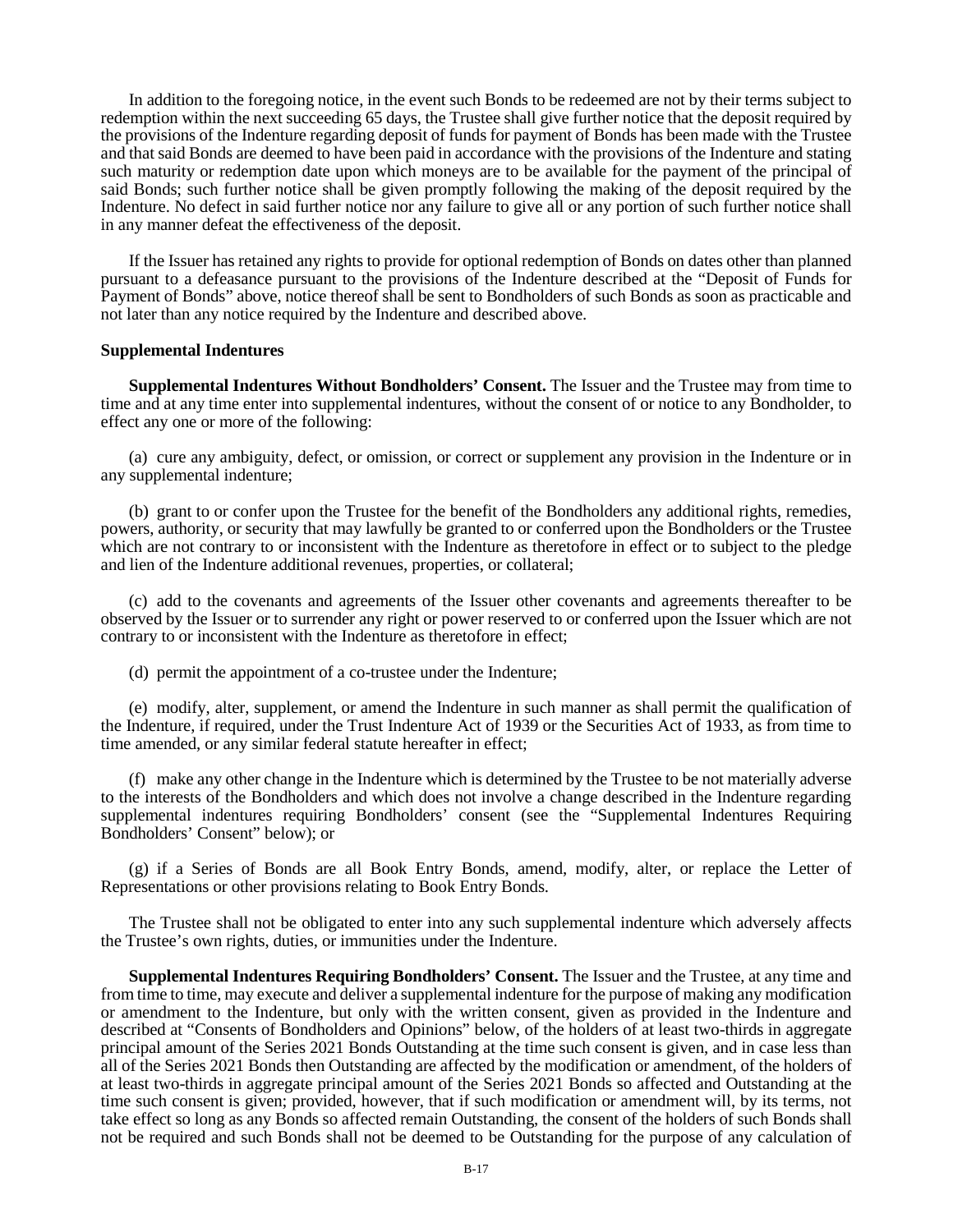Outstanding Bonds. Notwithstanding the foregoing, no modification or amendment contained in any such supplemental indenture shall permit any of the following, without the consent of each Bondholder whose rights are affected thereby: (a) a change in the terms of stated maturity or redemption of any Bond or of any installment of interest thereon; (b) a reduction in the principal amount of any Bond or in the rate of interest thereon or a change in the coin or currency in which such Bond is payable; (c) the creation of a lien on or a pledge of any part of the Trust Estate or the money or assets pledged under the Indenture (except for amounts payable to or from the Rebate Fund), or any part thereof; (d) the granting of a preference or priority of any Bond or Bonds over any other Bond or Bonds; (e) a reduction in the aggregate principal amount of Bonds of which the consent of the Bondholders is required to effect any such modification or amendment; or (f) a change in the provisions of the provisions of the Indenture regarding waiver of defaults (see the caption "Events of Default and Remedies—Waiver of Defaults" herein). Notwithstanding the foregoing, the holder of any Bond may extend the time for payment of the principal of or interest on such Bond; provided, however, that upon the occurrence of an Event of Default, funds available under the Indenture (except the Rebate Fund) for the payment of the principal of and interest on the Series 2021 Bonds shall not be applied to any payment so extended until all principal and interest payments which have not been extended have first been paid in full.

**Consents of Bondholders and Opinions.** Each supplemental indenture executed and delivered pursuant to the provisions of the Indenture regarding supplemental indentures requiring Bondholders' consent (see "Supplemental Indentures Requiring Bondholders' Consent" above) shall take effect only when and as provided in the Indenture and described at this caption. A copy of such supplemental indenture (or brief summary thereof or reference thereto in form approved by the Trustee), together with a request to Bondholders for their consent thereto in form satisfactory to the Trustee, shall be sent by the Trustee to Bondholders by first class mail, postage prepaid, provided that a failure to mail such request shall not affect the validity of the supplemental indenture when consented to as provided in the Indenture. Such supplemental indenture shall not be effective unless and until there shall have been filed with the Trustee (a) the written consents of Bondholders of the percentage of Bonds specified in the Indenture regarding supplemental indentures requiring Bondholders' consent (see "Supplemental Indentures Requiring Bondholders' Consent" above) given as provided in the Indenture and described at the caption "Miscellaneous Provisions—Consent of Holders" herein, and (b) the opinion of Counsel described in the Indenture and described at the caption "Reliance Upon Counsel's Opinion with Respect to Supplemental Indentures" herein. Any such consent shall be binding upon the Bondholder giving such consent and upon any subsequent holder of such Bonds and of any Bonds issued in exchange therefor or in lieu thereof (whether or not such subsequent Bondholder has notice thereof), unless such consent is revoked in writing by the Bondholder giving such consent or a subsequent holder of such Bonds by filing such revocation with the Trustee prior to the date the Trustee receives the material required in the Indenture and described in (a) and (b) at this caption.

**Exclusion of Certain Bonds.** Bonds owned or held by or for the account of the Issuer shall not be deemed Outstanding for the purpose of consent or other action or any calculation of Outstanding Bonds regarding supplemental indentures, and the Issuer shall not be entitled with respect to such Bonds to give any consent or take any other action provided for in the Indenture. At the time of any consent or other action taken under the provisions of the Indenture regarding supplemental indentures, the Issuer shall furnish the Trustee an Officer's Certificate of the Issuer, upon which the Trustee may rely, describing all Bonds so to be excluded.

**Notation on Bonds.** Bonds authenticated and delivered after the effective date of any action taken as provided in the provisions of the Indenture regarding supplemental indentures and amendments may, and if the Issuer so determines shall, bear a notation by endorsement or otherwise in form approved by the Trustee as to such action, and in that case upon demand of the holder of any Outstanding Bond at such effective date and presentation of such Bond for the purpose at the Principal Office of the Trustee, or upon any transfer of any Bond Outstanding at such effective date, suitable notation shall be made on such Bond or upon any Bond issued upon any such transfer by the Trustee as to any such action. If the Issuer shall so determine, new Bonds so modified as in the opinion of the Trustee and the Issuer to conform to such action shall be prepared, authenticated, and delivered, and upon demand of the holder of any Bond then Outstanding shall be exchanged, without cost to such Bondholder for Bonds then Outstanding, upon surrender of such Bonds for Bonds of an equal aggregate principal amount and of the same Series, maturity, and interest rate, in any Authorized Denomination.

**Reliance Upon Counsel's Opinion with Respect to Supplemental Indentures.** Subject to the provisions of the Indenture described at the caption "The Trustee—Duties and Liabilities of the Trustee" herein, the Trustee in executing or accepting the additional trusts permitted by the provisions of the Indenture regarding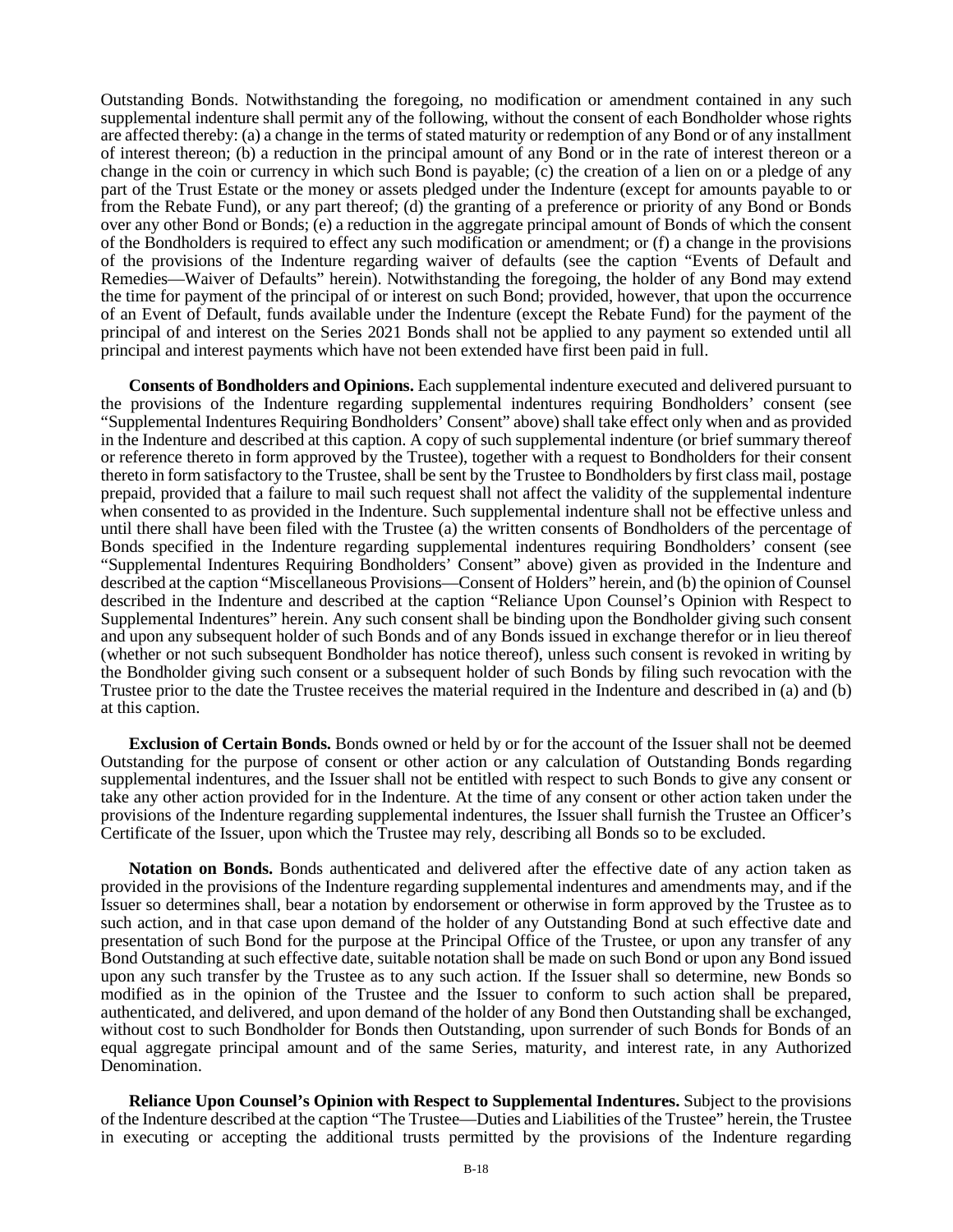supplemental indentures and amendments or the modifications thereby of the trusts created by the Indenture may rely, and shall be fully protected in relying on, an opinion of Counsel acceptable to it stating that: (a) the execution of such supplemental indenture is authorized or permitted by the Indenture and (b) all conditions precedent to the execution and delivery of such supplemental indenture have been complied with. The Trustee may accept and rely upon such opinion of Counsel as conclusive evidence that any supplemental indenture complies with the requirements of the Indenture.

**Effect of Supplemental Indentures.** Upon the execution of any supplemental indenture, the Indenture shall be modified in accordance therewith; such supplemental indenture shall form a part of the Indenture for all purposes; and every holder of any Bond theretofore or thereafter authenticated and delivered under the Indenture shall be bound thereby.

#### **Consent of Holders**

Any consent, request, direction, approval, objection, or other instrument required to be signed and executed by the Bondholders may be in any number of concurrent writings of similar tenor and must be signed or executed by such Bondholders in person or by agent appointed in writing. Proof of execution of any such consent, request, direction, approval, objection, or other instrument or of the writing appointing any such agent and of the ownership of Bonds, if made in the following manner, shall be sufficient for any of the purposes of the Indenture, and shall be conclusive in favor of the Trustee with regard to any action taken by it under such request or other instrument, namely:

(a) The fact and date of the execution by any person of any such writing may be proved by the certificate of any officer in any jurisdiction who by law has power to take acknowledgments within such jurisdiction that the person signing such writing acknowledged the execution thereof, or by an affidavit of any witness to such execution.

(b) The Issuer may establish a Record Date for the purpose of identifying Bondholders entitled to issue any such consent, request, direction, approval, or instrument.

[The balance of this page left blank intentionally]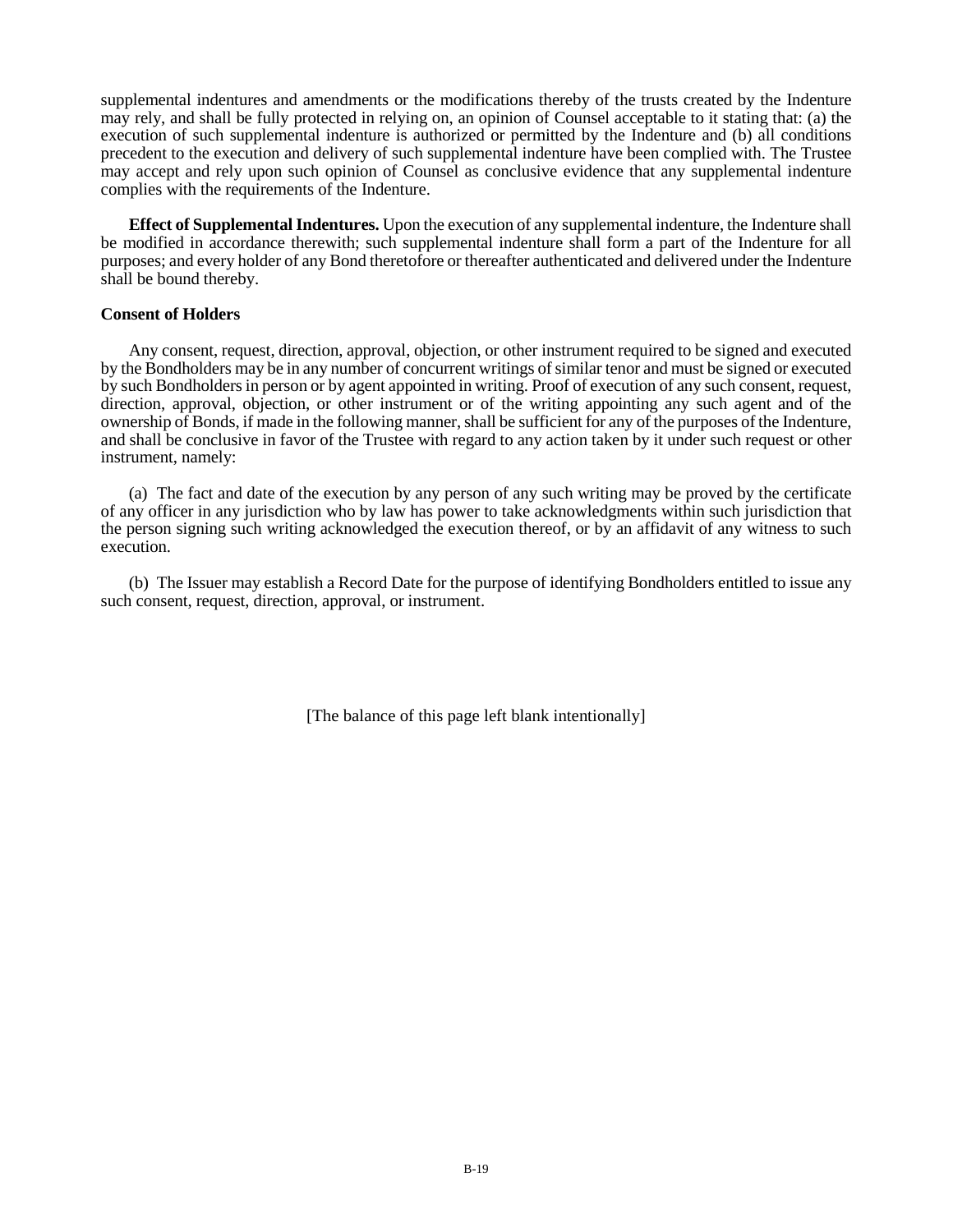#### **APPENDIX C**

#### Form of Continuing Disclosure Agreement

#### **CONTINUING DISCLOSURE AGREEMENT**

This Continuing Disclosure Agreement (the "Disclosure Agreement") is executed and delivered by and between the City of Texarkana, Arkansas (the "Issuer"), and Bank OZK, Little Rock, Arkansas (in such capacity, the "Dissemination Agent") in connection with the issuance of the Issuer's \$11,585,000 Franchise Fee Secured Refunding Revenue Bonds, Series 2021, consisting of Series 2021-A and Taxable Series 2021-B (the "Bonds"). The Bonds are being issued pursuant to Ordinance No. 15-2020 of the Issuer, adopted December 7, 2021 (the "Authorizing Ordinance"). The Issuer and the Dissemination Agent covenant and agree as follows:

**Section 1. Purpose of the Disclosure Agreement.** This Disclosure Agreement is being executed and delivered by the Issuer and the Dissemination Agent for the benefit of the Beneficial Owners of the Bonds and in order to assist the Participating Underwriter in complying with the Securities and Exchange Commission Rule 15c2-12(b)(5) (the "Rule"). Notwithstanding any other provision of this Agreement, it is the intent of the Participating Underwriter and the Issuer that the Rule controls the obligations of the parties with respect to the matters addressed herein. In the event of any conflict between the Rule and this Disclosure Agreement, this Disclosure Agreement shall be interpreted and/or modified in writing, as appropriate, so that it complies with and is consistent with the Rule.

**Section 2. Definitions.** In addition to the definitions set forth in the Authorizing Ordinance, which apply to any capitalized term used in this Disclosure Agreement unless otherwise defined in this Section, the following capitalized terms shall have the following meanings:

"Annual Report" shall mean any Annual Report provided by the Issuer pursuant to, and as described in, Sections 3 and 4 of this Disclosure Agreement.

"Audit" shall have the meaning provided in Arkansas Code Annotated  $\S 10-4-402(a)(1)$ , as the same may be amended from time to time.

"Beneficial Owner" of a Bond shall mean any person who has or shares the power, directly or indirectly, to make investment decisions concerning ownership of any Bonds (including persons holding Bonds though nominees, depositories or other intermediaries).

"Dissemination Agent" shall mean Bank OZK, Little Rock, Arkansas, acting in its capacity as Dissemination Agent hereunder, or any successor Dissemination Agent designated in writing by the Issuer and which has filed with the Trustee a written acceptance of such designation.

"EMMA" shall mean the Electronic Municipal Market Access system as described in 1934 Act Release No. 59062 and maintained by the MSRB for purposes of the Rule.

"Financial Audit" shall have the meaning provided in Arkansas Code Annotated  $\S$  10-4-402(a)(3), as the same may be amended from time to time.

(a) On the effective date of this Agreement, the auditor of the Issuer's financial statements is BKD LLP, a firm of independent certified public accountants conducted in accordance with auditing standards generally accepted in the United States of America and the standards applicable to financial audits contained in Government Auditing Standards, issued by the Comptroller General of the United States.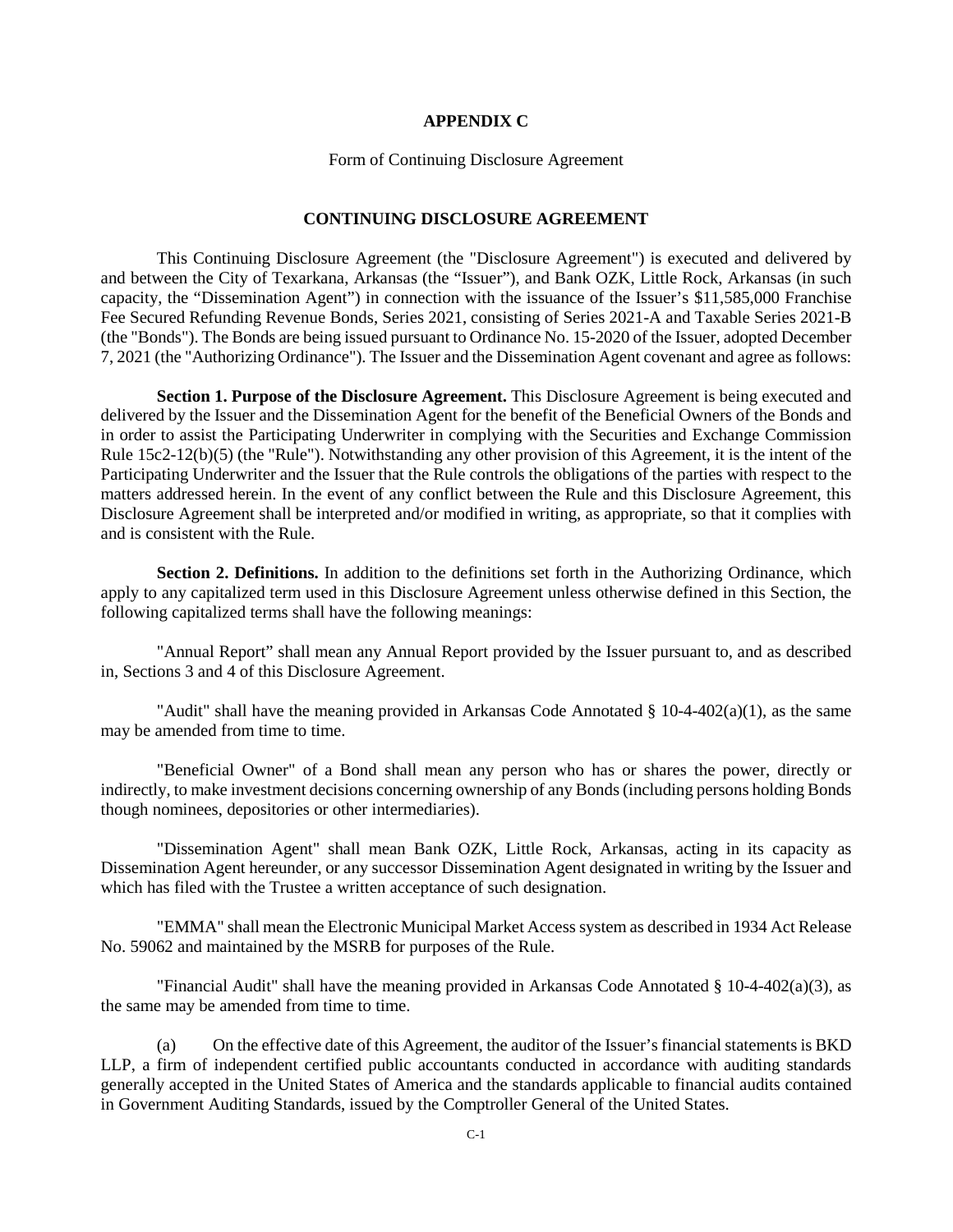(b) If the Issuer's auditor is changed and is not a firm qualified under Arkansas Code Annotated § 10-4-412(a)(2), then the Issuer's auditor shall be the Legislative Joint Auditing Committee of the Divisional of Legislative Audit for the State of Arkansas ("Legislative Audit"). The authority and duties of the Legislative Audit are set forth in Arkansas Code Annotated §§ 10-4-401 et. seq. So long as Legislative Audit is acting as auditor of the Issuer, the "Financial Audit" shall mean an "Audit" as defined by Arkansas Code Annotated §  $10-4-402(a)(1)$ , as the same may be amended from time to time, or a "Financial Audit" as defined by Arkansas Code Annotated  $\S$  10-4-402(a)(3), as the same may be amended from time to time.

"Financial Obligation" means a (i) debt obligation; (ii) derivative instrument entered into in connection with, or pledged as security or a source of payment for, an existing or planned debt obligation; or (iii) guarantee of (i) or (ii). The term Financial Obligation does not include municipal securities as to which a final official statement has been otherwise provided to the MSRB consistent with Rule 15c2-12.

"Franchise Fees" shall mean the receipts from all municipal franchise fees imposed by the Issuer.

"Listed Events" shall mean any of the events listed in Section 4(a) of this Disclosure Agreement. "MSRB" shall mean the Municipal Securities Rulemaking Board.

"Participating Underwriter" shall mean any of the original underwriter of the Bonds required to comply with the Rule in connection with the offering of the Bonds.

"Rule" means Rule 15c2-12(b)(5) adopted by the Securities and Exchange Commission under the Securities Act of 1934, as modified by Rule 15c2-12(d)(2), as the same may be amended from time to time.

#### **Section 3. Provision of Annual Reports.**

(a) The Issuer shall, or shall cause the Dissemination Agent to, not later than 180 days after the end of the Issuer's fiscal year (presently December 31), commencing with the 2021 fiscal year, provide to the MSRB an Annual Report that is consistent with the requirements of Section 4 of this Disclosure Agreement. The Annual Report may be submitted as a single document or as separate documents comprising a package, and may include by reference other information as provided in Section 4 of this Disclosure Agreement; provided that the Audit or Financial Audit of the Issuer may be submitted separately from the balance of the Annual Report and later than the date required above for the filing of the Annual Report if they are not available by that date, but shall be submitted within 30 days of becoming available; provided further that publication of the Issuer's Financial Audit as set forth in Section 4(2) below shall be deemed to satisfy the Issuer's obligation to submit its Audit. If the fiscal year of the Issuer changes, the Issuer shall give notice of such change in the same manner as for a Listed Event under Section 5(b). On the effective date of this Agreement, the most recent fiscal year for which the Issuer's Audit or Financial Audit were available were for the year ended December 31, 2019.

(b) Not later than fifteen (15) days prior to the date specified in subsection (a) for providing the Annual Report to the MSRB, the Issuer shall provide the Annual Report to the Dissemination Agent and the Trustee (if the Trustee is not the Dissemination Agent). If by such date the Dissemination Agent has not received a copy of the Annual Report, the Dissemination Agent shall contact the Issuer and the Trustee Agent to determine if the Issuer is in compliance with the first sentence of this subsection (b).

(c) If the Dissemination Agent is unable to verify that an Annual Report has been provided to the MSRB by the date required in subsection (a), the Dissemination Agent shall send a notice to the MSRB in substantially the form as prescribed by the MSRB.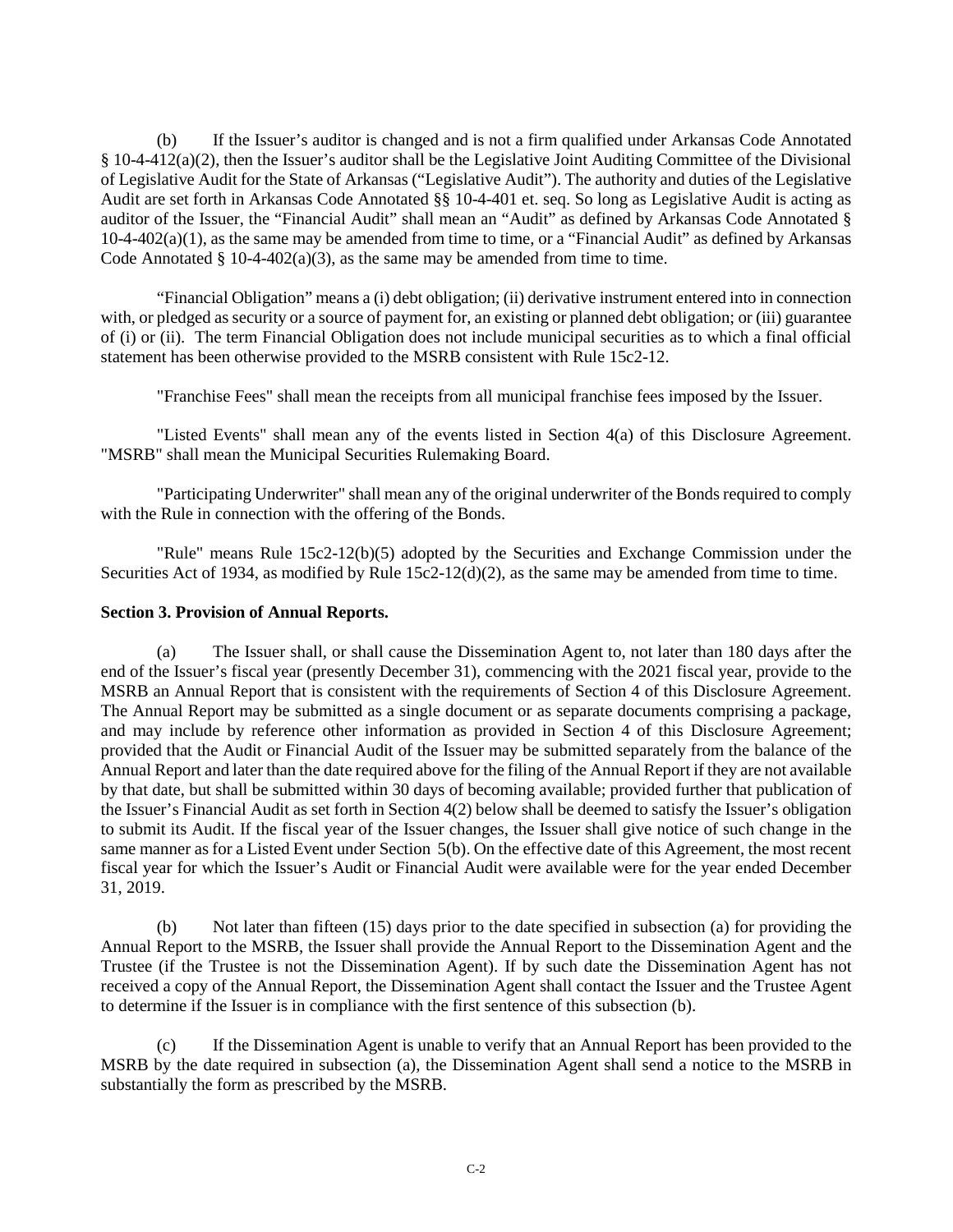(d) The Dissemination Agent shall file a report with the Issuer and (if the Dissemination Agent is not the Trustee) the Trustee certifying that the Annual Report has been provided pursuant to this Disclosure Agreement and stating the date it was provided.

(e) As and to the extent an Annual Report or Notice of Listed Event is required to be filed under this Disclosure Agreement, the Issuer shall submit such Annual Report or Notice of Listed Event to the MSRB through its continuing disclosure service portal provided through EMMA at http://www.emma.msrb.org, or any other similar system that is acceptable to the Securities and Exchange Commission. All documents provided to the MSRB pursuant to this Disclosure Agreement shall be in an electronic format as prescribed by the MSRB and shall be accompanied by identifying information as prescribed by the MSRB.

**Section 4. Content of Annual Reports.** The Issuer's Annual Report shall contain or include by reference the following:

1. The statistical information identified in Part 1 of the Annual Disclosure Statement attached hereto as Exhibit A including but not limited to collections and receipts of the Franchise Fees for the prior calendar year; provided, however, if the referenced statistical information is not readily available or ascertainable, and the Issuer determines that it is not material with respect to the collateral securing the Bonds, then such statistical information may be excluded from the Annual Report upon compliance with the procedures for amendment set forth in Section 8 hereof; and

The annual Financial Audit of the Issuer prepared in accordance with Government Auditing Standards issued by the Comptroller General of the United States and applicable state law. The Issuer does hereby incorporate by reference any audited financial statements of the Issuer made public by the Legislative Audit on its website at www.legaudit.state.ar.us, and such publication of the Issuer's Audit or Financial Audit by the Legislative Audit shall be deemed com Any of all of the items above may be included by specific reference to other documents, including official statements of debt issues of the Issuer or related public entities, which are available to the public on the MSRB's internet website or filed with the Securities and Exchange Commission. The Issuer shall clearly identify each such other document so incorporated by reference.

### **Section 5. Reporting of Listed Events.**

(a) This Section 5 shall govern the giving of notices of the occurrence of any of the following events:

- 1. Principal and interest payment delinquencies;
- 2. Non-payment related defaults, if material;
- 3. Unscheduled draws on debt service reserves reflecting financial difficulties;
- 4. Unscheduled draws on credit enhancements reflecting financial difficulties;
- 5. Substitution of credit or liquidity providers, or their failure to perform;
- 6. Adverse tax opinions, the issuance by the Internal Revenue Service of proposed or final determinations of taxability, Notices of Proposed Issue (IRS Form 5701-TEB), material notices or determinations with respect to the tax status of the security, or other material events affecting the tax-exempt status of the security;
- 7. Modifications to rights of security holders, if material;
- 8. Bond calls (excluding mandatory sinking fund redemptions), if material;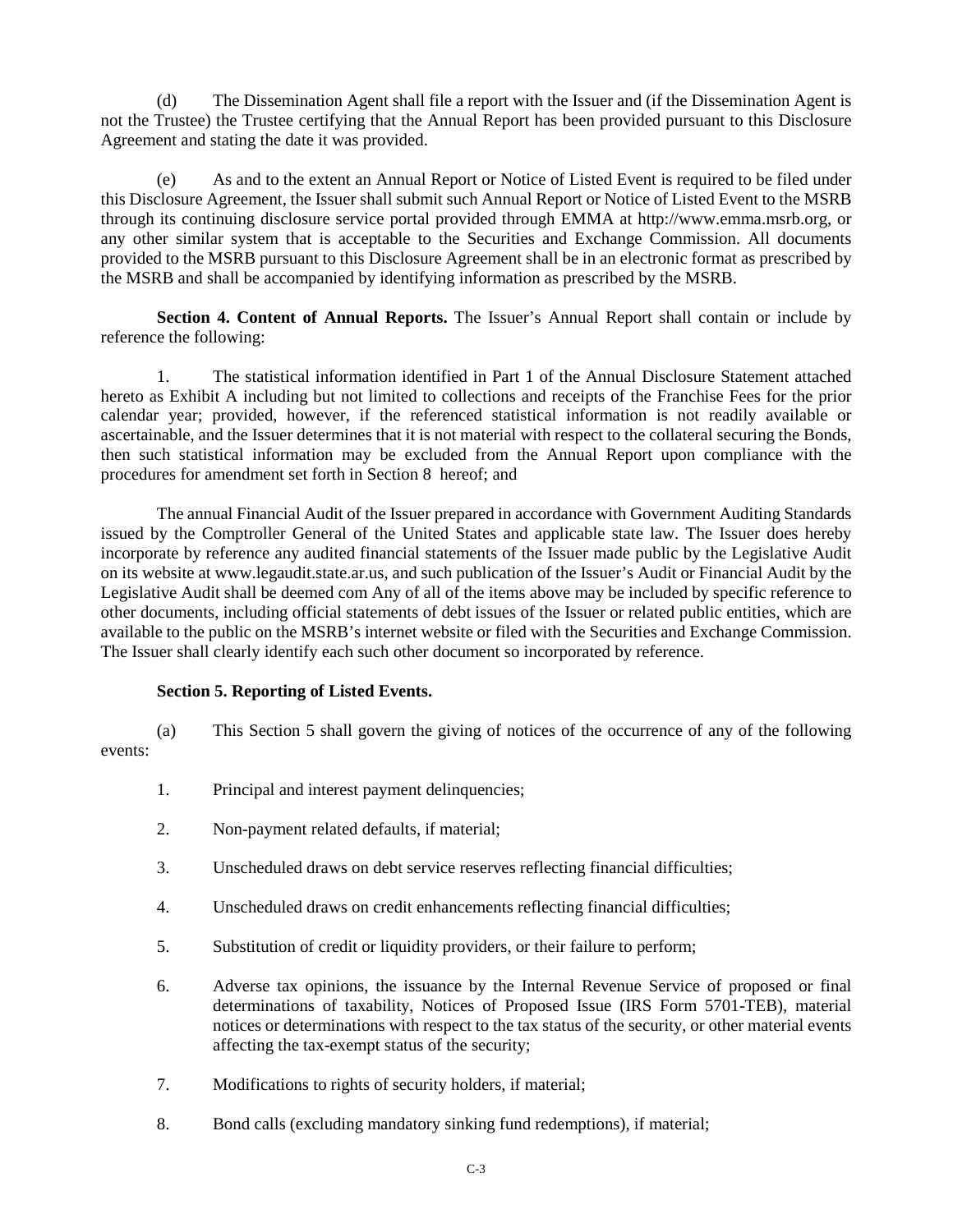- 9. Defeasances and tender offers;
- 10. Release, substitution or sale of property securing repayment of the securities, if material;
- 11. Rating changes;
- 12. Bankruptcy, insolvency, receivership or similar event of the obligated person;
- 13. The consummation of a merger, consolidation or acquisition involving an obligated person or the sale of all or substantially all of the assets of the obligated person, other than in the ordinary course of business, the entry into a definitive agreement to undertake such action or the termination of a definitive agreement relating to any such actions, other than pursuant to its terms, if material; and
- 14. Appointment of a successor or additional trustee or the change of name of a trustee, if material.
- 15. Incurrence of a Financial Obligation of a Disclosing Party, if material, or agreement to covenants, events of default, remedies, priority rights, or other similar terms of a Financial Obligation of a Disclosing Party, any of which may affect security holders, if material.
- 16. Default, event of acceleration, termination event, modification of terms, or other similar events under the terms of a Financial Obligation of a Disclosing Party, any of which reflect financial difficulties.
- (b) After the occurrence of a Listed Event, (excluding an event described in subsection (a) 8 above), the Issuer shall promptly notify the Dissemination Agent (of other than the Issuer) in writing. Such notice shall instruct the Dissemination Agent to report the occurrence.
- (c) After the occurrence of a Listed Event, (excluding an event described in subsection (a) 8 above) whether by notice from the Dissemination Agent or otherwise, the Issuer shall file (or cause the Dissemination Agent to file in a timely manner not in excess of ten (10) business days after the occurrence of such Listed Event, a notice of such occurrence with the MSRB, through its continuing disclosure service portal provided through EMMA at http://www.msrb.emma.org or any other similar system that is acceptable to the Securities and Exchange Commission, with a copy to the Trustee (if the Trustee is not the Dissemination Agent). Each notice of the occurrence of a Listed Event shall be captioned "Notice of Listed Event" and shall be filed in electronic format as prescribed by the MSRB and shall be accompanied by identifying information as prescribed by the MSRB. In the event of a Listed Event described in (a)8 above, the Dissemination Agent shall make the filing and notice thereof need not be given under this subsection any earlier than the notice for the underlying event is given to registered owners of affected Bonds pursuant to the terms of the Authorizing Ordinance.
- **Section 6. Termination of Reporting Obligation**. The Issuer's obligations under this Disclosure Agreement shall terminate upon the defeasance, prior redemption or payment in full of all the Bonds.
- **Section 7. Dissemination Agent.** The Issuer may, from time to time, appoint or engage a Dissemination Agent to assist it in carrying out its obligations under this Disclosure Agreement, and may discharge any such Agent, with or without appointing a successor Dissemination Agent. The Dissemination Agent shall not be responsible in any manner for the content of any notice or report prepared by the Issuer pursuant to this Disclosure Agreement. If at any time there is not any other designated Dissemination Agent, the Issuer shall be the Dissemination Agent.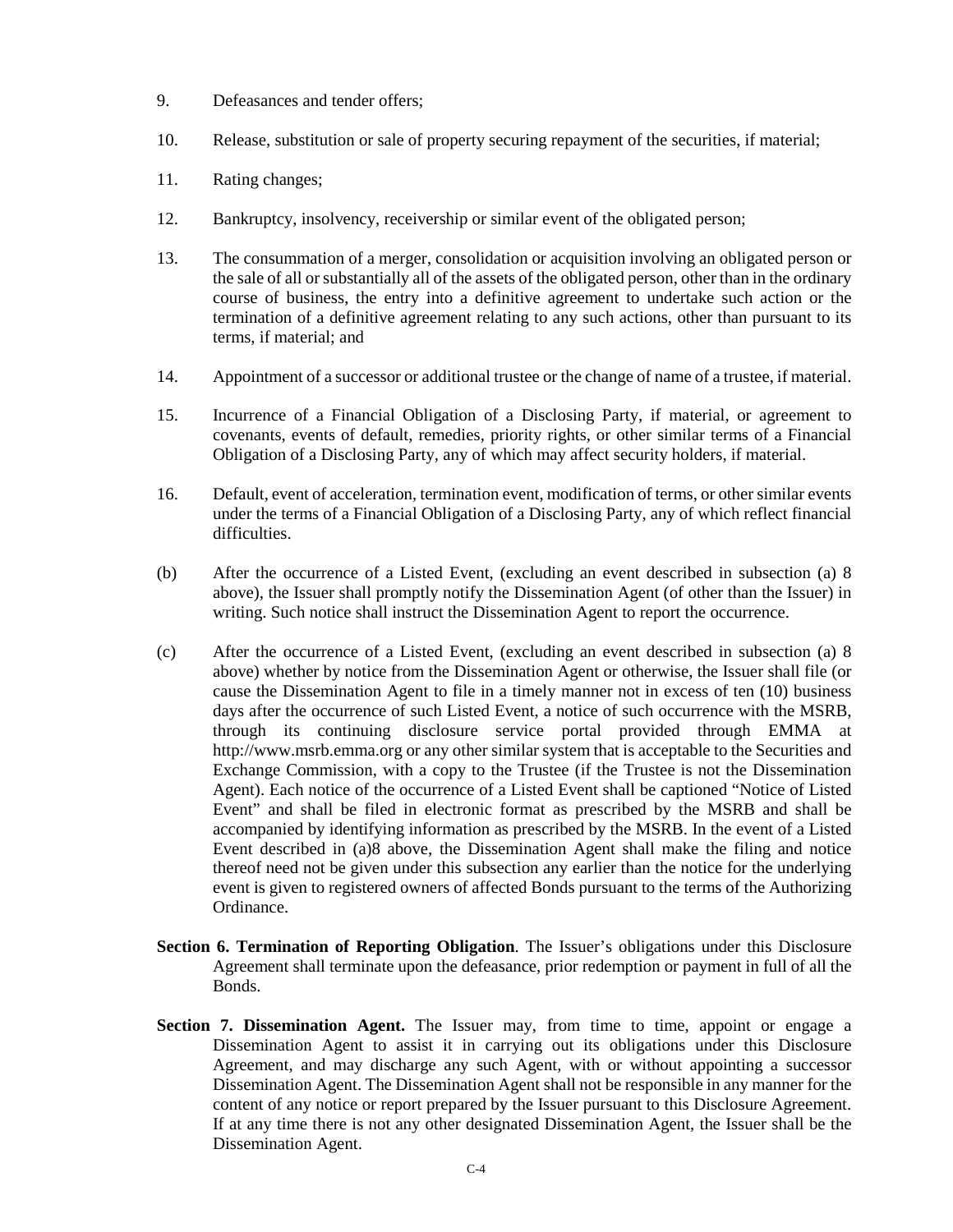- **Section 8. Amendment; Waiver**. Notwithstanding any other provision of this Disclosure Agreement, the Issuer and the Dissemination Agent may amend this Disclosure Agreement, and any provisions of this Disclosure Agreement may be waived provided that the following conditions are satisfied:
- (a) If the amendment or waiver relates to the provisions of Sections 3(a), 4, or 5, it may only be made in connection with a change in circumstances that arises from a change in legal requirements, change in law, or change in the identity, nature or status of an "obligated person" (as defined by the Rule) with respect to the Bonds, or the type of business conducted;
- (b) The undertaking, as amended or taking into account such waiver, would, in the opinion of nationally recognized bond counsel, have complied with the requirements of the Rule at the time of the original issuance of the Bonds, after taking into account any amendments or interpretations of the Rule, as well as any change in circumstances; and
- (c) The amendment or waiver either (i) is approved by the Beneficial Owners of the Bonds in the same manner as provided in the Authorizing Ordinance for amendments to the Authorizing Ordinance with the consent of the Beneficial Owners, or (ii) does not, in the opinion of the Trustee, materially impair the interests of the Beneficial Owners of the Bonds.

In the event of any amendment or waiver of a provision of this Disclosure Agreement, the Issuer shall describe such amendment or waiver in the next Annual Report, and shall include, as applicable, a narrative explanation of the reason for the amendment or waiver and its impact on the type (or, in the case of a change of accounting principles, on the presentation) of financial information or operating data being presented by the Issuer. In addition, if the amendment relates to the accounting principles to be followed in preparing financial statements (i) notice of such change shall be given in the same manner as for a Listed Event under Section 5(c), and (ii) the Annual Report for the year in which the change is made should present a comparison (in narrative form and also, if feasible, in quantitative form) between the financial statements as prepared on the basis of the new accounting principles and those prepared on the basis of the former accounting principles.

**Section 9. Additional Information.** Nothing in this Disclosure Agreement shall be deemed to prevent the City from disseminating any other information, using the means of dissemination set forth in this Disclosure Agreement or any other means of communication, or including any other information in any Annual Report or notice of occurrence of a Listed Event, in addition to that which is required by this Disclosure Agreement. If the City chooses to include any information in any Annual Report or notice of occurrence of a Listed Event in addition to that which is specifically required by this Disclosure Agreement, the City shall have no obligation under this Disclosure Agreement to update such information or include it in any future Annual Report or notice of occurrence of a Listed Event.

**Section 10. Default.** In the event of a failure of the Issuer or the Dissemination Agent to comply with any provision of this Disclosure Agreement, the Dissemination Agent, the Issuer or any Beneficial Owner may (and the Trustee, at the request of the Participating Underwriter or the Beneficial Owners of at least 25% aggregate principal amount of outstanding Bonds, shall) take such actions as may be necessary and appropriate, including seeking mandamus or specific performance by court order, to cause the Issuer, the Dissemination Agent, or the Trustee, as the case may be, to comply with its obligations under this Disclosure Agreement. A default under this Disclosure Agreement shall not be deemed a default under the Authorizing Ordinance, and the sole remedy under this Disclosure Agreement in the event of any failure of the Issuer or the Dissemination Agent to comply with this Disclosure Agreement shall be an action to compel performance.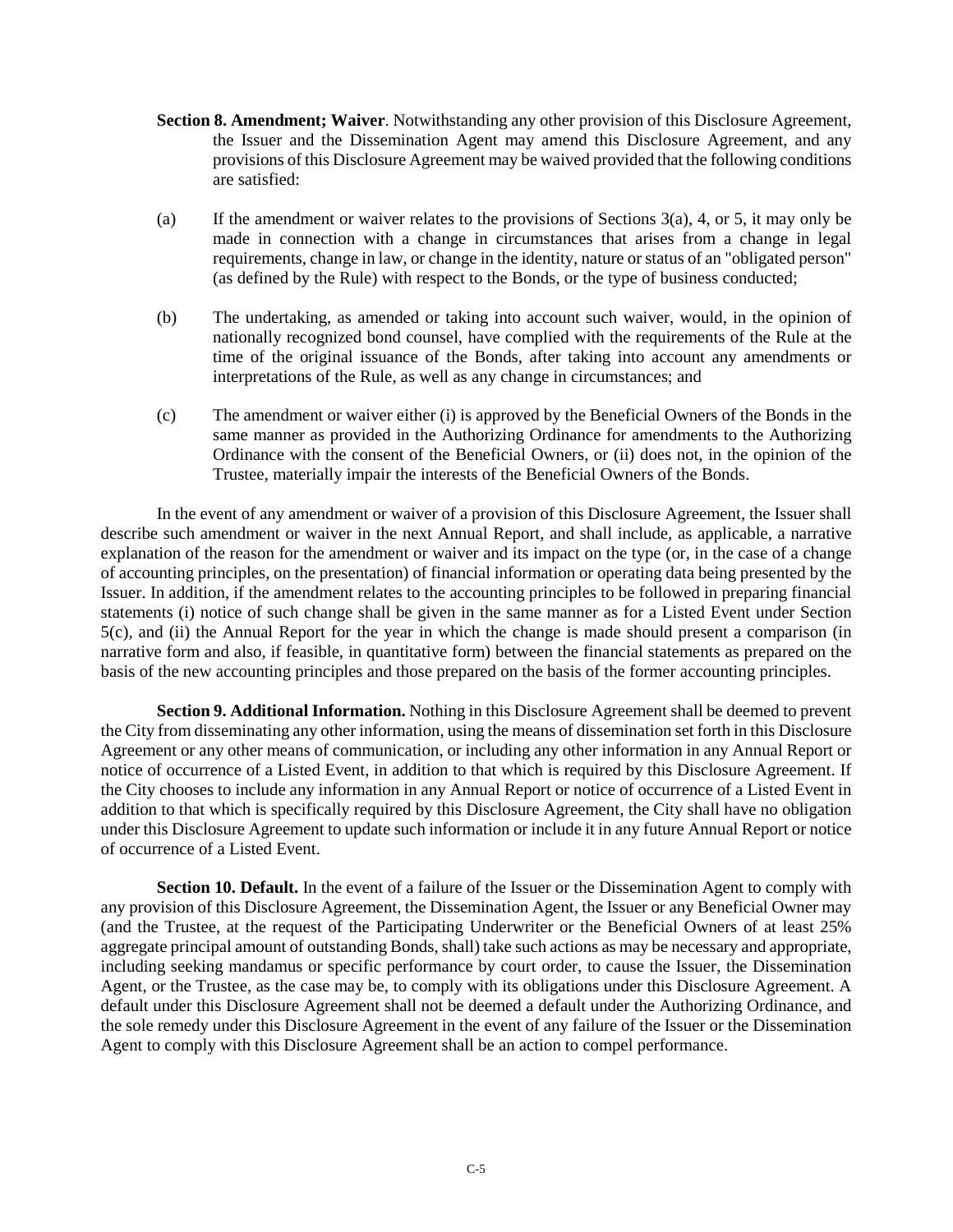**Section 11. Duties of Dissemination Agent and Right of Indemnity.** The Dissemination Agent shall have only such duties as are specifically set forth in this Disclosure Agreement, and the Issuer agrees to indemnify and save the Dissemination Agent, its officers, directors, employees and agents, harmless against any loss, expense and liabilities that it may incur arising out of or in the exercise or performance of its powers and duties hereunder, including the costs and expenses (including attorneys' fees) of defending against any claim of liability, but excluding liabilities due to the Dissemination Agent's gross negligence or willful misconduct. The obligations of the Issuer under this Section shall survive resignation or removal of the Dissemination Agent and payment of the Bonds.

**Section 12. Beneficiaries.** This Disclosure Agreement shall inure solely to the benefit of the Issuer, the Trustee, the Dissemination Agent, the Participating Underwriter and the Beneficial Owners and shall create no rights in any other person or entity.

**Section 13. Counterparts.** This Disclosure Agreement may be executed in several counterparts, each of which shall be an original and all of which shall constitute but one and the same instrument.

DATED:

### **CITY OF TEXARKANA, ARKANSAS**

By:

Allen L. Brown, Mayor

[Issuer Signature Page-Continuing Disclosure Agreement]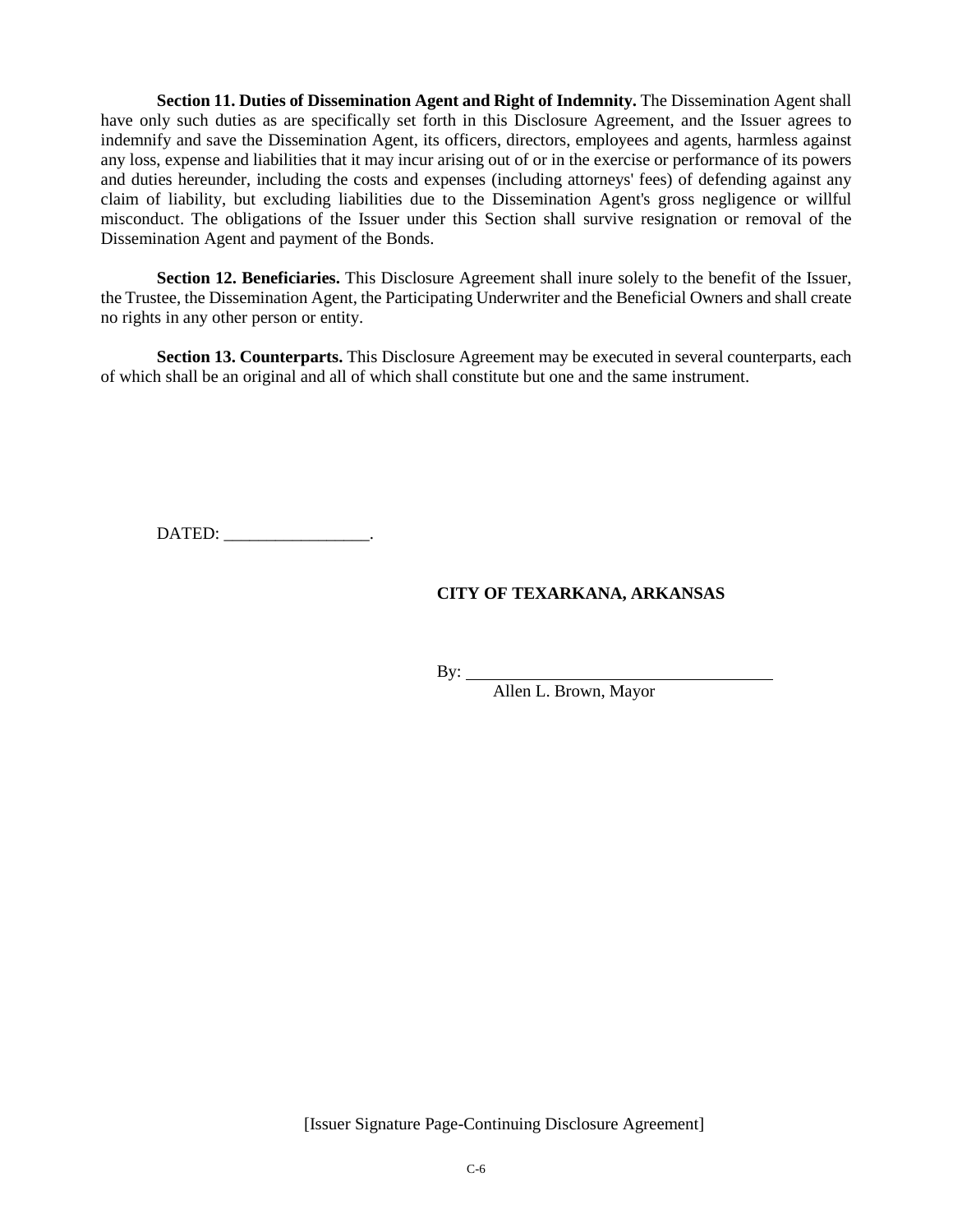## **BANK OZK Dissemination Agent**

By: \_\_\_\_\_\_\_\_\_\_\_\_\_\_\_\_\_\_\_\_\_\_\_\_\_\_\_\_\_

Sheila Mayden, Authorized Officer

[Dissemination Agent Signature Page-Continuing Disclosure Agreement]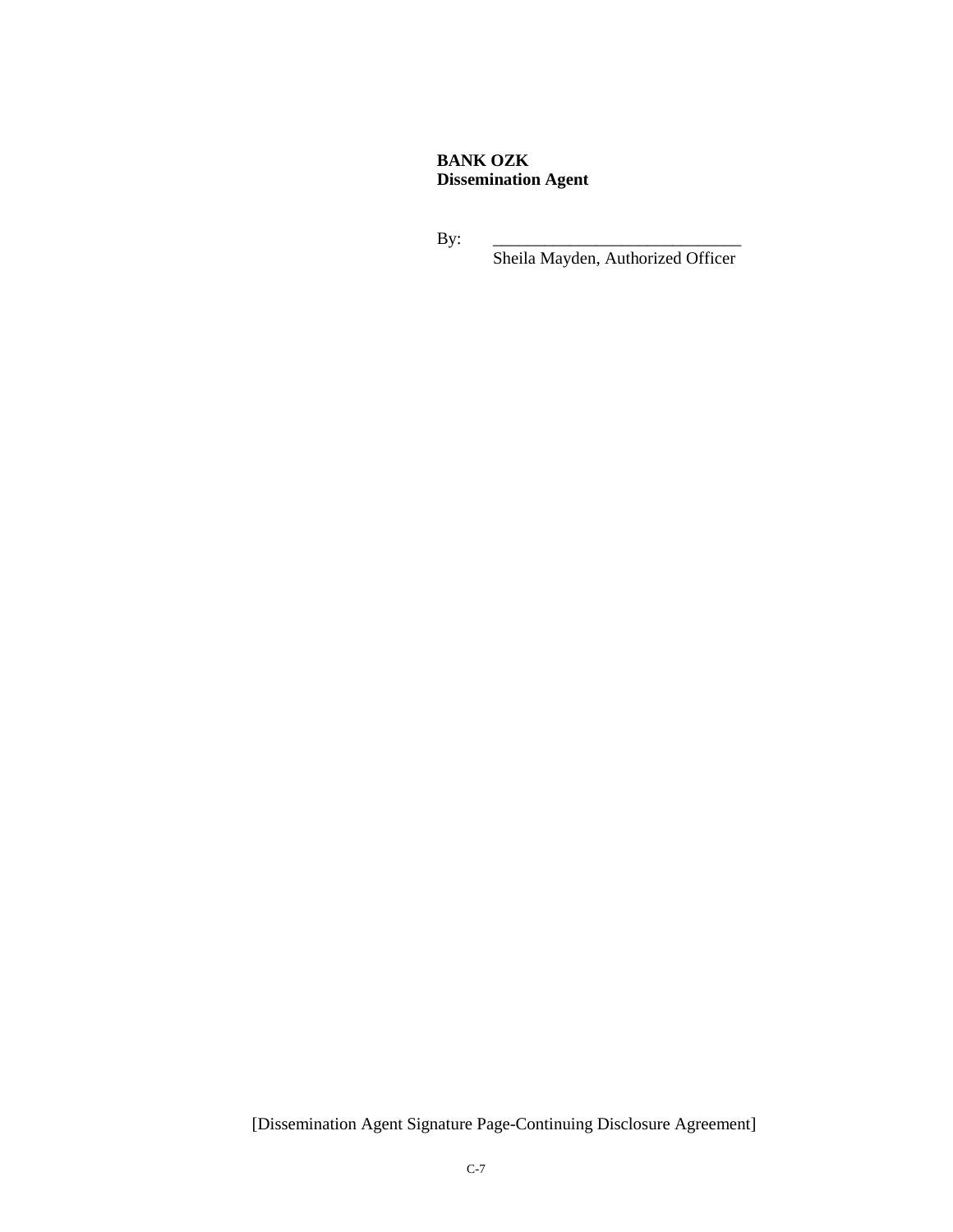#### **APPENDIX D**

#### **BOOK-ENTRY ONLY SYSTEM**

The Depository Trust Company ("DTC"), New York, NY, will act as securities depository for the Series 2021 Bonds. The Series 2021 Bonds will be issued as fully-registered securities registered in the name of Cede & Co. (DTC's partnership nominee) or such other name as may be requested by an authorized representative of DTC. One fully-registered bond certificate will be issued for each maturity of the Series 2021 Bonds, each in the aggregate principal amount of such maturity, and will be deposited with DTC.

DTC, the world's largest securities depository, is a limited-purpose trust company organized under the New York Banking Law, a "banking organization" within the meaning of the New York Banking Law, a member of the Federal Reserve System, a "clearing corporation" within the meaning of the New York Uniform Commercial Code, and a "clearing agency" registered pursuant to the provisions of Section 17A of the Securities Exchange Act of 1934. DTC holds and provides asset servicing for over 3.5 million issues of U.S. and non-U.S. equity issues, corporate and municipal debt issues, and money market instruments (from over 100 countries) that DTC's participants ("Direct Participants") deposit with DTC. DTC also facilitates the posttrade settlement among Direct Participants of sales and other securities transactions in deposited securities, through electronic computerized book-entry transfers and pledges between Direct Participants' accounts. This eliminates the need for physical movement of securities certificates. Direct Participants include both U.S. and non-U.S. securities brokers and dealers, banks, trust companies, clearing corporations, and certain other organizations. DTC is a wholly-owned subsidiary of The Depository Trust & Clearing Corporation ("DTCC"). DTCC is the holding company for DTC, National Securities Clearing Corporation, and Fixed Income Clearing Corporation, all of which are registered clearing agencies. DTCC is owned by the users of its regulated subsidiaries. Access to the DTC system is also available to others such as both U.S. and non-U.S. securities brokers and dealers, banks, trust companies, and clearing corporations that clear through or maintain a custodial relationship with a Direct Participant, either directly or indirectly ("Indirect Participants"). DTC has Standard & Poor's highest rating: AAA. The DTC Rules applicable to its Participants are on file with the Securities and Exchange Commission. More information about DTC can be found at www.dtcc.com and www.dtc.org.

Purchases of Series 2021 Bonds under the DTC system must be made by or through Direct Participants, which will receive a credit for the Series 2021 Bonds on DTC's records. The ownership interest of each actual purchaser of each Series 2021 Bond ("Beneficial Owner") is in turn to be recorded on the Direct and Indirect Participants' records. Beneficial Owners will not receive written confirmation from DTC of their purchase. Beneficial Owners are, however, expected to receive written confirmations providing details of the transaction, as well as periodic statements of their holdings, from the Direct or Indirect Participant through which the Beneficial Owner entered into the transaction. Transfers of ownership interests in the Series 2021 Bonds are to be accomplished by entries made on the books of Direct and Indirect Participants acting on behalf of Beneficial Owners. Beneficial Owners will not receive certificates representing their ownership interests in Series 2021 Bonds, except in the event that use of the book-entry system for the Series 2021 Bonds is discontinued.

To facilitate subsequent transfers, all Series 2021 Bonds deposited by Direct Participants with DTC are registered in the name of DTC's partnership nominee, Cede & Co., or such other name as may be requested by an authorized representative of DTC. The deposit of Series 2021 Bonds with DTC and their registration in the name of Cede & Co. or such other DTC nominee do not effect any change in beneficial ownership. DTC has no knowledge of the actual Beneficial Owners of the Series 2021 Bonds; DTC's records reflect only the identity of the Direct Participants to whose accounts such Series 2021 Bonds are credited, which may or may not be the Beneficial Owners. The Direct and Indirect Participants will remain responsible for keeping account of their holdings on behalf of their customers.